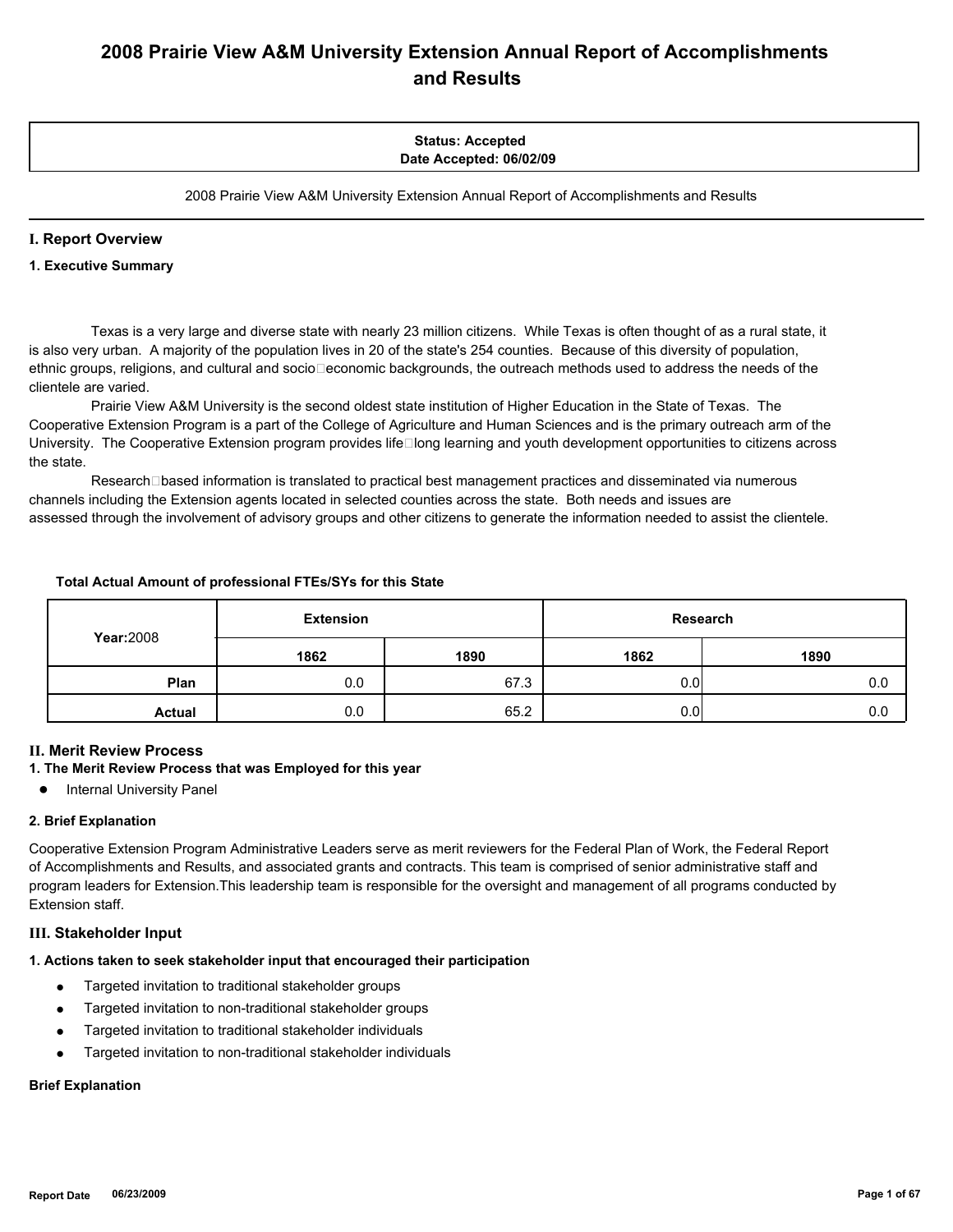The Cooperative Extension Program utilizes various methods to reach stakeholder groups within the State of Texas.Extension used multiple sources of input from stakeholders including local clientele, commodity/special interest groups, trend data monitored by specialists, various county committees, elected officials, and emerging issues. Extension staff meet based on need to analyze these issues, which leads to priority setting and development of programs to address the needs and issues raised by the various stakeholder groups and methods.Extension utilizes Leadership Advisory Boards (LABs) to validate issues raised in the local stakeholder input process. Leadership Advisory Boards serve as a conduit to local citizens and their needs. These boards are comprised of community opinion leaders charged with providing long-term visioning and advocacy for the local Extension program. Additional citizens serve on program area committees, task forces, coalitions, and youth boards. These volunteers represent specific areas of the local program and are involved in issues identification, program development and delivery, evaluation and interpretation of programs, and management of other volunteers. These volunteers represent the counties in the state serviced by the Cooperative Extension Program.

# **1. Method to identify individuals and groups 2(A). A brief statement of the process that was used by the recipient institution to identify individuals and groups stakeholders and to collect input from them**

- Use Advisory Committees
- Use Internal Focus Groups
- Use External Focus Groups

#### **Brief Explanation**

 Cooperative Extension utilizes open listening sessions as a means of getting grassroots involvement in its program planning and data collecting process. These sessions allow local clientele to give their opinion on issues of importance to their communities. Additionally, Leadership Advisory Boards and other program advisory committees and/or groups are used to provide input on program development and implementation. Cooperative Extension staff also meets with various commodity and interest groups that also provide insight to issues facing the assigned clientele.

# **2(B). A brief statement of the process that was used by the recipient institution to identify individuals and groups who are stakeholders and to collect input from them**

- **1. Methods for collecting Stakeholder Input**
- Meeting with traditional Stakeholder groups
- Meeting with traditional Stakeholder individuals
- Meeting with the general public (open meeting advertised to all)
- Meeting with invited selected individuals from the general public

#### **Brief Explanation**

 Data is collected via numerous methods from the stakeholders mentioned in the previous section including meeting with advisory committees, open forums with clientele and other groups and from needs assessments and/or surveys at educational programs across the state. Likewise, Extension staff members identify needs while conducting research and working with clientele.

#### **3. A statement of how the input was considered**

- In the Staff Hiring Process
- To Set Priorities
- Other (strategic planning process)

#### **Brief Explanation**

 Information that is collected from research and from various stakeholder groups is processed to help direct programming at both the state and local levels. Extension staff members use this information to develop specific plans that address the issues identified by the clientele and other groups.

#### **Brief Explanation of what you learned from your Stakeholders**

 Issues such as chronic disease and education remain high on the list for clientele with limited resources. Family and community economics are also of high importance.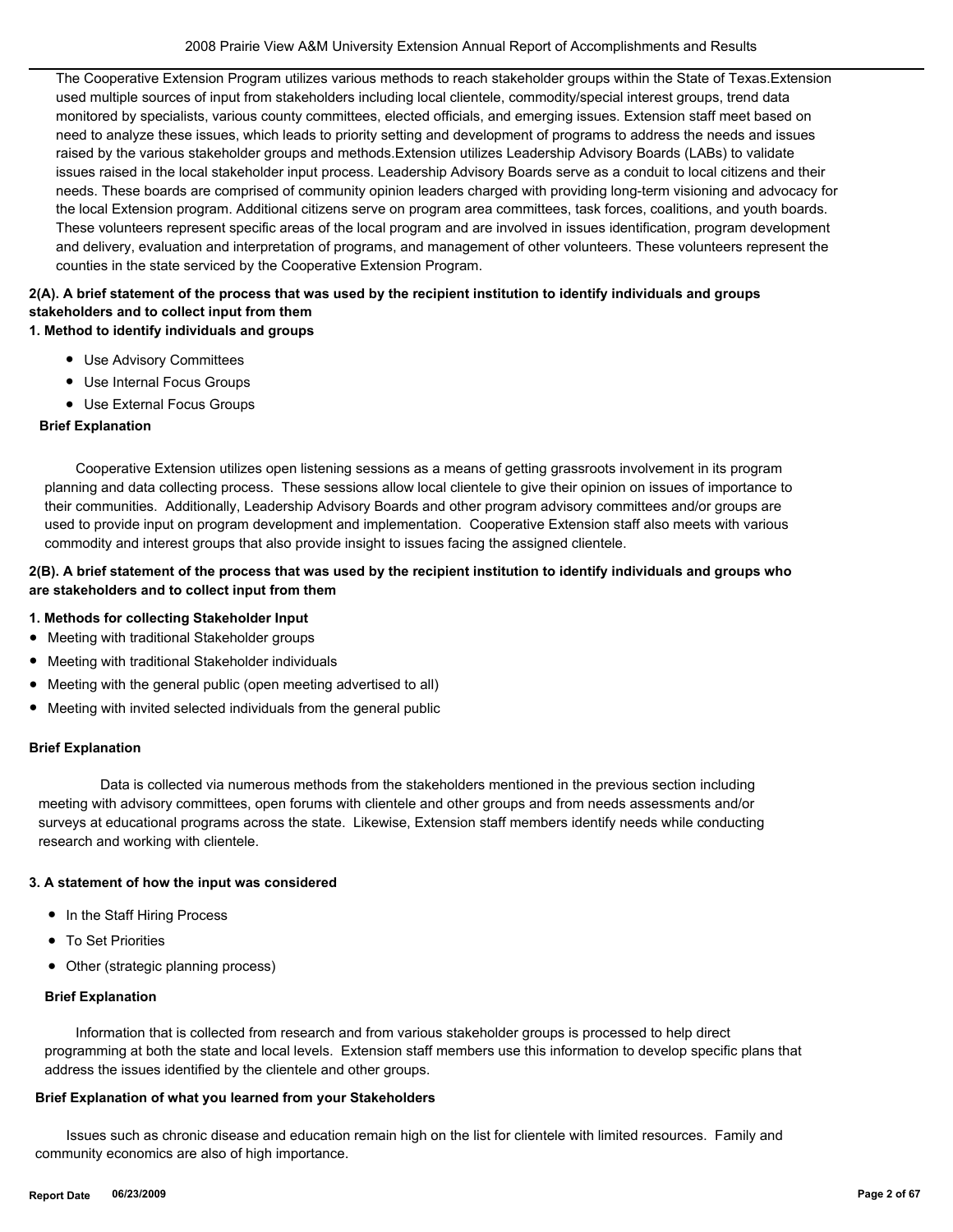# **IV. Expenditure Summary**

| 1. Total Actual Formula dollars Allocated (prepopulated from C-REEMS) |                |          |             |  |
|-----------------------------------------------------------------------|----------------|----------|-------------|--|
| <b>Extension</b>                                                      |                | Research |             |  |
| Smith-Lever 3b & 3c                                                   | 1890 Extension |          | Evans-Allen |  |
| 0                                                                     | 3404867        | 0        |             |  |

# **2. Totaled Actual dollars from Planned Programs Inputs**

| <b>Extension</b>                       |                     |                | Research |                    |
|----------------------------------------|---------------------|----------------|----------|--------------------|
|                                        | Smith-Lever 3b & 3c | 1890 Extension | Hatch    | <b>Evans-Allen</b> |
| <b>Actual</b><br>Formula               | 0                   | 3236111        | 0        | 0                  |
| <b>Actual</b><br><b>Matching</b>       | 0                   | 1543422        | 0        | 0                  |
| <b>Actual All</b><br>Other             | 0                   | 196727         | 0        | 0                  |
| <b>Total Actual</b><br><b>Expended</b> | 0                   | 4976260        | 0        | 0                  |

|           | 3. Amount of Above Actual Formula Dollars Expended which comes from Carryover funds from previous years |         |  |  |  |  |
|-----------|---------------------------------------------------------------------------------------------------------|---------|--|--|--|--|
| Carryover |                                                                                                         | 1343566 |  |  |  |  |

r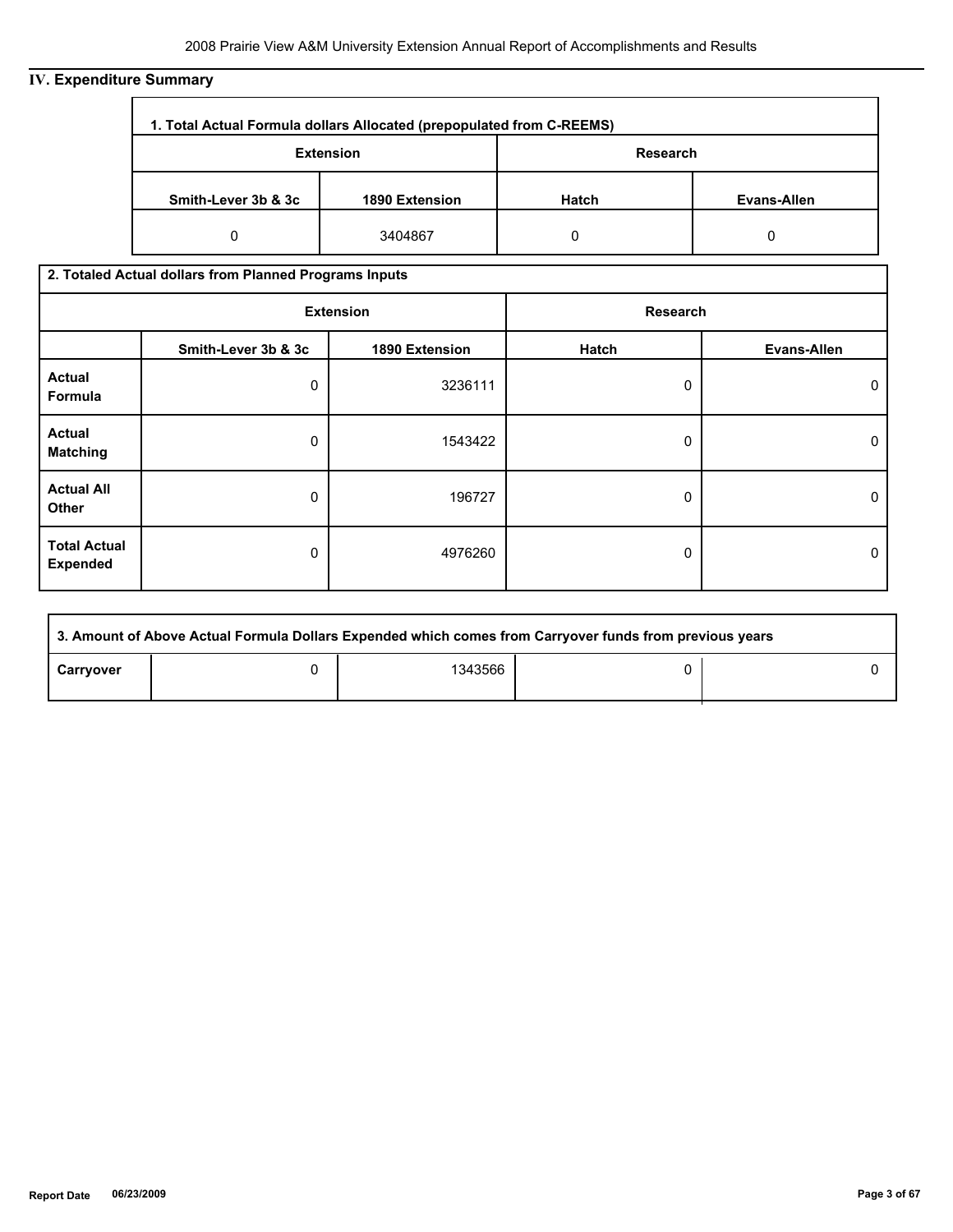# **V. Planned Program Table of Content**

| <b>S. NO.</b> | <b>PROGRAM NAME</b>                                                               |
|---------------|-----------------------------------------------------------------------------------|
|               | 4-H Leadership and Civic Engagement Program                                       |
| 2             | 4-H & Youth Life Skills                                                           |
| 3             | 4-H Career Development, Work-Force Preparation and Youth Entrepreneurship Program |
| 4             | Economic Growth & Development                                                     |
| 5             | Housing                                                                           |
| 6             | <b>Community Development</b>                                                      |
| 7             | Sustainable Agriculture Production Systems                                        |
| 8             | Small Farm Financial Management and Marketing                                     |
| 9             | Natural Resources, Water and the Environment                                      |
| 10            | Families, Youth and Communities - 1                                               |
| 11            | <b>Human Nutrition</b>                                                            |
| 12            | Families, Youth and Communities - 2                                               |
| 13            | Human Health and Well-Being                                                       |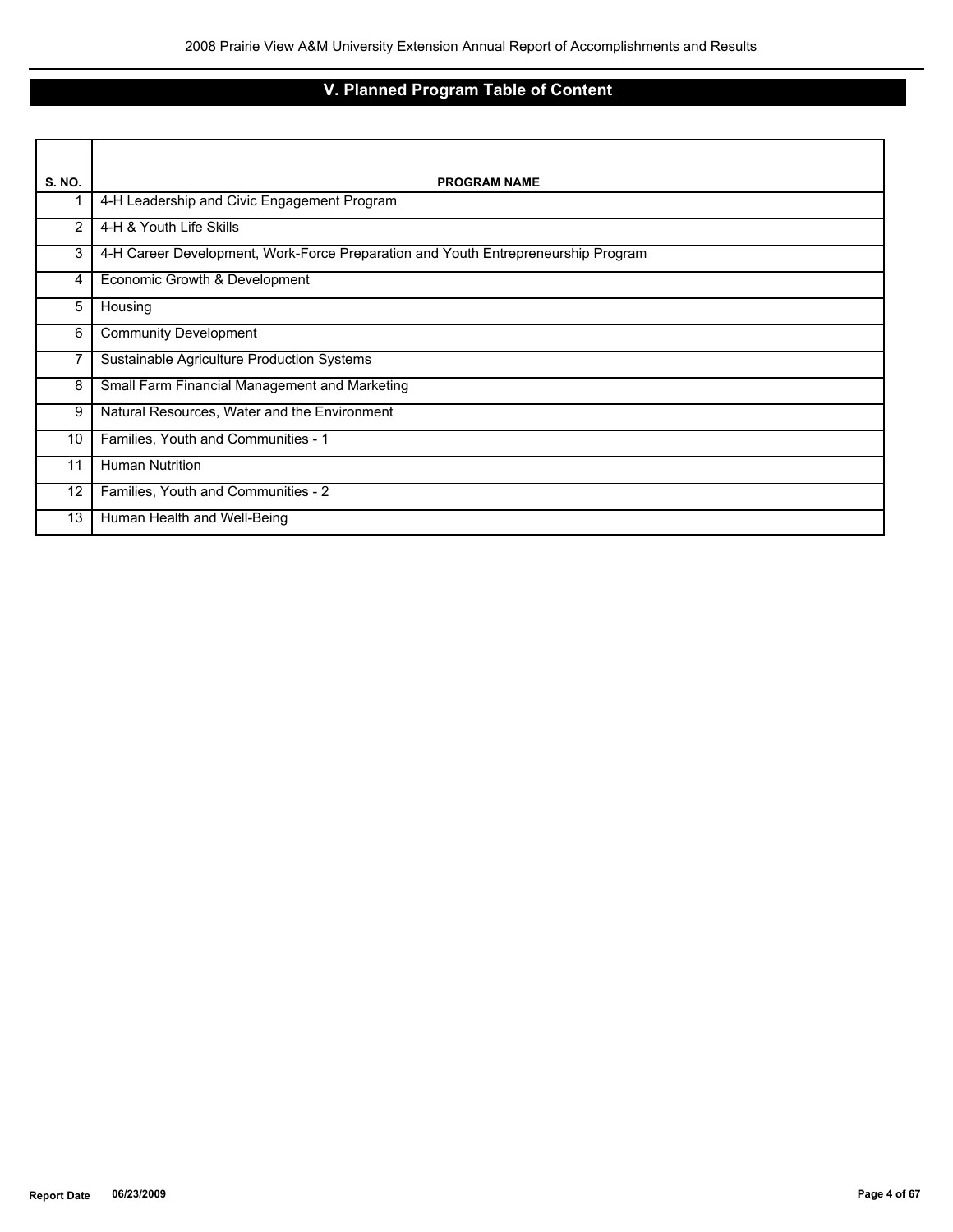# **Program #1**

# **V(A). Planned Program (Summary)**

# **1. Name of the Planned Program**

4-H Leadership and Civic Engagement Program

# **V(B). Program Knowledge Area(s)**

# **1. Program Knowledge Areas and Percentage**

| KA<br>Code | <b>Knowledge Area</b>                       | %1862<br><b>Extension</b> | %1890<br><b>Extension</b> | %1862<br><b>Research</b> | %1890<br>Research |
|------------|---------------------------------------------|---------------------------|---------------------------|--------------------------|-------------------|
| 608        | Community Resource Planning and Development |                           | 50%                       |                          |                   |
| 806        | Youth Development                           |                           | 50%                       |                          |                   |
|            | <b>Total</b>                                |                           | 100%                      |                          |                   |

# **V(C). Planned Program (Inputs)**

# **1. Actual amount of professional FTE/SYs expended this Program**

| 2008<br>Year: | <b>Extension</b> |      | Research |      |
|---------------|------------------|------|----------|------|
|               | 1862             | 1890 | 1862     | 1890 |
| Plan          | 0.0              | 6.8  | 0.0      | 0.0  |
| <b>Actual</b> | 0.0              | 6.7  | 0.0      | 0.0  |

# **2. Actual dollars expended in this Program (includes Carryover Funds from previous years)**

| <b>Extension</b>    |                | <b>Research</b> |                |
|---------------------|----------------|-----------------|----------------|
| Smith-Lever 3b & 3c | 1890 Extension | <b>Hatch</b>    | Evans-Allen    |
| $\Omega$            | 333983         | 0               | $\Omega$       |
| 1862 Matching       | 1890 Matching  | 1862 Matching   | 1890 Matching  |
| 0                   | 159293         | 0               | 0              |
| 1862 All Other      | 1890 All Other | 1862 All Other  | 1890 All Other |
| 0                   | 20303          | 0               | 0              |

# **V(D). Planned Program (Activity)**

#### **1. Brief description of the Activity**

 Career Awareness Youth Leadership Laboratory Educational leadership workshops **Newsletters**  Club organizations Leadership camps and retreats 4-H clubs' officer trainings Adult leaders' institute Local, state and national leadership events (State and National Congress and Conference)

# **2. Brief description of the target audience**

 Limited-resource youth, ages 8 thru 19 Limited-resource adult volunteers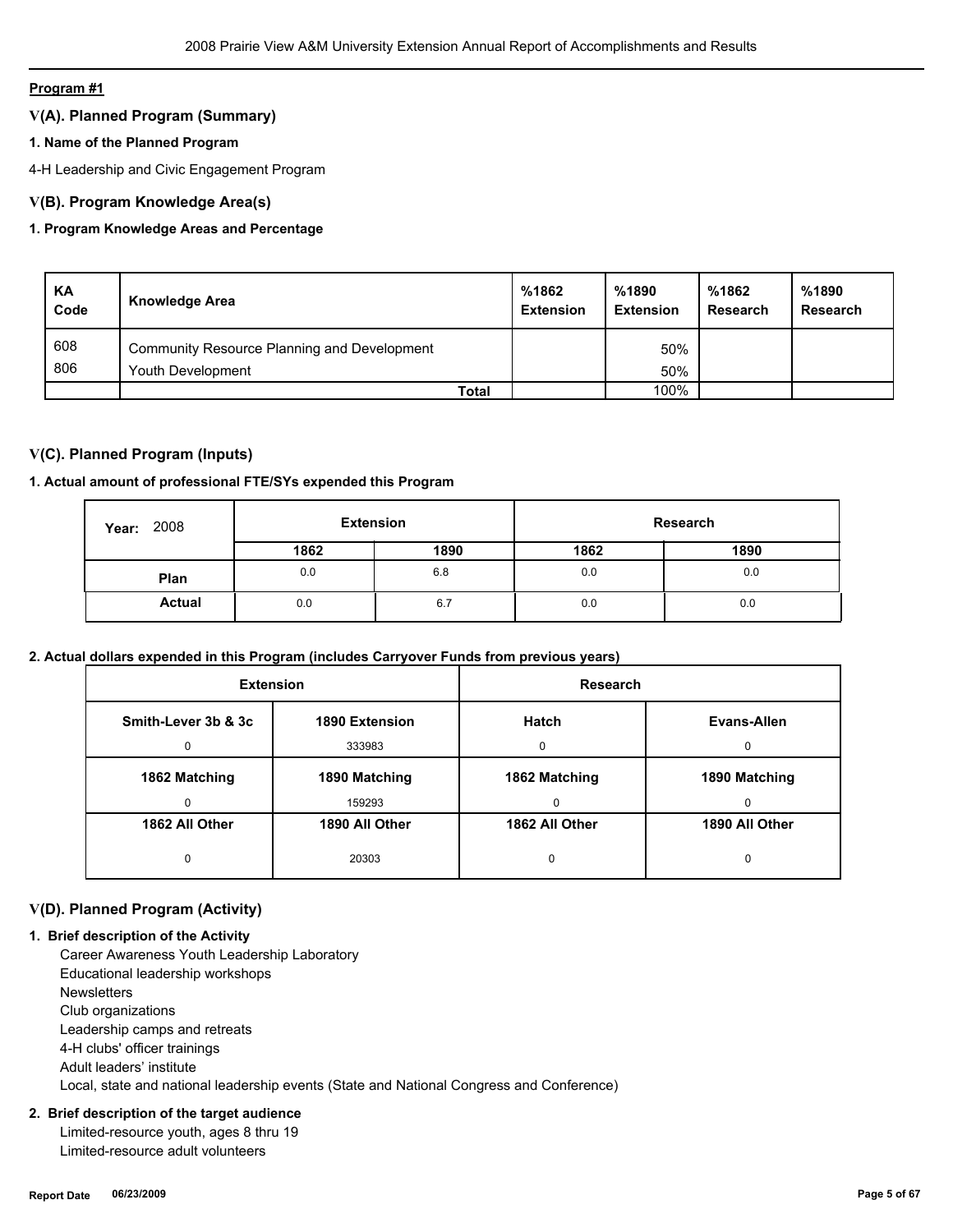# **V(E). Planned Program (Outputs)**

#### **1. Standard output measures**

| Target for the number of persons (contacts) reached through direct and indirect contact methods |  |  |  |  |  |  |
|-------------------------------------------------------------------------------------------------|--|--|--|--|--|--|
|-------------------------------------------------------------------------------------------------|--|--|--|--|--|--|

|      | <b>Direct Contacts</b><br><b>Adults</b> | <b>Indirect Contacts</b><br><b>Adults</b> | <b>Direct Contacts</b><br>Youth | <b>Indirect Contacts</b><br>Youth |
|------|-----------------------------------------|-------------------------------------------|---------------------------------|-----------------------------------|
| Year | Target                                  | Target                                    | Target                          | <b>Target</b>                     |
| Plan | 849                                     | 2547                                      | 3124                            | 9372                              |
| 2008 | 901                                     | 2797                                      | 3254                            | 9864                              |

#### **2. Number of Patent Applications Submitted (Standard Research Output)**

#### **Patent Applications Submitted**

**Plan:** 0 **Year Target**  $2008: 0$ 

# **Patents listed**

#### **3. Publications (Standard General Output Measure)**

|             | Number of Peer Reviewed Publications |              |       |
|-------------|--------------------------------------|--------------|-------|
|             | <b>Extension</b>                     | Research     | Total |
| <b>Plan</b> |                                      | $\mathbf{U}$ |       |
| 2008        |                                      |              |       |

#### **V(F). State Defined Outputs**

# **Output Target**

# **Output #1**

# **Output Measure**

● Leadership Trainings for adult leaders Train adult leaders to work with youth Train youth Conduct a Career Awareness & Youth Leadership Laboratory Conduct educational leadership workshops Develop newsletters Organize youth into groups and clubs Implement leadership camps and retreats Involve youth in 4-H clubs officer trainings

| Year | <b>Target</b> | <b>Actual</b> |  |
|------|---------------|---------------|--|
| 2008 | 515           | 601           |  |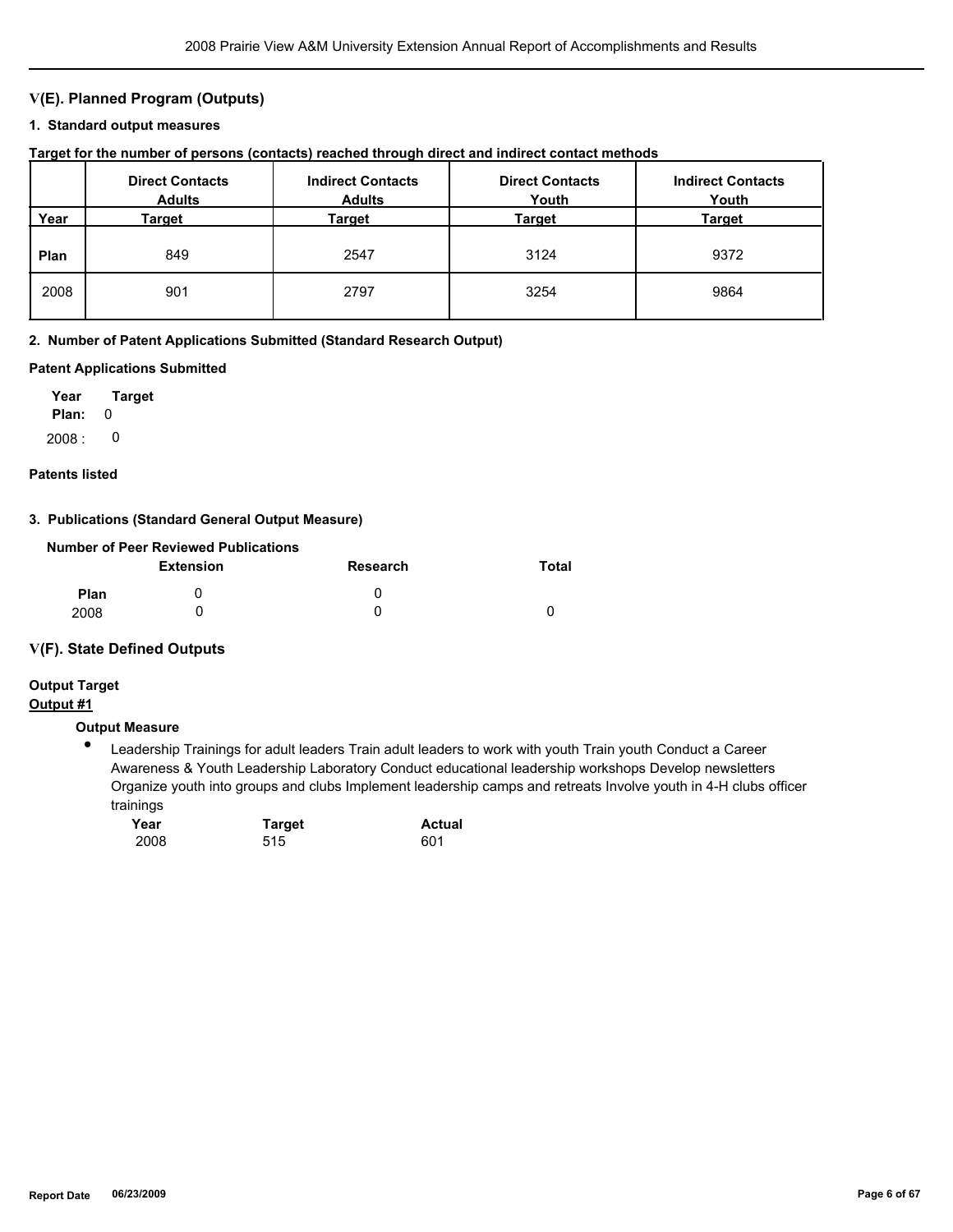# **V(G). State Defined Outcomes**

# **V. State Defined Outcomes Table of Content**

| O No. | <b>Outcome Name</b>                                                                                                                                                                                                                  |
|-------|--------------------------------------------------------------------------------------------------------------------------------------------------------------------------------------------------------------------------------------|
|       | youth adopt leadership skills youth serve as 4-H officers youth serve on a community board youth and adult<br>partnerships form youth participate in an organized club/group youth change behaviors and gain a sense of<br>belonging |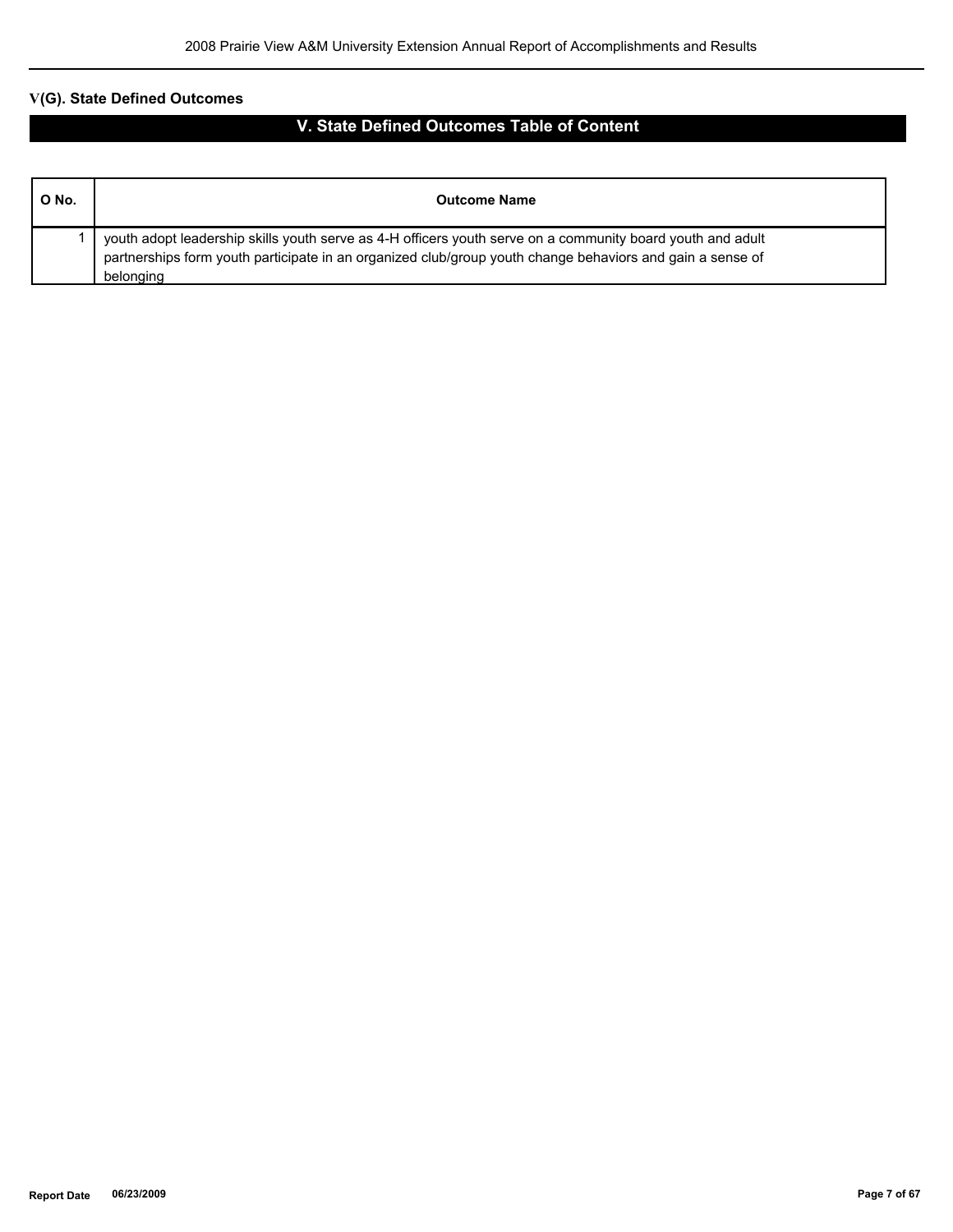#### **Outcome #1**

#### **1. Outcome Measures**

youth adopt leadership skills youth serve as 4-H officers youth serve on a community board youth and adult partnerships form youth participate in an organized club/group youth change behaviors and gain a sense of belonging

#### **2. Associated Institution Types**

•1890 Extension

#### **3a. Outcome Type:**

Change in Action Outcome Measure

#### **3b. Quantitative Outcome**

| Year | <b>Quantitative Target</b> | <b>Actual</b> |
|------|----------------------------|---------------|
| 2008 | 1874                       | 1869          |

#### **3c. Qualitative Outcome or Impact Statement**

#### **Issue (Who cares and Why)**

Young people are faced with limited access and exposure to community connectivity with people; have fewer adult role models for civic responsibility and volunteering; have fewer physical locations in which to interact with peers and adults; do not have quality information on potential career opportunities and are vulnerable to cultures that promote prejudice and ethnocentricity.

#### **What has been done**

The Cooperative Extension Program at Prairie View A&M University has implemented the Engaging Youth, Serving Community Project, a rural youth leadership project. The project's objective is to assist youth with gaining the life skills and experience to emerge as effective leaders and contributing members of society; improve youths' ability to collaborate with diverse community members to identify issues and develop strategies for addressing these issues; and to provide more opportunities for youth and families in rural communities for positive youth development experiences during out of school time.

#### **Results**

Participants agreed to develop an action plan to address recreational needs and equipment and clean up of the community park in the City of Caldwell. As a result of the community forum, the City of Caldwell partnered with the EYSC Program to integrate the cleanup of Freeman Park to make it a more inviting and safer environment for children and families. The partnership agreement provided additional funding to clean the park of trash and debris, and an additional basketball court, a covered pavilion, picnic tables and playground equipment. The city is also putting sidewalks and drainage systems in the community and removing dilapidated houses and buildings. To date the City of Caldwell has contributed \$17,280 to the park. As participants in the Engaging Youth, Serving Community project, eight members of the 4 H Leadership Academy in Jefferson, Texas were engaged in a three month preservation and restoration project of a Native American group, the Caddo Indian tribe. In a partnership with Native American groups, schools and government, 4 H members have been trained in computer technology, digital photography, GIS mapping software, archaeology surveys and historic analysis. They worked in the field, uncovering artifacts, studying Caddo culture and life and researching the Big Cypress Basin. They also interviewed community members who had a wealth of history to share with them. The experience was eye opening for the 4 H members, and it received a great deal of attention as the 4 H youth found historic landmarks.

#### **4. Associated Knowledge Areas**

| <b>KA Code</b> | <b>Knowledge Area</b>                       |
|----------------|---------------------------------------------|
| 806            | Youth Development                           |
| 608            | Community Resource Planning and Development |

#### **V(H). Planned Program (External Factors)**

**External factors which affected outcomes**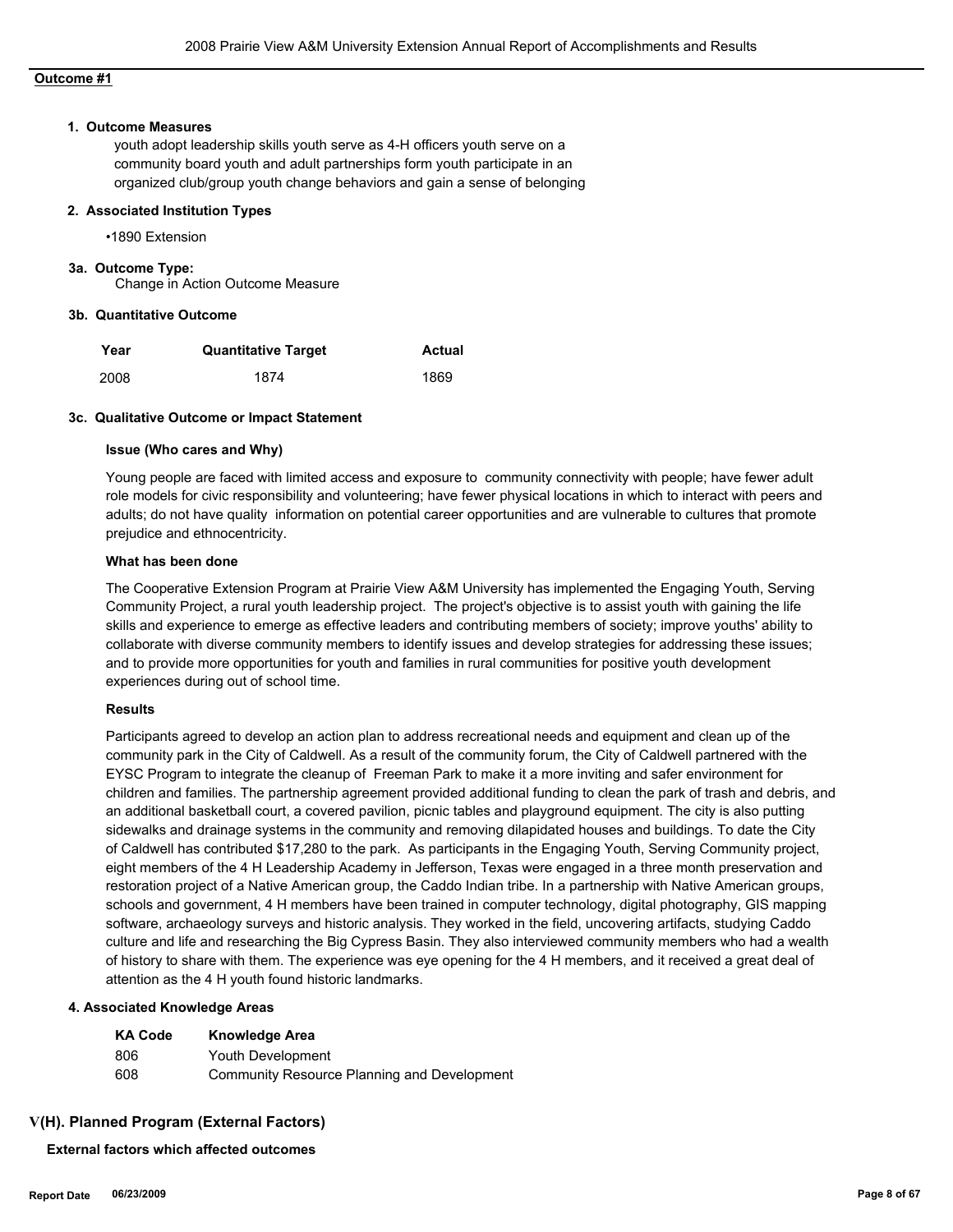- Economy
- Appropriations changes
- Competing Public priorities
- Competing Programatic Challenges
- Populations changes (immigration,new cultural groupings,etc.)
- Other (social environmental changes)

#### **Brief Explanation**

While Cooperative Extension provides a wonderful youth development program, young people have many other opportunities to be involved in positive educational activities

# **V(I). Planned Program (Evaluation Studies and Data Collection)**

#### **1. Evaluation Studies Planned**

- After Only (post program)
- Retrospective (post program)
- Before-After (before and after program)
- Comparisons between different groups of individuals or program participants experiencing different levels of program intensity.

#### **Evaluation Results**

According to post surveys, a majority (over 90%) of the participants have found the program to be very rewarding. Most said that they would invite others to participate.

#### **Key Items of Evaluation**

Positive feedback from youth and adult leaders.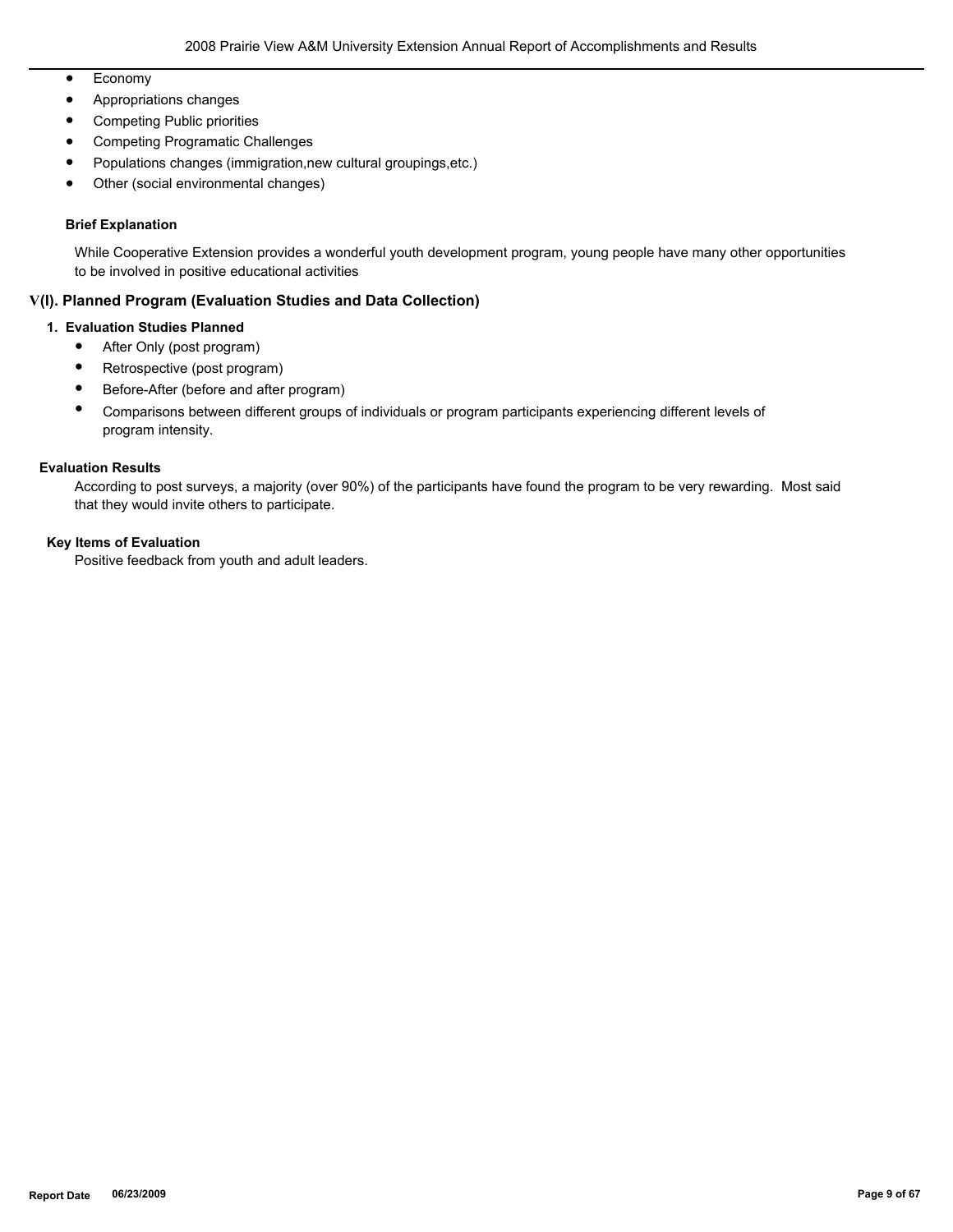# **Program #2**

# **V(A). Planned Program (Summary)**

# **1. Name of the Planned Program**

4-H & Youth Life Skills

# **V(B). Program Knowledge Area(s)**

# **1. Program Knowledge Areas and Percentage**

| ΚA<br>Code | <b>Knowledge Area</b>                                                                    | %1862<br><b>Extension</b> | %1890<br><b>Extension</b> | %1862<br>Research | %1890<br><b>Research</b> |
|------------|------------------------------------------------------------------------------------------|---------------------------|---------------------------|-------------------|--------------------------|
| 803        | Sociological and Technological Change Affecting<br>Individuals, Families and Communities |                           | 40%                       |                   |                          |
| 806        | Youth Development                                                                        |                           | 60%                       |                   |                          |
|            | Total                                                                                    |                           | 100%                      |                   |                          |

# **V(C). Planned Program (Inputs)**

# **1. Actual amount of professional FTE/SYs expended this Program**

| 2008<br>Year: |      | <b>Extension</b> |      | Research |
|---------------|------|------------------|------|----------|
|               | 1862 | 1890             | 1862 | 1890     |
| Plan          | 0.0  | 6.8              | 0.0  | 0.0      |
| <b>Actual</b> | 0.0  | 6.7              | 0.0  | 0.0      |

#### **2. Actual dollars expended in this Program (includes Carryover Funds from previous years)**

| <b>Extension</b>    |                | <b>Research</b> |                |
|---------------------|----------------|-----------------|----------------|
| Smith-Lever 3b & 3c | 1890 Extension | Hatch           | Evans-Allen    |
| 0                   | 333983         | U               | U              |
| 1862 Matching       | 1890 Matching  | 1862 Matching   | 1890 Matching  |
| O                   | 159293         | $\Omega$        |                |
| 1862 All Other      | 1890 All Other | 1862 All Other  | 1890 All Other |
| 0                   | 20303          | 0               | 0              |

# **V(D). Planned Program (Activity)**

#### **1. Brief description of the Activity**

 The following program activities will be developed and conducted: Summer camping program Educational workshops **Newsletters**  4-H clubs/ projects School enrichment programs Adult leader's training(s) New curriculum developed

# **2. Brief description of the target audience**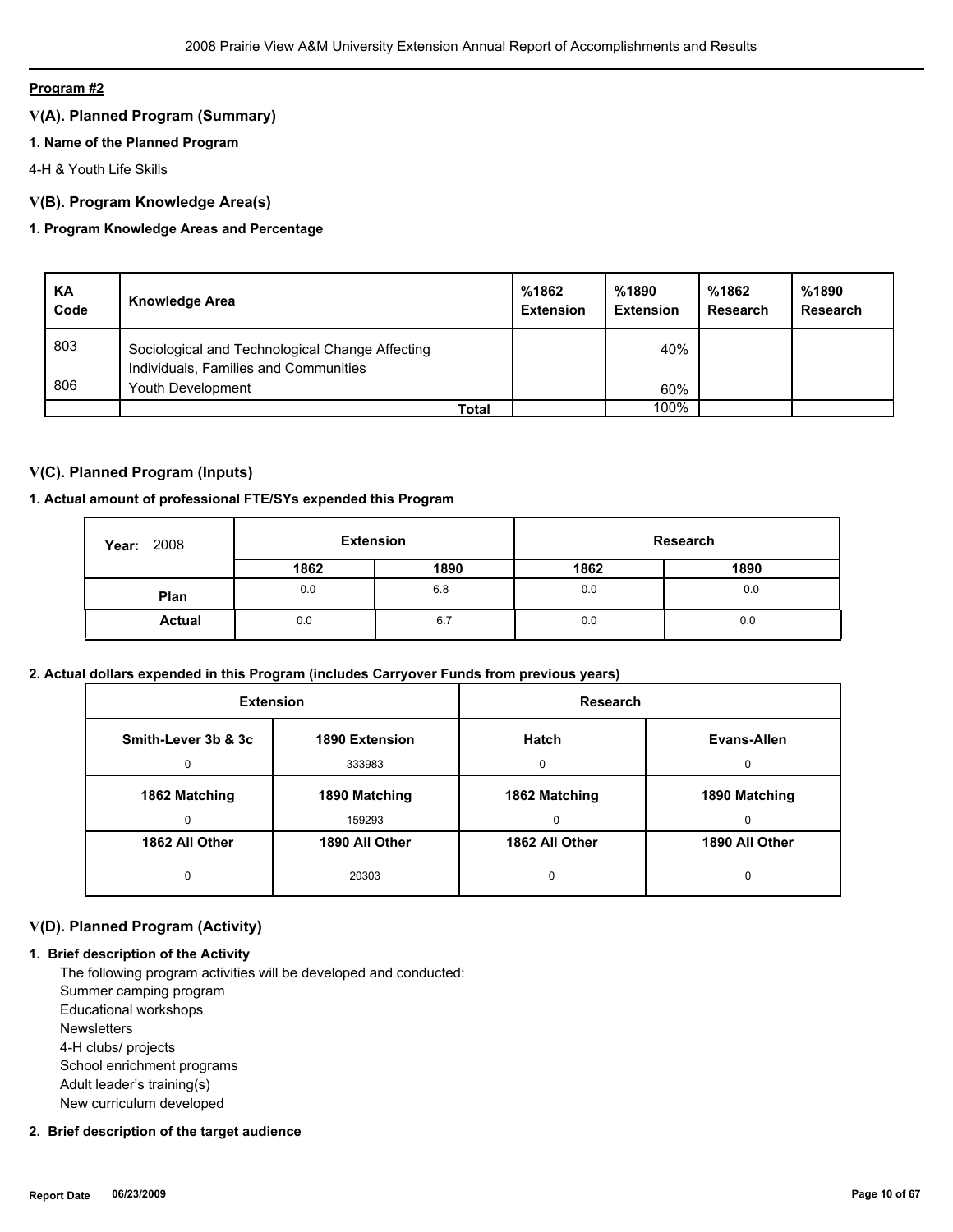Low income youth ages 8 thru 19 Adult volunteers and parents

# **V(E). Planned Program (Outputs)**

# **1. Standard output measures**

#### **Target for the number of persons (contacts) reached through direct and indirect contact methods**

|      | <b>Direct Contacts</b><br><b>Adults</b> | <b>Indirect Contacts</b><br><b>Adults</b> | <b>Direct Contacts</b><br>Youth | <b>Indirect Contacts</b><br>Youth |
|------|-----------------------------------------|-------------------------------------------|---------------------------------|-----------------------------------|
| Year | Target                                  | Target                                    | Target                          | <b>Target</b>                     |
| Plan | 358                                     | 1074                                      | 4427                            | 13281                             |
| 2008 | 360                                     | 1081                                      | 4425                            | 13303                             |

# **2. Number of Patent Applications Submitted (Standard Research Output)**

#### **Patent Applications Submitted**

**Plan:** 0 **Year Target**  $2008:0$ 

# **Patents listed**

# **3. Publications (Standard General Output Measure)**

|             | <b>Number of Peer Reviewed Publications</b> |          |       |
|-------------|---------------------------------------------|----------|-------|
|             | <b>Extension</b>                            | Research | Total |
| <b>Plan</b> |                                             |          |       |
| 2008        |                                             |          |       |

#### **V(F). State Defined Outputs**

# **Output Target**

**Output #1**

### **Output Measure**

 $\bullet$ Provide life skill development programs for youth. Train adult leaders to implement life skill development programs for youth. Conduct a five week summer camping program with emphasis on life skill development for youth.

| Year | Target | <b>Actual</b> |
|------|--------|---------------|
| 2008 | 218    | 552           |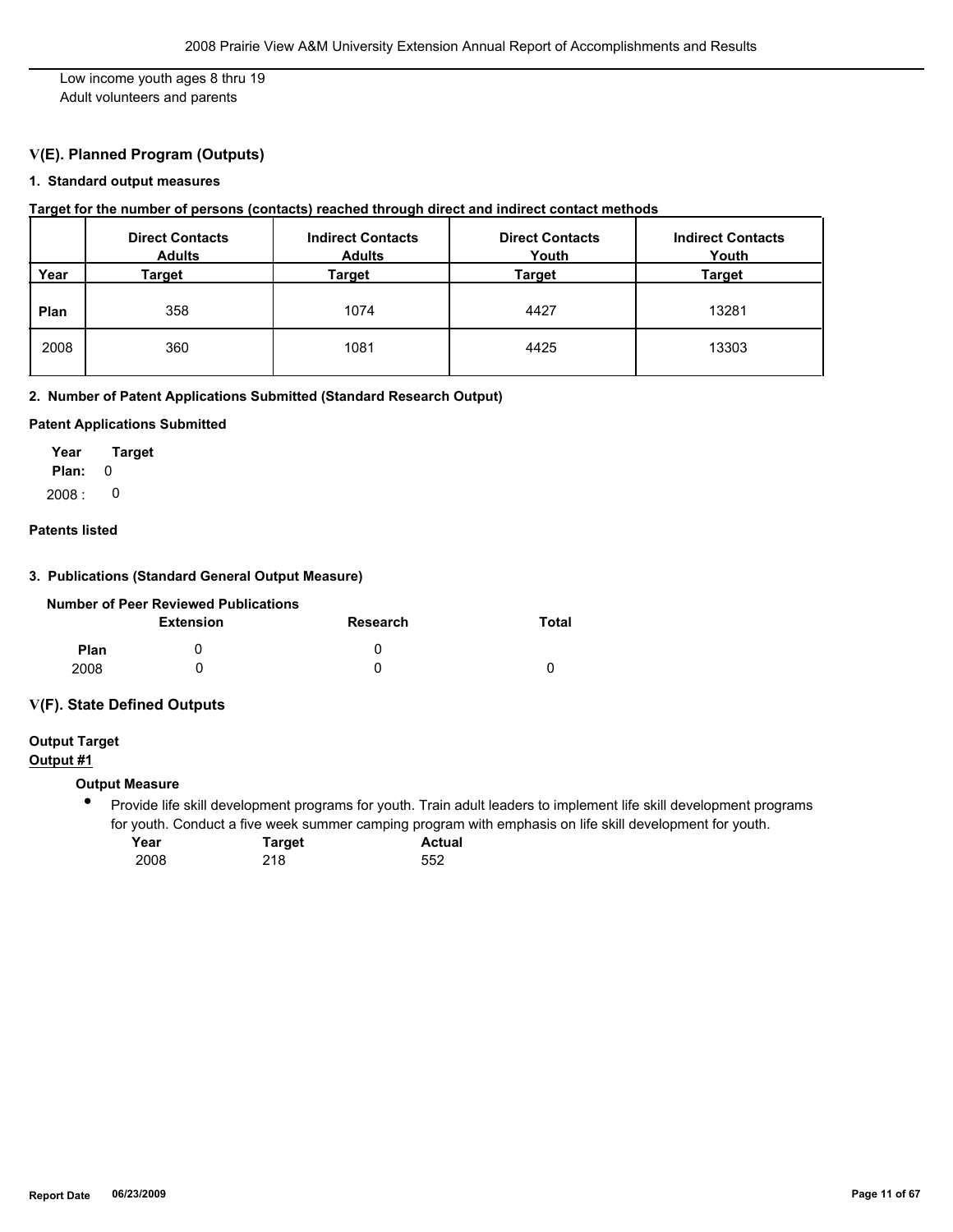# **V(G). State Defined Outcomes**

# **V. State Defined Outcomes Table of Content**

| ONo. | <b>Outcome Name</b>                                                            |
|------|--------------------------------------------------------------------------------|
|      | Adopt healthy practices and behaviors. Change behaviors. Improved life skills. |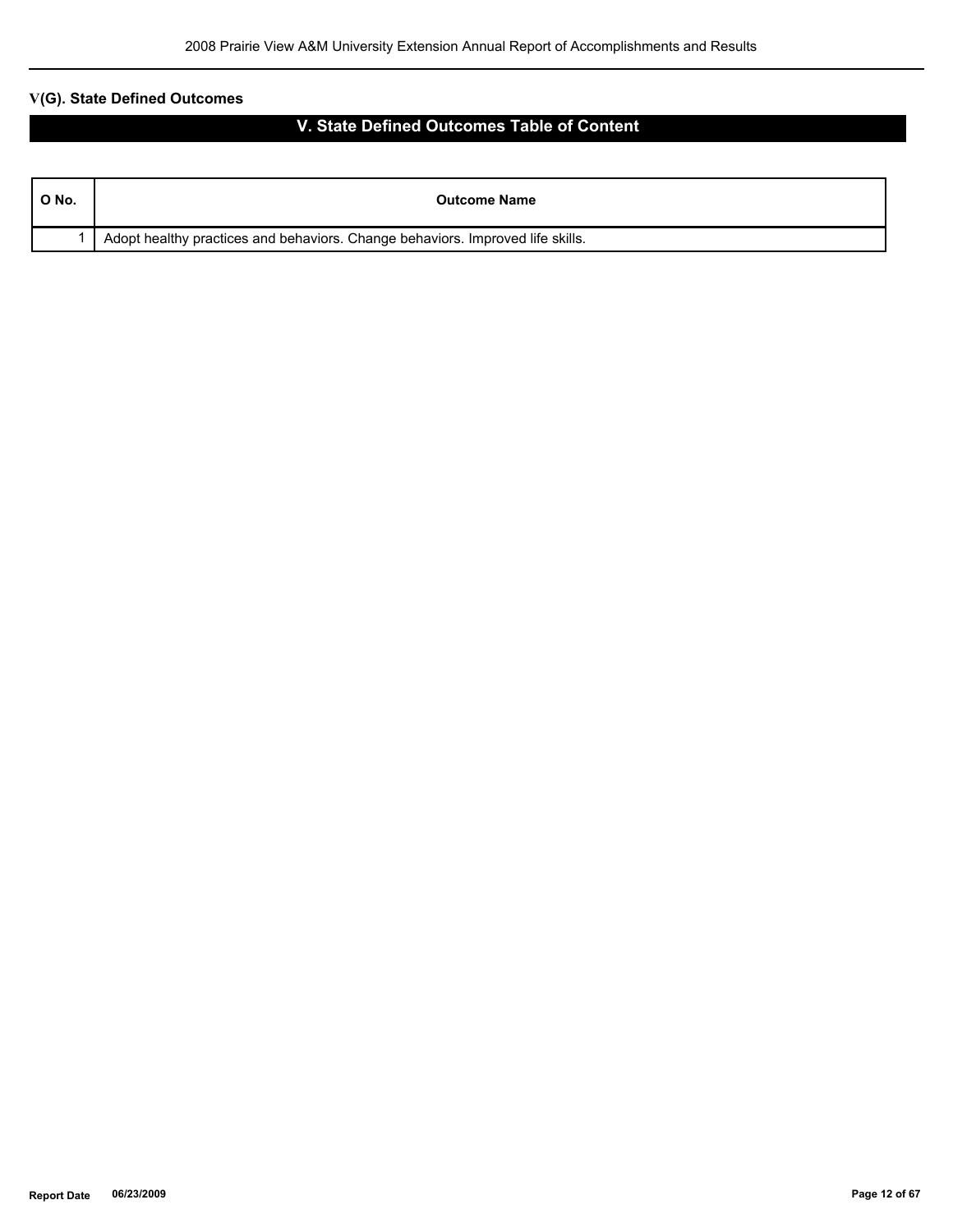# **Outcome #1**

#### **1. Outcome Measures**

Adopt healthy practices and behaviors. Change behaviors. Improved life skills.

#### **2. Associated Institution Types**

•1890 Extension

#### **3a. Outcome Type:**

Change in Action Outcome Measure

# **3b. Quantitative Outcome**

| Year | <b>Quantitative Target</b> | <b>Actual</b> |
|------|----------------------------|---------------|
| 2008 | 2656                       | 2706          |

#### **3c. Qualitative Outcome or Impact Statement**

# **Issue (Who cares and Why)**

Life skills are quite often a void in the lives of limited resource youth. Developing these skills is important to the youth and the communities in which they live.

#### **What has been done**

The H.S. Estelle Youth Camp is designed to help youth with life skill development while providing them with an outdoor experience.

#### **Results**

Over 500 youth participated in this activity and increased their knowledge of life skills. More importantly, over 80% indicated that they will use these skills to help others.

# **4. Associated Knowledge Areas**

| <b>KA Code</b> | <b>Knowledge Area</b>                                                                 |
|----------------|---------------------------------------------------------------------------------------|
| 806            | Youth Development                                                                     |
| 803            | Sociological and Technological Change Affecting Individuals, Families and Communities |

#### **V(H). Planned Program (External Factors)**

#### **External factors which affected outcomes**

- Economy
- Appropriations changes
- Competing Public priorities
- Competing Programatic Challenges
- Populations changes (immigration,new cultural groupings,etc.)
- Other (social environmental changes)

#### **Brief Explanation**

NA

# **V(I). Planned Program (Evaluation Studies and Data Collection)**

#### **1. Evaluation Studies Planned**

- After Only (post program)
- Retrospective (post program)
- Before-After (before and after program)
- Comparisons between different groups of individuals or program participants experiencing different levels of program intensity.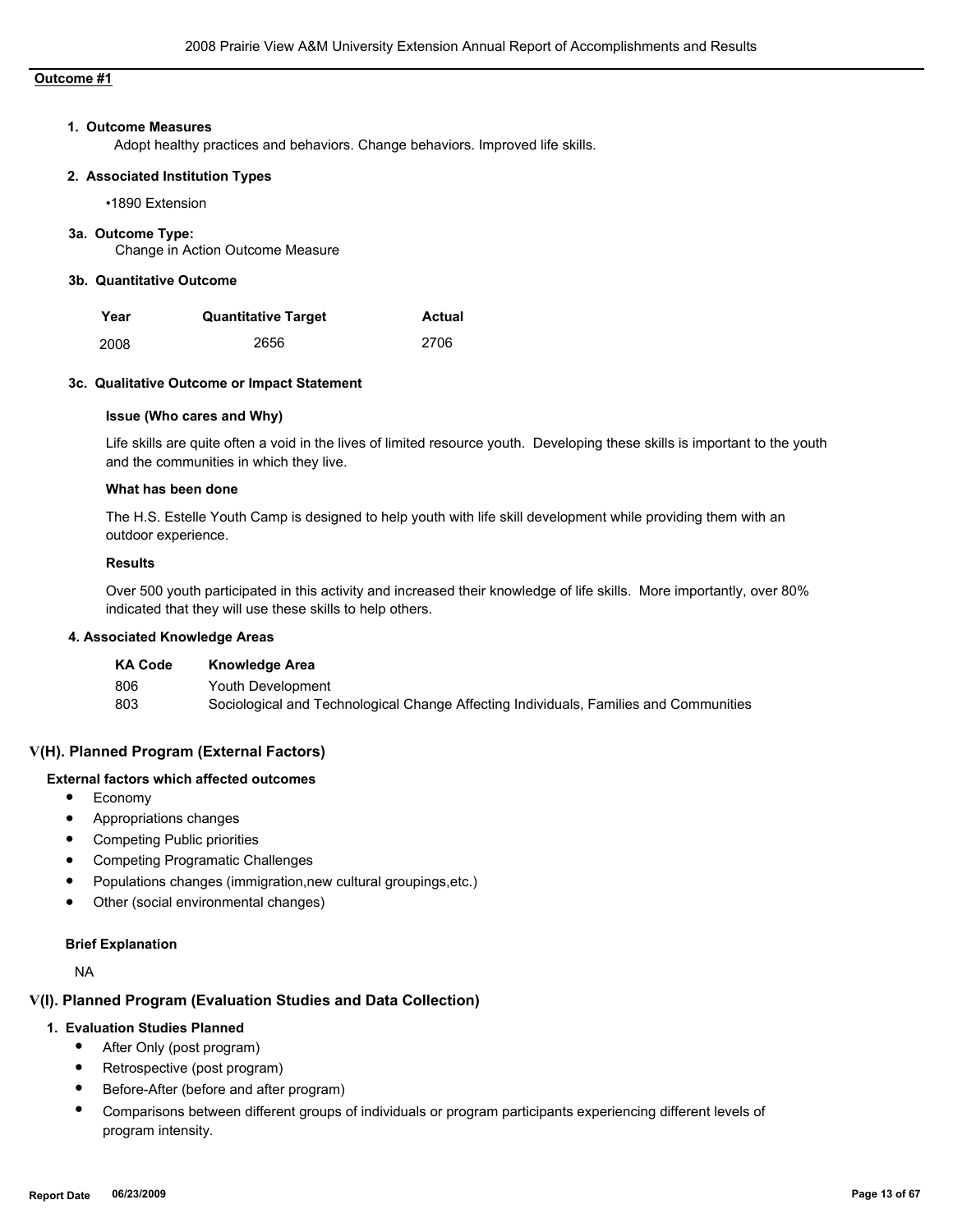# **Evaluation Results**

 Greater than 80% of the participants found the camping program to be beneficial and stated that they had learned more about life skills and themselves.

# **Key Items of Evaluation**

Increased knowledge of life skills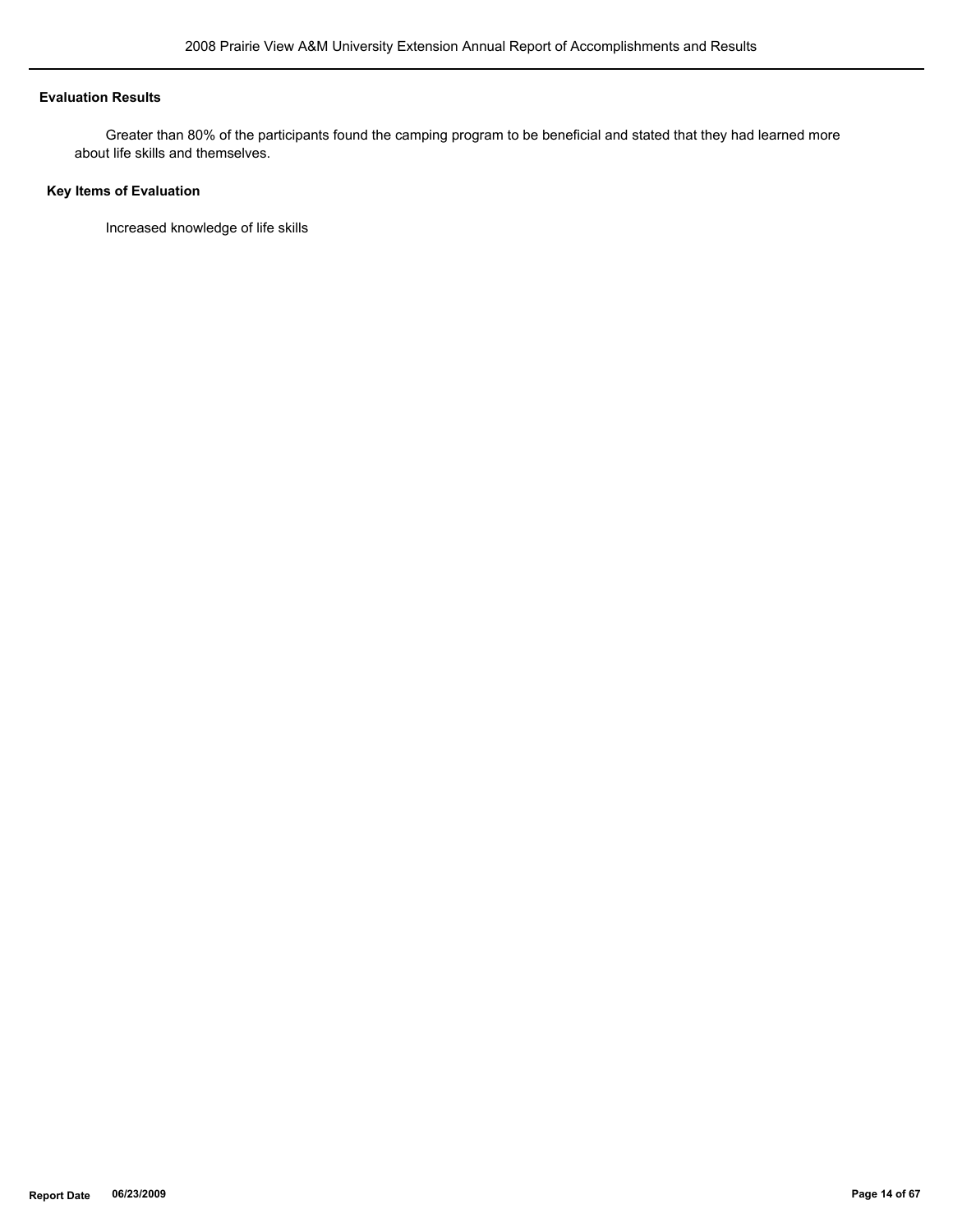# **Program #3**

# **V(A). Planned Program (Summary)**

# **1. Name of the Planned Program**

4-H Career Development, Work-Force Preparation and Youth Entrepreneurship Program

# **V(B). Program Knowledge Area(s)**

# **1. Program Knowledge Areas and Percentage**

| KA<br>Code | <b>Knowledge Area</b>                       | %1862<br><b>Extension</b> | %1890<br><b>Extension</b> | %1862<br><b>Research</b> | %1890<br><b>Research</b> |
|------------|---------------------------------------------|---------------------------|---------------------------|--------------------------|--------------------------|
| 608<br>806 | Community Resource Planning and Development |                           | 50%                       |                          |                          |
|            | Youth Development                           |                           | 50%                       |                          |                          |
|            | Total                                       |                           | 100%                      |                          |                          |

# **V(C). Planned Program (Inputs)**

# **1. Actual amount of professional FTE/SYs expended this Program**

| 2008<br>Year: | <b>Extension</b> |      | Research |      |  |
|---------------|------------------|------|----------|------|--|
|               | 1862             | 1890 | 1862     | 1890 |  |
| Plan          | 0.0              | 6.8  | 0.0      | 0.0  |  |
| <b>Actual</b> | 0.0              | 6.7  | 0.0      | 0.0  |  |

#### **2. Actual dollars expended in this Program (includes Carryover Funds from previous years)**

| <b>Extension</b>                      |                | Research       |                |  |
|---------------------------------------|----------------|----------------|----------------|--|
| Smith-Lever 3b & 3c<br>1890 Extension |                | <b>Hatch</b>   | Evans-Allen    |  |
| $\Omega$                              | 333983         | <sup>0</sup>   | $\Omega$       |  |
| 1862 Matching                         | 1890 Matching  | 1862 Matching  | 1890 Matching  |  |
| 0                                     | 159293         | 0              | 0              |  |
| 1862 All Other                        | 1890 All Other | 1862 All Other | 1890 All Other |  |
| 0                                     | 20303          | 0              | 0              |  |

# **V(D). Planned Program (Activity)**

#### **1. Brief description of the Activity**

 Career Awareness Youth Leadership Laboratory Educational job-readiness and entrepreneurship workshops **Newsletters**  4-H clubs/projects School enrichment programs on entrepreneurship Adult leader training(s)

### **2. Brief description of the target audience**

 Limited-resource youth, ages 8 through 19 Adult volunteers and parents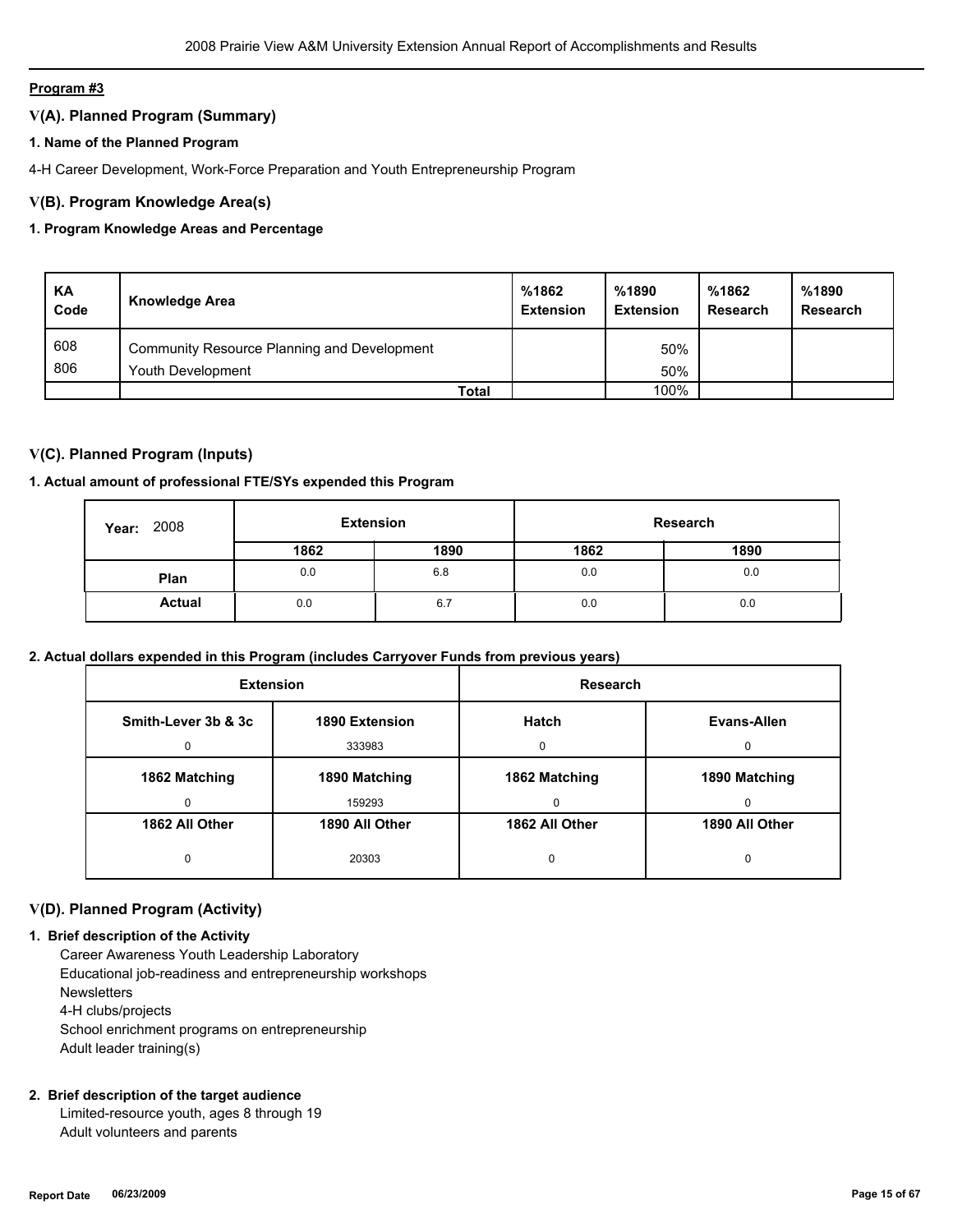# **V(E). Planned Program (Outputs)**

#### **1. Standard output measures**

| Target for the number of persons (contacts) reached through direct and indirect contact methods |  |  |  |  |  |  |
|-------------------------------------------------------------------------------------------------|--|--|--|--|--|--|
|-------------------------------------------------------------------------------------------------|--|--|--|--|--|--|

|      | <b>Direct Contacts</b><br><b>Adults</b> | <b>Indirect Contacts</b><br><b>Adults</b> | <b>Direct Contacts</b><br>Youth | <b>Indirect Contacts</b><br>Youth |
|------|-----------------------------------------|-------------------------------------------|---------------------------------|-----------------------------------|
| Year | Target                                  | Target                                    | <b>Target</b>                   | <b>Target</b>                     |
| Plan | 207                                     | 621                                       | 3361                            | 10083                             |
| 2008 | 200                                     | 715                                       | 3369                            | 10562                             |

#### **2. Number of Patent Applications Submitted (Standard Research Output)**

#### **Patent Applications Submitted**

**Plan:** 0 **Year Target**  $2008: 0$ 

#### **Patents listed**

# **3. Publications (Standard General Output Measure)**

|             | Number of Peer Reviewed Publications |          |       |
|-------------|--------------------------------------|----------|-------|
|             | <b>Extension</b>                     | Research | Total |
| <b>Plan</b> |                                      | O        |       |
| 2008        |                                      |          |       |

# **V(F). State Defined Outputs**

# **Output Target**

# **Output #1**

# **Output Measure**

● Provide job-readiness trainings and entrepreneurship trainings for youth Train adult leaders to implement job-readiness and entrepreneurship trainings for youth Conduct a three day career awareness laboratory targeting youth Conduct educational tours of businesses

| Year | <b>Target</b> | <b>Actual</b> |
|------|---------------|---------------|
| 2008 | 130           | 134           |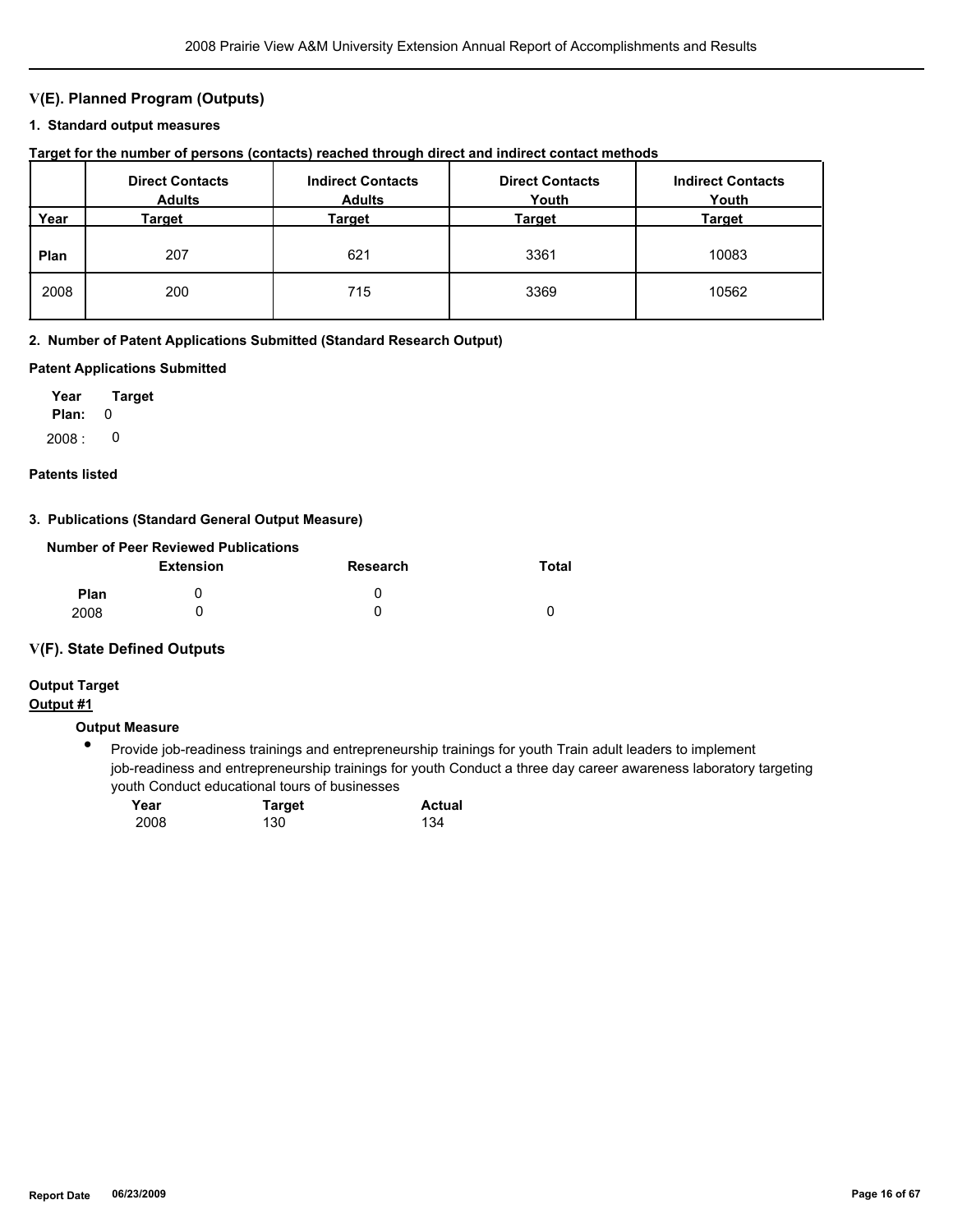# **V(G). State Defined Outcomes**

# **V. State Defined Outcomes Table of Content**

| O No. | <b>Outcome Name</b>                                                                                                 |
|-------|---------------------------------------------------------------------------------------------------------------------|
|       | Adopt core work-force skills and practices. Change in behaviors and attitude about work ethic Identify career goals |
|       | Obtain summer employment or after school employment                                                                 |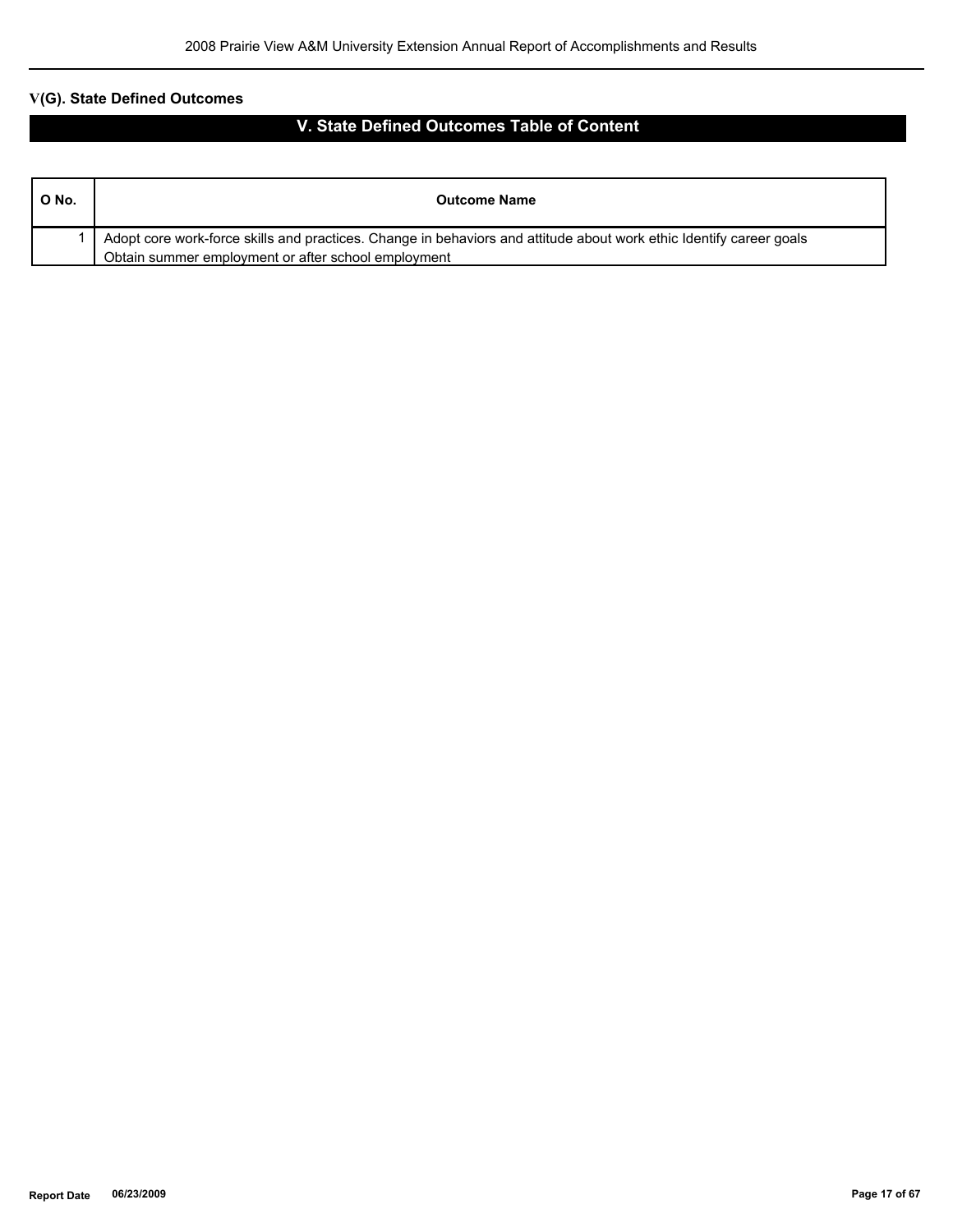# **Outcome #1**

#### **1. Outcome Measures**

Adopt core work-force skills and practices. Change in behaviors and attitude about work ethic Identify career goals Obtain summer employment or after school employment

#### **2. Associated Institution Types**

•1890 Extension

#### **3a. Outcome Type:**

Change in Action Outcome Measure

#### **3b. Quantitative Outcome**

| Year | <b>Quantitative Target</b> | <b>Actual</b> |
|------|----------------------------|---------------|
| 2008 | 2016                       | 2036          |

#### **3c. Qualitative Outcome or Impact Statement**

#### **Issue (Who cares and Why)**

Small businesses and their employees is the cornerstone of many communities. Unfortunately, many of the youth have not been exposed to these careers and/or the skills they need to be successful.

#### **What has been done**

A program was developed to train youth in entrepreneurship and job skills awareness.

#### **Results**

Over 150 youth participated in a three day career awareness training program. Also, 255 youth participated in a youth entrepreneurship training program.

#### **4. Associated Knowledge Areas**

| <b>KA Code</b> | <b>Knowledge Area</b>                       |
|----------------|---------------------------------------------|
| 608            | Community Resource Planning and Development |
| 806            | Youth Development                           |

# **V(H). Planned Program (External Factors)**

# **External factors which affected outcomes**

- Economy
- Appropriations changes
- Competing Public priorities
- Competing Programatic Challenges
- Populations changes (immigration,new cultural groupings,etc.)
- Other (social environmental changes)

#### **Brief Explanation**

Abilities to work with school districts due to changing policies.

# **V(I). Planned Program (Evaluation Studies and Data Collection)**

# **1. Evaluation Studies Planned**

- After Only (post program)
- Retrospective (post program)
- Before-After (before and after program)
- Comparisons between different groups of individuals or program participants experiencing different levels of program intensity.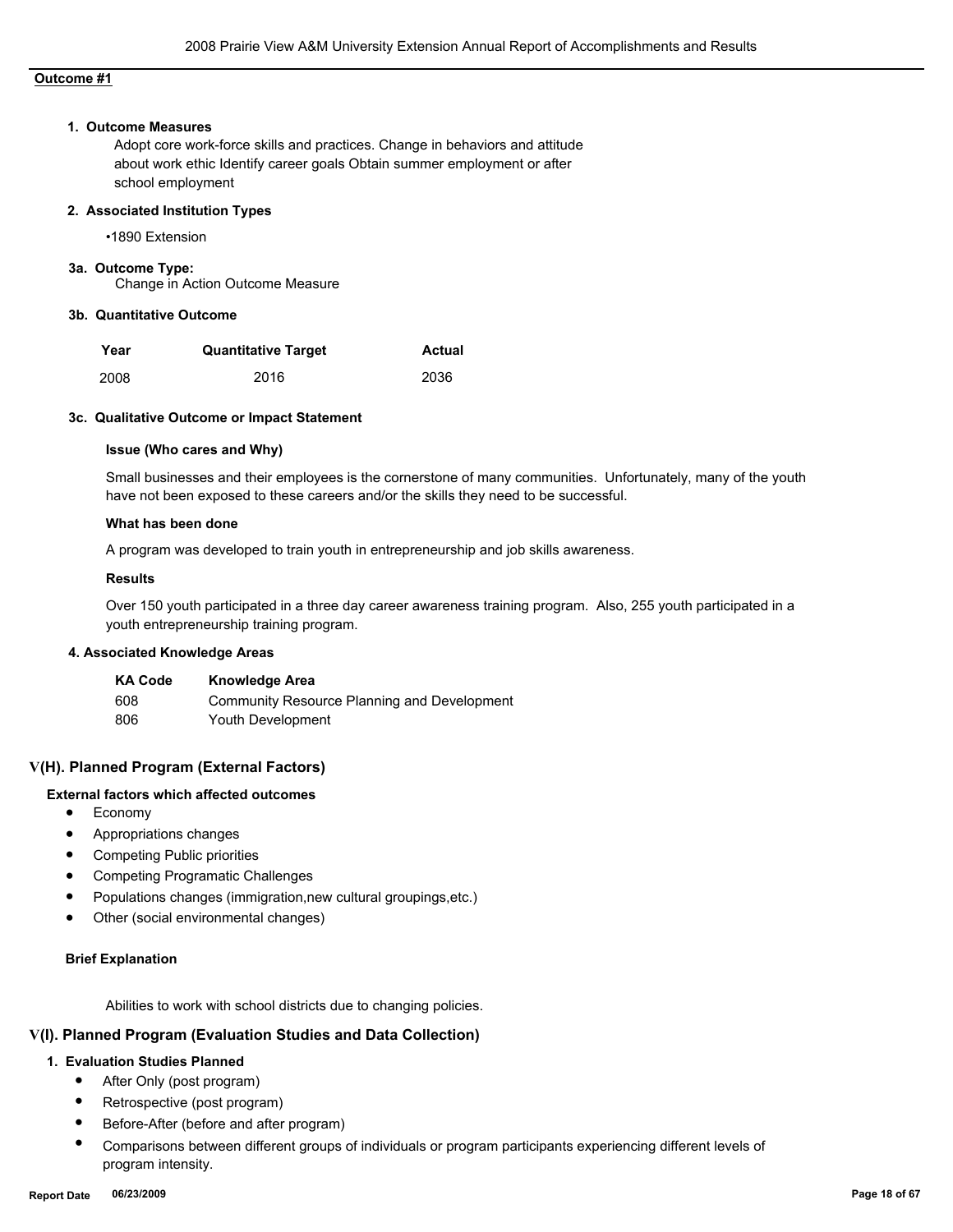### **Evaluation Results**

 Over 85% of the participants at the three day career awareness program rated the program as excellent. They better understood what it takes to prepare them for a career and the skills needed to get the job. Likewise, a majority of the youth at the entrepreneurship training program indicated that they were interested in starting their own businesses.

# **Key Items of Evaluation**

 Increased awareness of career preparation Increased interest in entrepreneurship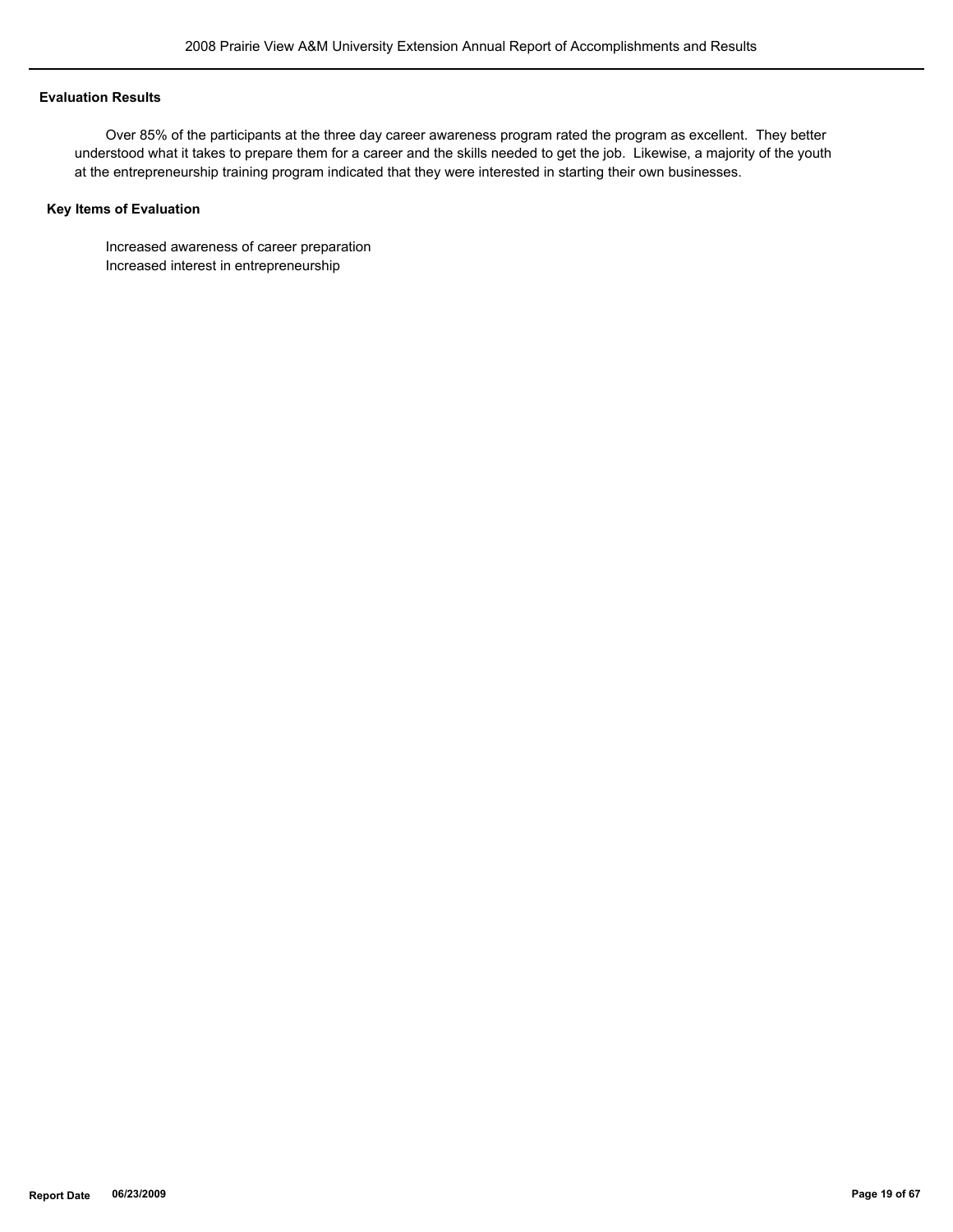#### **Program #4**

# **V(A). Planned Program (Summary)**

# **1. Name of the Planned Program**

Economic Growth & Development

# **V(B). Program Knowledge Area(s)**

# **1. Program Knowledge Areas and Percentage**

| KA<br>Code | Knowledge Area                             | %1862<br><b>Extension</b> | %1890<br><b>Extension</b> | %1862<br>Research | %1890<br>Research |
|------------|--------------------------------------------|---------------------------|---------------------------|-------------------|-------------------|
| 602        | Business Management, Finance, and Taxation |                           | 100%                      |                   |                   |
|            | Total                                      |                           | 100%                      |                   |                   |

# **V(C). Planned Program (Inputs)**

# **1. Actual amount of professional FTE/SYs expended this Program**

| 2008<br>Year: | <b>Extension</b> |      |      | Research |
|---------------|------------------|------|------|----------|
|               | 1862             | 1890 | 1862 | 1890     |
| Plan          | 0.0              | 6.0  | 0.0  | 0.0      |
| <b>Actual</b> | 0.0              | 1.6  | 0.0  | 0.0      |

# **2. Actual dollars expended in this Program (includes Carryover Funds from previous years)**

| <b>Extension</b>                      |                | <b>Research</b> |                |
|---------------------------------------|----------------|-----------------|----------------|
| Smith-Lever 3b & 3c<br>1890 Extension |                | Hatch           | Evans-Allen    |
| $\Omega$                              | 76920          | $\Omega$        | 0              |
| 1862 Matching                         | 1890 Matching  | 1862 Matching   | 1890 Matching  |
| 0                                     | 36638          | $\Omega$        | 0              |
| 1862 All Other                        | 1890 All Other | 1862 All Other  | 1890 All Other |
| 0                                     | 4676           | 0               | 0              |

# **V(D). Planned Program (Activity)**

# **1. Brief description of the Activity**

Conduct educational programs

Conduct business development seminars

Provide one-on-one consultations

Assist communities in assessing their strengths and weaknesses

Conduct business development training

Assist clients with writing business plans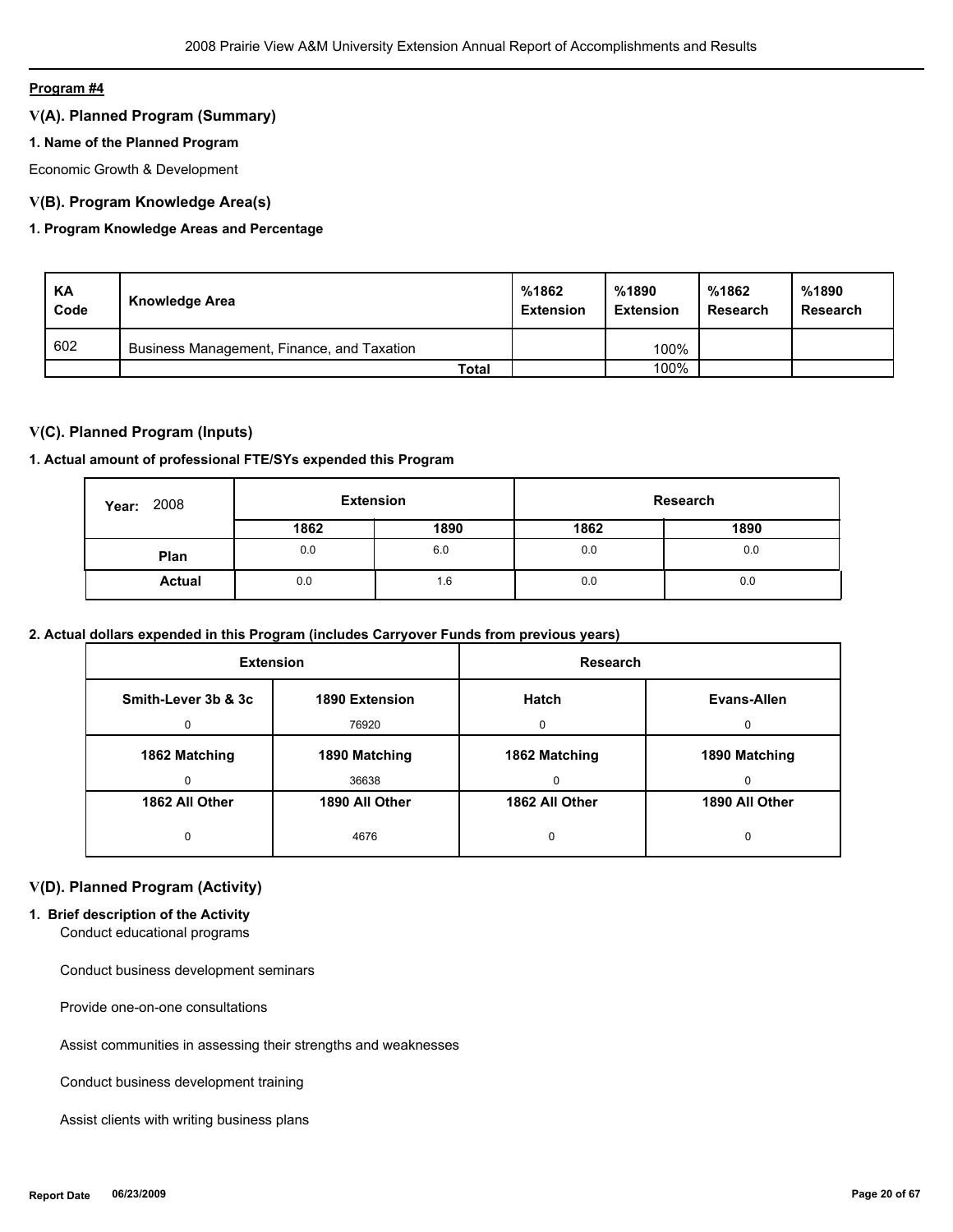#### **2. Brief description of the target audience**

 Low-income individuals, underrepresented groups, limited resource business owners and small farm and potential small farm producers.

# **V(E). Planned Program (Outputs)**

#### **1. Standard output measures**

#### **Target for the number of persons (contacts) reached through direct and indirect contact methods**

|      | <b>Direct Contacts</b><br><b>Adults</b> | <b>Indirect Contacts</b><br><b>Adults</b> | <b>Direct Contacts</b><br>Youth | <b>Indirect Contacts</b><br>Youth |
|------|-----------------------------------------|-------------------------------------------|---------------------------------|-----------------------------------|
| Year | Target                                  | Target                                    | Target                          | Target                            |
| Plan | 760                                     | 2800                                      | 200                             | 1500                              |
| 2008 | 540                                     | 2500                                      | 198                             | 1459                              |

#### **2. Number of Patent Applications Submitted (Standard Research Output)**

#### **Patent Applications Submitted**

**Plan:** 0 **Year Target**  $2008:0$ 

# **Patents listed**

### **3. Publications (Standard General Output Measure)**

|             | Number of Peer Reviewed Publications |              |       |
|-------------|--------------------------------------|--------------|-------|
|             | <b>Extension</b>                     | Research     | Total |
| <b>Plan</b> |                                      | $\mathbf{I}$ |       |
| 2008        |                                      |              |       |

# **V(F). State Defined Outputs**

# **Output Target**

# **Output #1**

# **Output Measure**

 $\bullet$ Conduct educational programs on production, management and marketing for small farm producers Conduct business development seminars and workshops Provide one-on-one consultations for small business owners and aspiring entrepreneurs Assist clients in developing business plans

| Year | <b>Target</b> | <b>Actual</b> |
|------|---------------|---------------|
| 2008 | 710           |               |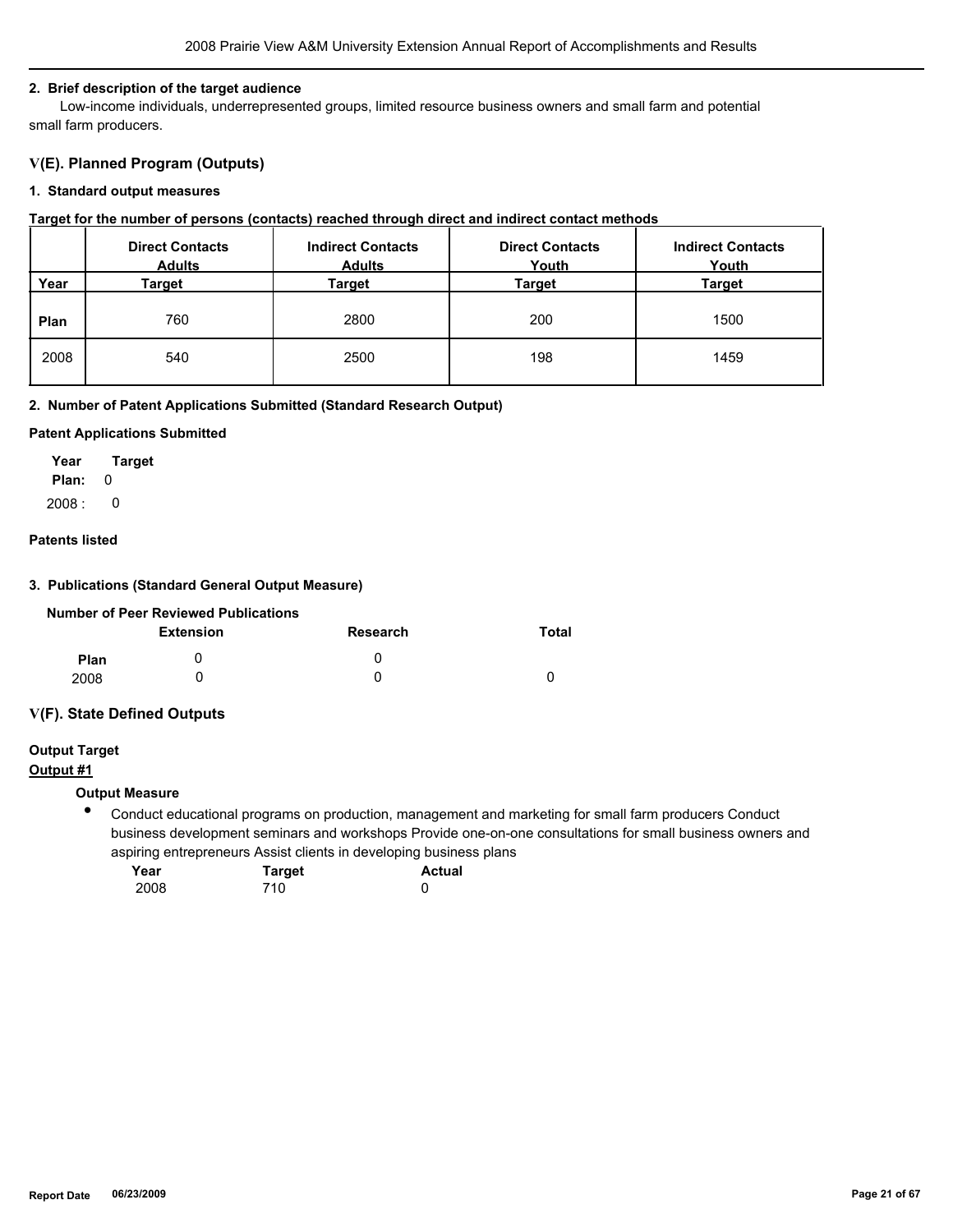# **V(G). State Defined Outcomes**

# **V. State Defined Outcomes Table of Content**

| O No. | <b>Outcome Name</b>                                                                                                                                                                                                                                     |
|-------|---------------------------------------------------------------------------------------------------------------------------------------------------------------------------------------------------------------------------------------------------------|
|       | Business plans approved New businesses started Jobs maintained/saved Jobs created Businesses expanded Youth<br>maintaining businesses Youth starting new businesses Dollars saved Businesses experiencing increased income<br>Loans and grants received |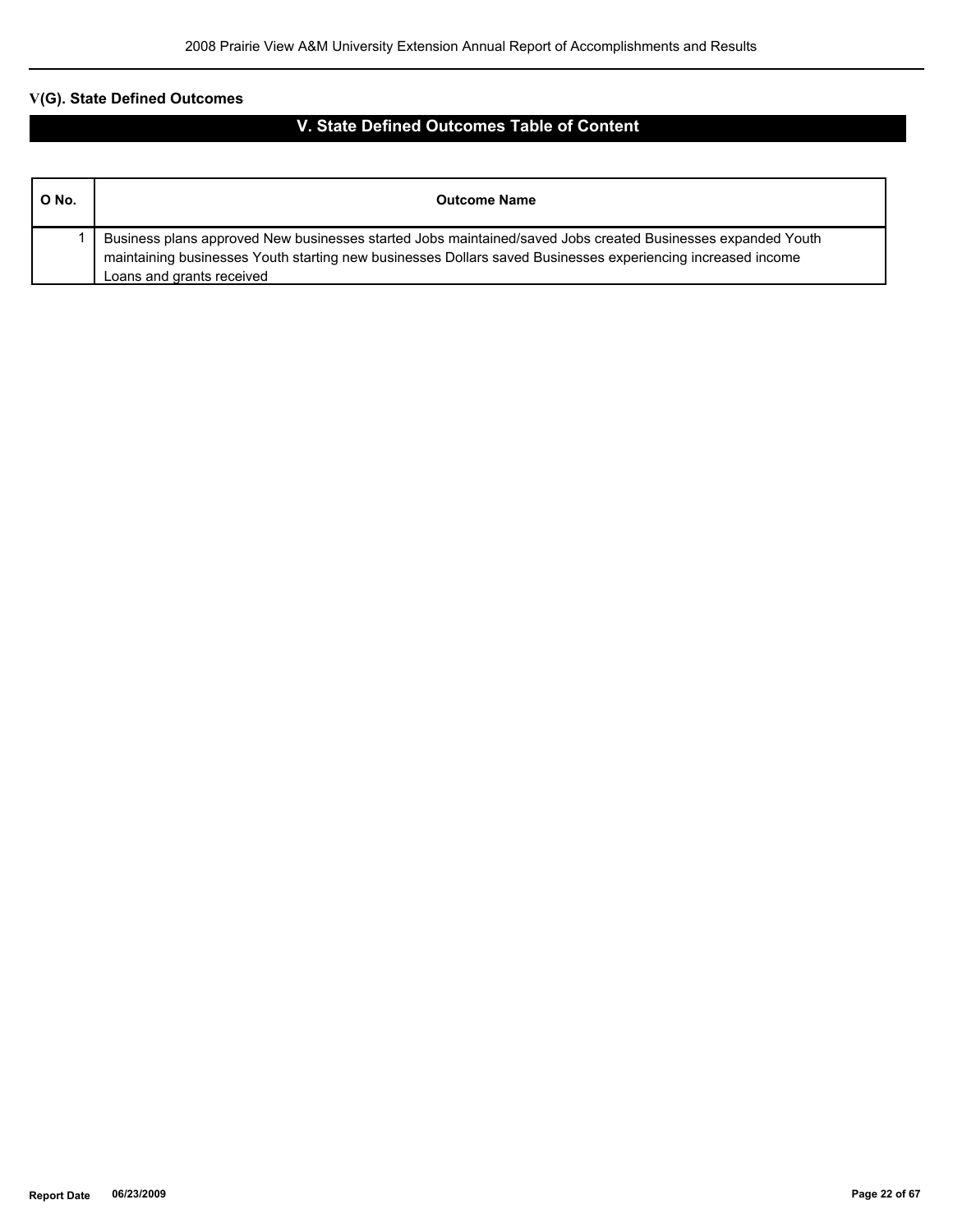# **Outcome #1**

#### **1. Outcome Measures**

Business plans approved New businesses started Jobs maintained/saved Jobs created Businesses expanded Youth maintaining businesses Youth starting new businesses Dollars saved Businesses experiencing increased income Loans and grants received

#### **2. Associated Institution Types**

•1890 Extension

# **3a. Outcome Type:**

Change in Action Outcome Measure

#### **3b. Quantitative Outcome**

| Year | <b>Quantitative Target</b> | <b>Actual</b> |
|------|----------------------------|---------------|
| 2008 | 350                        |               |

#### **3c. Qualitative Outcome or Impact Statement**

#### **Issue (Who cares and Why)**

{No Data Entered}

### **What has been done**

{No Data Entered}

#### **Results**

{No Data Entered}

#### **4. Associated Knowledge Areas**

**KA Code Knowledge Area** 602 Business Management, Finance, and Taxation

#### **V(H). Planned Program (External Factors)**

#### **External factors which affected outcomes**

- Natural Disasters (drought,weather extremes,etc.)
- Economy
- Appropriations changes
- Government Regulations

#### **Brief Explanation**

# **V(I). Planned Program (Evaluation Studies and Data Collection)**

# **1. Evaluation Studies Planned**

- After Only (post program)
- Comparisons between program participants (individuals,group,organizations) and non-participants
- Other (Numbers from outcome indicators)

# **Evaluation Results**

# **Key Items of Evaluation**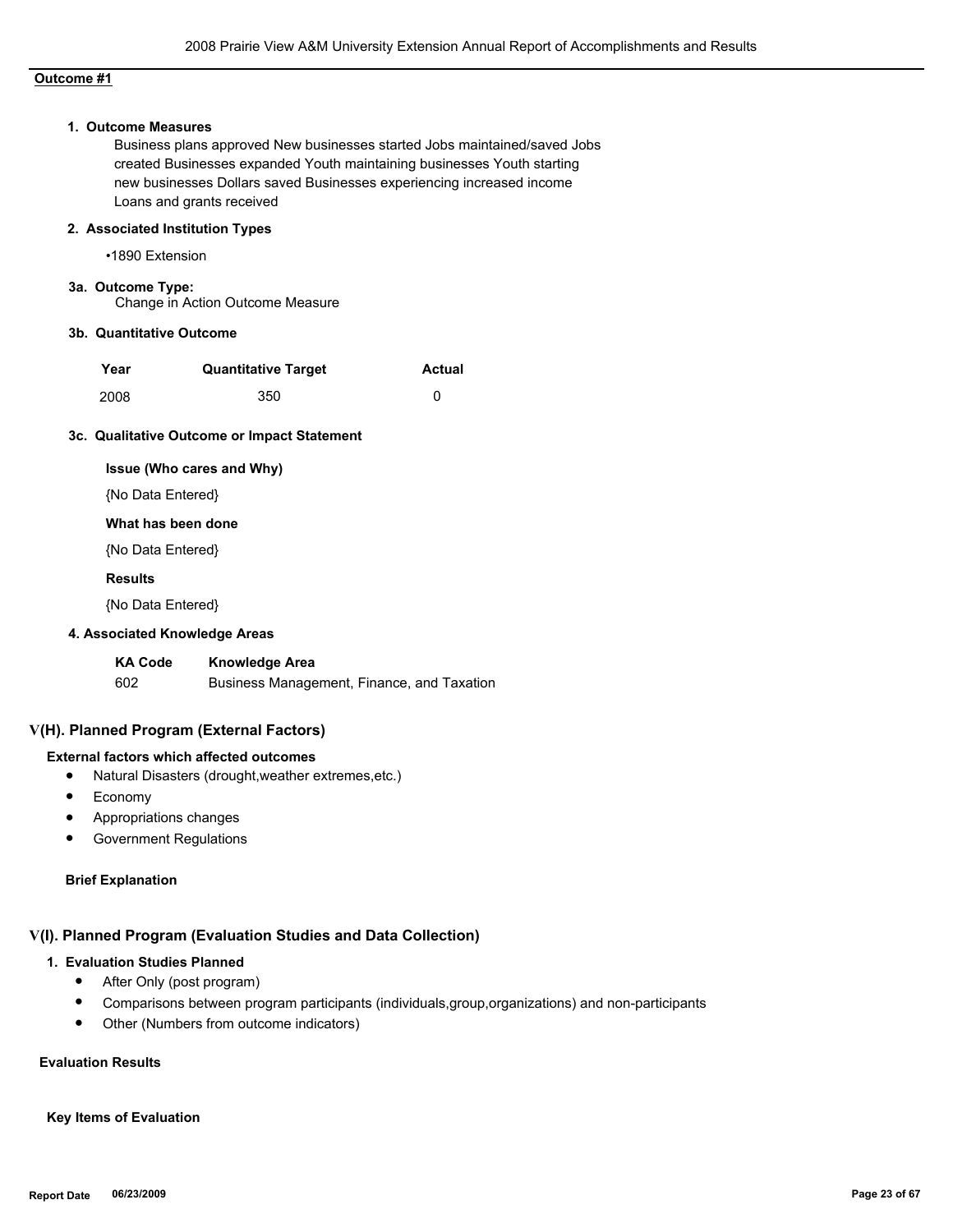# **Program #5**

# **V(A). Planned Program (Summary)**

# **1. Name of the Planned Program**

Housing

# **V(B). Program Knowledge Area(s)**

# **1. Program Knowledge Areas and Percentage**

| KA<br>Code | Knowledge Area                                                                                        | %1862<br><b>Extension</b> | %1890<br><b>Extension</b> | %1862<br>Research | %1890<br>Research |
|------------|-------------------------------------------------------------------------------------------------------|---------------------------|---------------------------|-------------------|-------------------|
| 804        | Human Environmental Issues Concerning Apparel,<br>Textiles, and Residential and Commercial Structures |                           | 100%                      |                   |                   |
|            | Total                                                                                                 |                           | 100%                      |                   |                   |

# **V(C). Planned Program (Inputs)**

# **1. Actual amount of professional FTE/SYs expended this Program**

| <b>Year: 2008</b> | <b>Extension</b> |      |      | Research |
|-------------------|------------------|------|------|----------|
|                   | 1862             | 1890 | 1862 | 1890     |
| Plan              | 0.0              | 3.1  | 0.0  | 0.0      |
| <b>Actual</b>     | 0.0              | 2.6  | 0.0  | 0.0      |

# **2. Actual dollars expended in this Program (includes Carryover Funds from previous years)**

| <b>Extension</b>    |                | <b>Research</b> |                |
|---------------------|----------------|-----------------|----------------|
| Smith-Lever 3b & 3c | 1890 Extension |                 | Evans-Allen    |
| 0                   | 128531         | $\Omega$        | 0              |
| 1862 Matching       | 1890 Matching  | 1862 Matching   | 1890 Matching  |
| 0                   | 61304          | 0               | 0              |
| 1862 All Other      | 1890 All Other | 1862 All Other  | 1890 All Other |
| 0                   | 7814           | 0               | 0              |

# **V(D). Planned Program (Activity)**

# **1. Brief description of the Activity**

 Conduct housing fairs and other educational programs and workshops Provide one-on-one technical and educational assistance

#### **2. Brief description of the target audience**

 Low-income individuals and families Extension educators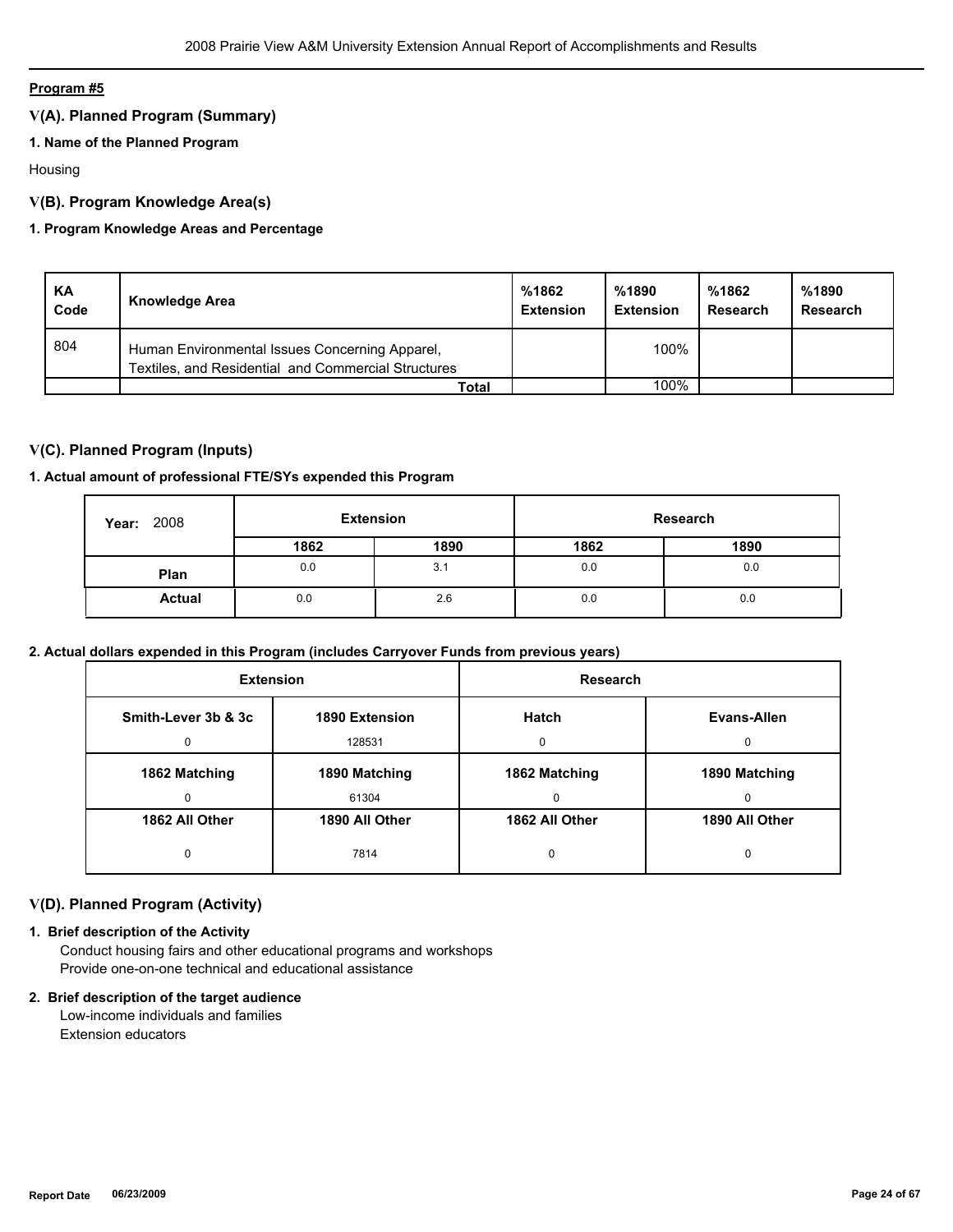# **V(E). Planned Program (Outputs)**

#### **1. Standard output measures**

|  |  |  |  |  | Target for the number of persons (contacts) reached through direct and indirect contact methods |  |
|--|--|--|--|--|-------------------------------------------------------------------------------------------------|--|
|--|--|--|--|--|-------------------------------------------------------------------------------------------------|--|

|      | <b>Direct Contacts</b><br><b>Adults</b> | <b>Indirect Contacts</b><br><b>Adults</b> | <b>Direct Contacts</b><br>Youth | <b>Indirect Contacts</b><br>Youth |
|------|-----------------------------------------|-------------------------------------------|---------------------------------|-----------------------------------|
| Year | Target                                  | Target                                    | Target                          | Target                            |
| Plan | 1125                                    | 151000                                    | 0                               |                                   |
| 2008 | 1361                                    | 147668                                    | 0                               |                                   |

#### **2. Number of Patent Applications Submitted (Standard Research Output)**

#### **Patent Applications Submitted**

**Plan:** 0 **Year Target**  $2008: 0$ 

#### **Patents listed**

#### **3. Publications (Standard General Output Measure)**

|             | Number of Peer Reviewed Publications |          |          |
|-------------|--------------------------------------|----------|----------|
|             | <b>Extension</b>                     | Research | Total    |
| <b>Plan</b> |                                      | O        |          |
| 2008        |                                      |          | $\Omega$ |

#### **V(F). State Defined Outputs**

# **Output Target**

# **Output #1**

# **Output Measure**

● Provide families and individuals information on housing programs targeting low-income Provide assistance to low-income individuals and families needing help in completing housing loan applications County staff in 26 counties will conduct at least one housing program targeting low-income residents. Conduct one state level training on housing for Extension staff.

| Year | <b>Target</b> | <b>Actual</b> |  |
|------|---------------|---------------|--|
| 2008 | 725           | 823           |  |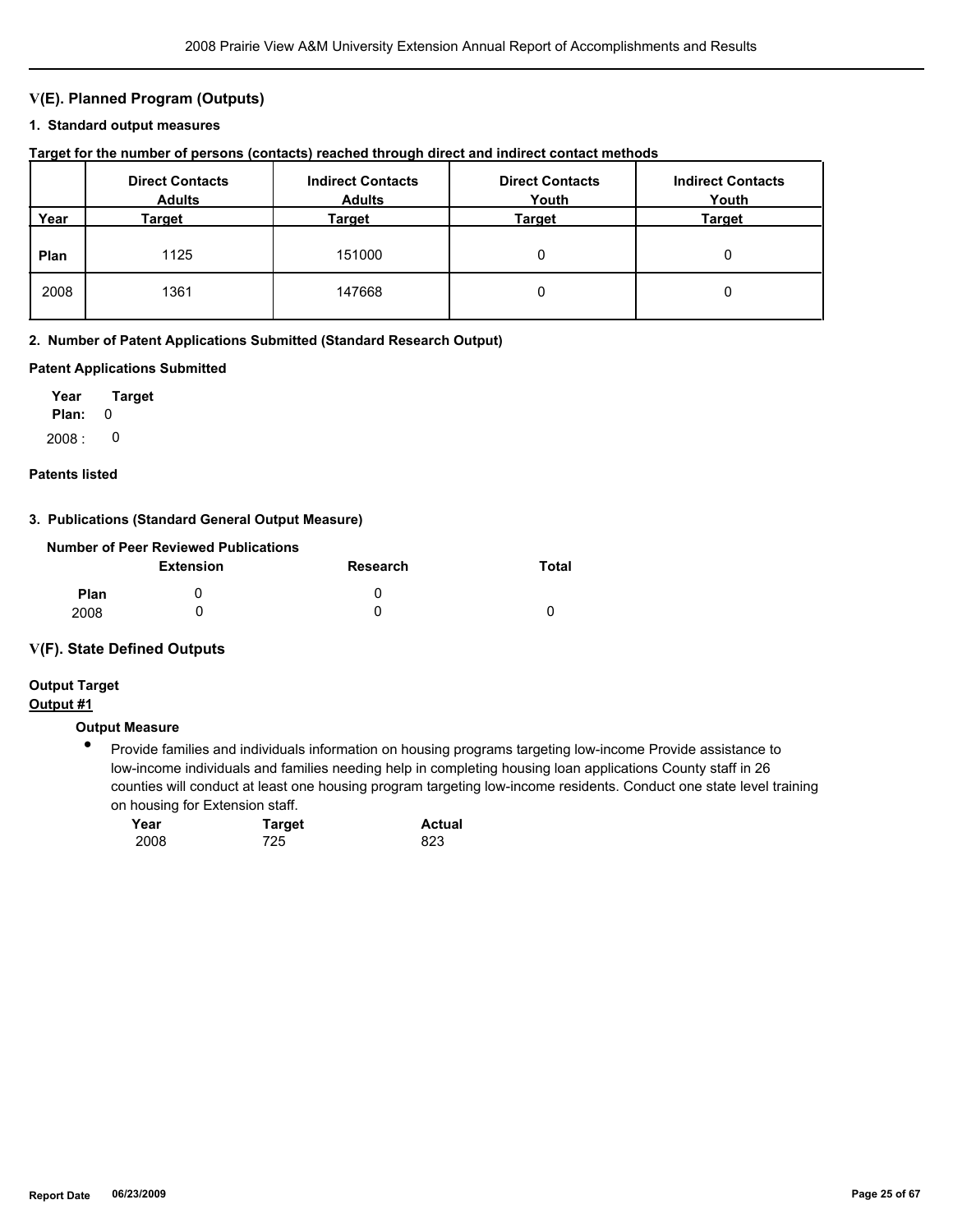# **V(G). State Defined Outcomes**

# **V. State Defined Outcomes Table of Content**

| ONo. | <b>Outcome Name</b>                                                                                |
|------|----------------------------------------------------------------------------------------------------|
|      | families and individuals will acquire housing that meets approved government inspection standards. |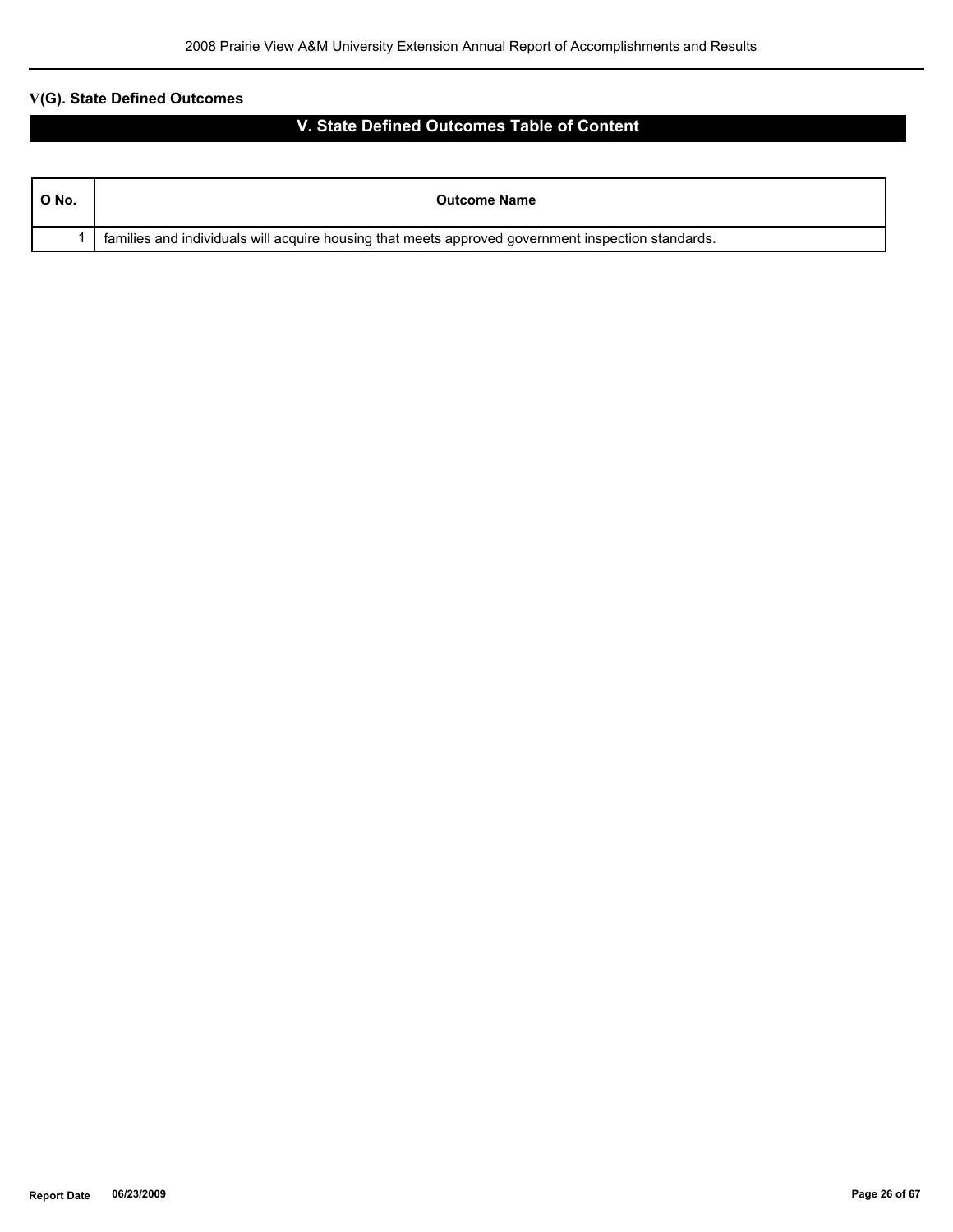# **Outcome #1**

#### **1. Outcome Measures**

families and individuals will acquire housing that meets approved government inspection standards.

#### **2. Associated Institution Types**

•1890 Extension

#### **3a. Outcome Type:**

Change in Condition Outcome Measure

#### **3b. Quantitative Outcome**

| Year | <b>Quantitative Target</b> | <b>Actual</b> |
|------|----------------------------|---------------|
| 2008 | 100                        |               |

#### **3c. Qualitative Outcome or Impact Statement**

#### **Issue (Who cares and Why)**

The issue of housing is important, particularly in communities where individuals have limited resources. Families with limited resource find it very difficult the acquire housing.

#### **What has been done**

Housing fairs were held to assist limited resource clientele get clean and affordable housing. A total of 10 housing fairs were held to assist clients in the area of obtaining housing.

#### **Results**

Several clients realized their dream of home ownership. Many others learned about the steps needed to purchase a home and about credit readiness.

#### **4. Associated Knowledge Areas**

| <b>KA Code</b> | Knowledge Area                                                                                               |
|----------------|--------------------------------------------------------------------------------------------------------------|
| -804           | Human Environmental Issues Concerning Apparel, Textiles, and Residential and Commercial<br><b>Structures</b> |

### **V(H). Planned Program (External Factors)**

# **External factors which affected outcomes**

- Economy
- Appropriations changes
- **Government Regulations**

#### **Brief Explanation**

Changes in the economy have made it more difficult for limited resource clients to obtain credit to secure homes. Changes in the sub-prime lending market has also contributed to troubles in the housing sector.

#### **V(I). Planned Program (Evaluation Studies and Data Collection)**

#### **1. Evaluation Studies Planned**

● Comparisons between program participants (individuals,group,organizations) and non-participants

# **Evaluation Results**

Participants indicated that they were helped by the training programs. Numerous participants indicated that they were able to purchase homes as a result of the program.

#### **Key Items of Evaluation**

 Home ownership Credit worthiness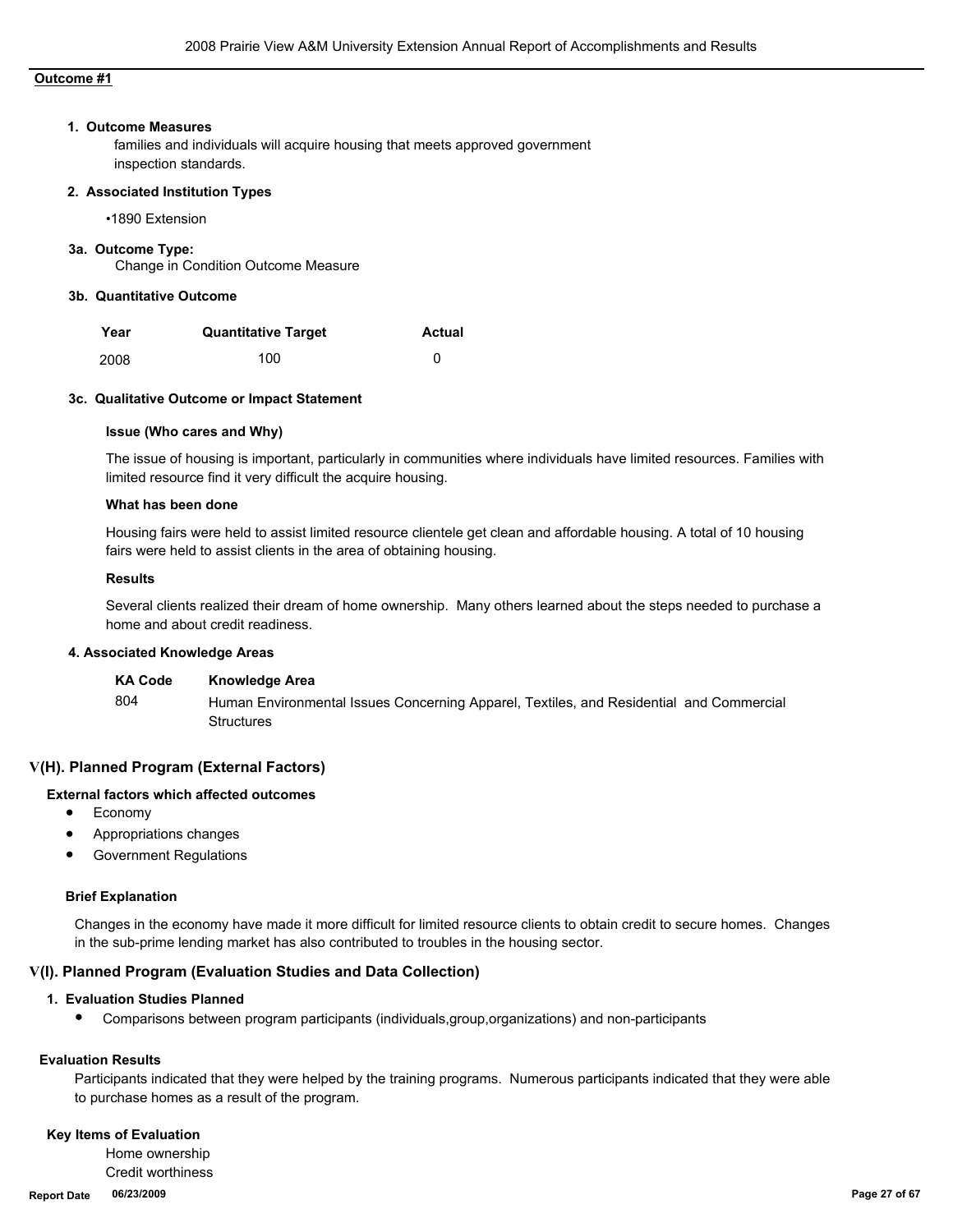# **Program #6**

# **V(A). Planned Program (Summary)**

# **1. Name of the Planned Program**

Community Development

# **V(B). Program Knowledge Area(s)**

# **1. Program Knowledge Areas and Percentage**

| KA<br>Code | Knowledge Area                                      | %1862<br><b>Extension</b> | %1890<br><b>Extension</b> | %1862<br>Research | %1890<br>Research |
|------------|-----------------------------------------------------|---------------------------|---------------------------|-------------------|-------------------|
| 805        | Community Institutions, Health, and Social Services |                           | 100%                      |                   |                   |
|            | Total                                               |                           | 100%                      |                   |                   |

# **V(C). Planned Program (Inputs)**

# **1. Actual amount of professional FTE/SYs expended this Program**

| 2008<br>Year: |      | <b>Extension</b> |      | Research |
|---------------|------|------------------|------|----------|
|               | 1862 | 1890             | 1862 | 1890     |
| Plan          | 0.0  | 4.1              | 0.0  | 0.0      |
| <b>Actual</b> | 0.0  | 3.1              | 0.0  | 0.0      |

# **2. Actual dollars expended in this Program (includes Carryover Funds from previous years)**

| <b>Extension</b>    |                | <b>Research</b> |                |
|---------------------|----------------|-----------------|----------------|
| Smith-Lever 3b & 3c | 1890 Extension | <b>Hatch</b>    | Evans-Allen    |
| 0                   | 154337         | 0               | $\Omega$       |
| 1862 Matching       | 1890 Matching  | 1862 Matching   | 1890 Matching  |
| 0                   | 73612          | 0               | $\Omega$       |
| 1862 All Other      | 1890 All Other | 1862 All Other  | 1890 All Other |
| 0                   | 9382           | 0               | 0              |

# **V(D). Planned Program (Activity)**

# **1. Brief description of the Activity**

 To accomplish the goals of this program, workshops and trainings will be conducted for both staff and clientele. Staff will conduct educational programs for clientele. One-on-one assistance will be provided to groups and community leader

### **2. Brief description of the target audience**

Low income community residents, low income neighborhods, small town officials, community leaders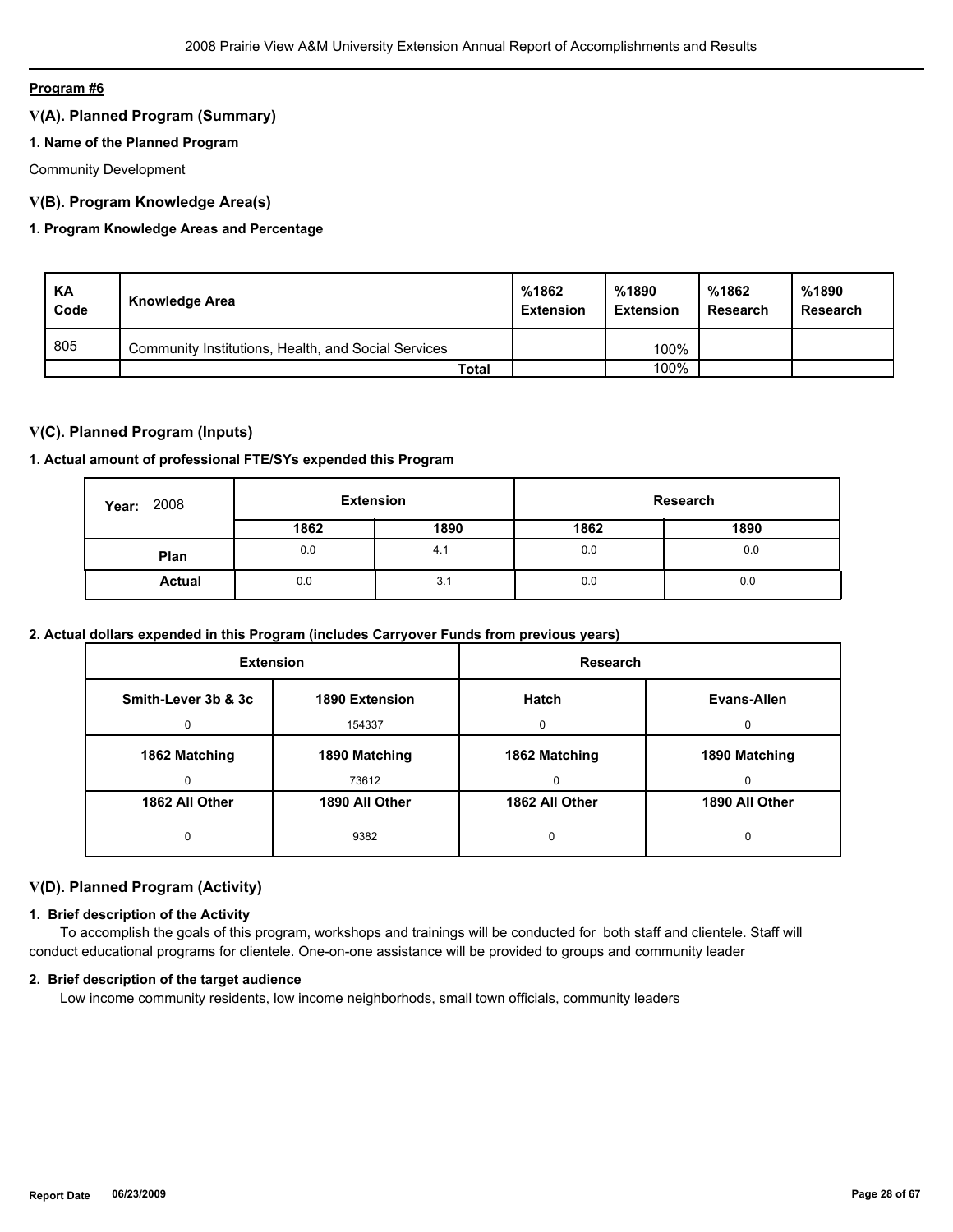# **V(E). Planned Program (Outputs)**

#### **1. Standard output measures**

|  |  |  |  |  | Target for the number of persons (contacts) reached through direct and indirect contact methods |  |
|--|--|--|--|--|-------------------------------------------------------------------------------------------------|--|
|--|--|--|--|--|-------------------------------------------------------------------------------------------------|--|

|      | <b>Direct Contacts</b><br><b>Adults</b> | <b>Indirect Contacts</b><br><b>Adults</b> | <b>Direct Contacts</b><br>Youth | <b>Indirect Contacts</b><br>Youth |
|------|-----------------------------------------|-------------------------------------------|---------------------------------|-----------------------------------|
| Year | Target                                  | Target                                    | Target                          | Target                            |
| Plan | 1300                                    | 160000                                    | 0                               |                                   |
| 2008 | 1290                                    | 150672                                    | 0                               |                                   |

# **2. Number of Patent Applications Submitted (Standard Research Output)**

# **Patent Applications Submitted**

**Plan:** 0 **Year Target**  $2008: 0$ 

#### **Patents listed**

#### **3. Publications (Standard General Output Measure)**

|                  | Number of Peer Reviewed Publications |              |       |
|------------------|--------------------------------------|--------------|-------|
| <b>Extension</b> |                                      | Research     | Total |
| <b>Plan</b>      |                                      | $\mathbf{U}$ |       |
| 2008             |                                      |              |       |

# **V(F). State Defined Outputs**

# **Output Target**

# **Output #1**

# **Output Measure**

 $\bullet$ Develop and conduct programs that promote community maintenance and improvement in counties Conduct in-service training for county staff on community beautification and enhancements Assist communities with receiving their 501©3 status Disseminate applicable information in rural communities needing facilities and facilities upgrades Provide technical assistance to communities when needed

| Year | <b>Target</b> | <b>Actual</b> |
|------|---------------|---------------|
| 2008 | 900           | 917           |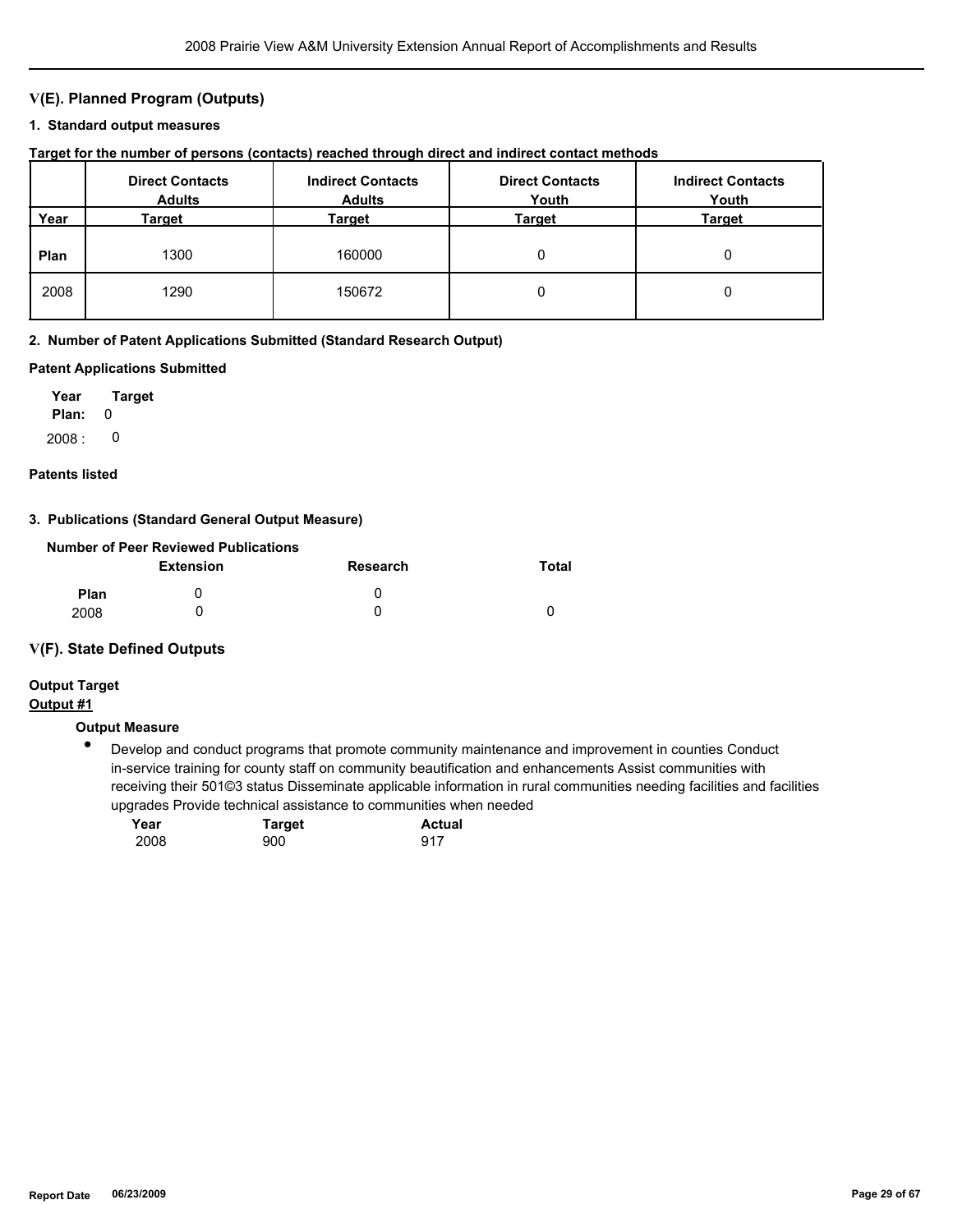# **V(G). State Defined Outcomes**

# **V. State Defined Outcomes Table of Content**

| O No. | <b>Outcome Name</b>                                                                                                                                                                                                                                                                                                                                                                                                                                                                                                                                                                                                                                                                                                                                                                       |
|-------|-------------------------------------------------------------------------------------------------------------------------------------------------------------------------------------------------------------------------------------------------------------------------------------------------------------------------------------------------------------------------------------------------------------------------------------------------------------------------------------------------------------------------------------------------------------------------------------------------------------------------------------------------------------------------------------------------------------------------------------------------------------------------------------------|
|       | People in communities will organize to enhance their communities and the place where they reside Community<br>residents will participate in community clean-up and fix-up activities Families and individuals will adopt home<br>beautification and maintenance practices Community residents will establish and conduct programs that provide<br>education recreation and a safe environment Communities will establish rural water systems, and repair, upgrade<br>and expand existing ones Organized communities will acquire and maintain quality volunteer fire and safety<br>departments Communities will acquire facilities to conduct meetings and recreational and educational activities<br>Organized groups and individuals will establish facilities to market their products |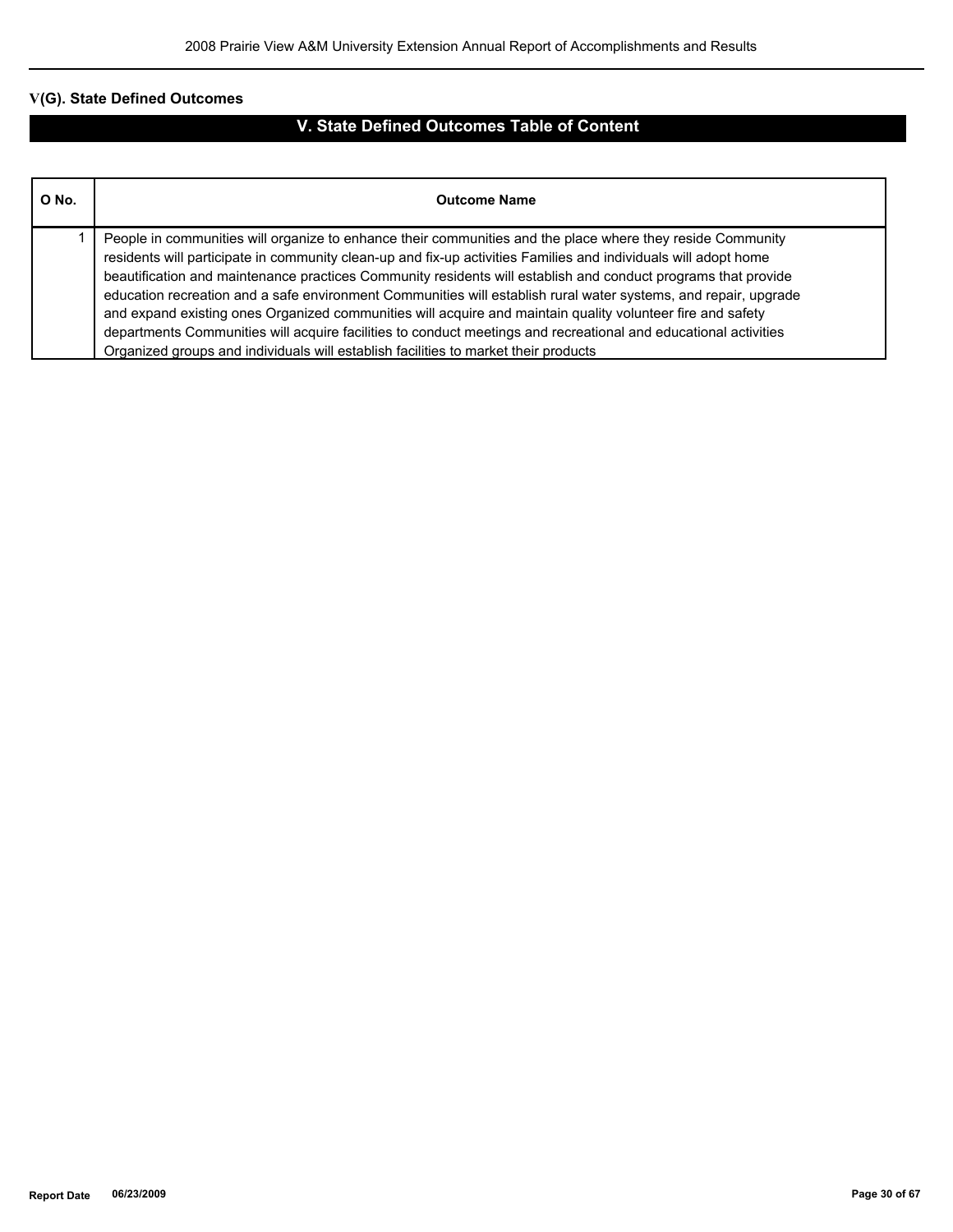# **Outcome #1**

#### **1. Outcome Measures**

People in communities will organize to enhance their communities and the place where they reside Community residents will participate in community clean-up and fix-up activities Families and individuals will adopt home beautification and maintenance practices Community residents will establish and conduct programs that provide education recreation and a safe environment Communities will establish rural water systems, and repair, upgrade and expand existing ones Organized communities will acquire and maintain quality volunteer fire and safety departments Communities will acquire facilities to conduct meetings and recreational and educational activities Organized groups and individuals will establish facilities to market their products

#### **2. Associated Institution Types**

•1890 Extension

#### **3a. Outcome Type:**

Change in Condition Outcome Measure

#### **3b. Quantitative Outcome**

| Year | <b>Quantitative Target</b> | Actual |
|------|----------------------------|--------|
| 2008 | 780                        | 792    |

#### **3c. Qualitative Outcome or Impact Statement**

#### **Issue (Who cares and Why)**

Many communities in which clientele with limited resources reside are in need of a face lift. Unsightly trash and the need to acquire and or maintain recreational facilities and community infrastructure are also factors.

#### **What has been done**

The community development staff has helped to organize community residents to improve their community's look and infrastructure.

#### **Results**

Several communities developed and/or improved local community centers. These centers are now assisting other in the community. Local groups have developed community wide clean up days.

### **4. Associated Knowledge Areas**

| <b>KA Code</b> | <b>Knowledge Area</b>                               |
|----------------|-----------------------------------------------------|
| 805            | Community Institutions, Health, and Social Services |

#### **V(H). Planned Program (External Factors)**

# **External factors which affected outcomes**

- Economy
- Appropriations changes
- Government Regulations

#### **Brief Explanation**

Community demograhics continue to change.

# **V(I). Planned Program (Evaluation Studies and Data Collection)**

#### **1. Evaluation Studies Planned**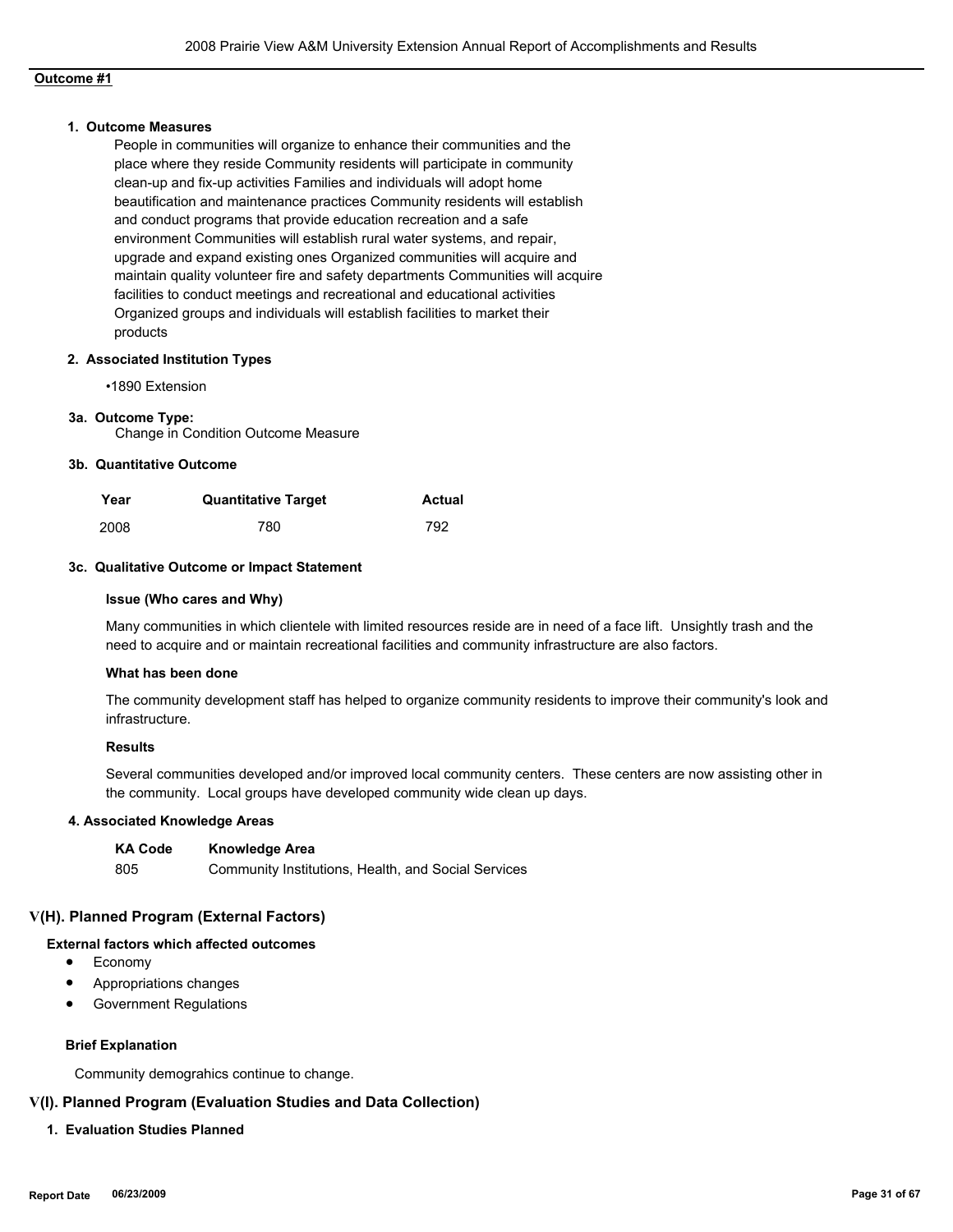- Comparisons between program participants (individuals,group,organizations) and non-participants
- Comparisons between different groups of individuals or program participants experiencing different levels of program intensity.
- Comparison between locales where the program operates and sites without program intervention

# **Evaluation Results**

 Participants in the program indicated a greater sense of community. Over 90% of the individuals surveyed indicated that they benefited from the program and looked forward to more interaction with the Community and Economic Development staff.

# **Key Items of Evaluation**

 Community beautification and awareness Community center development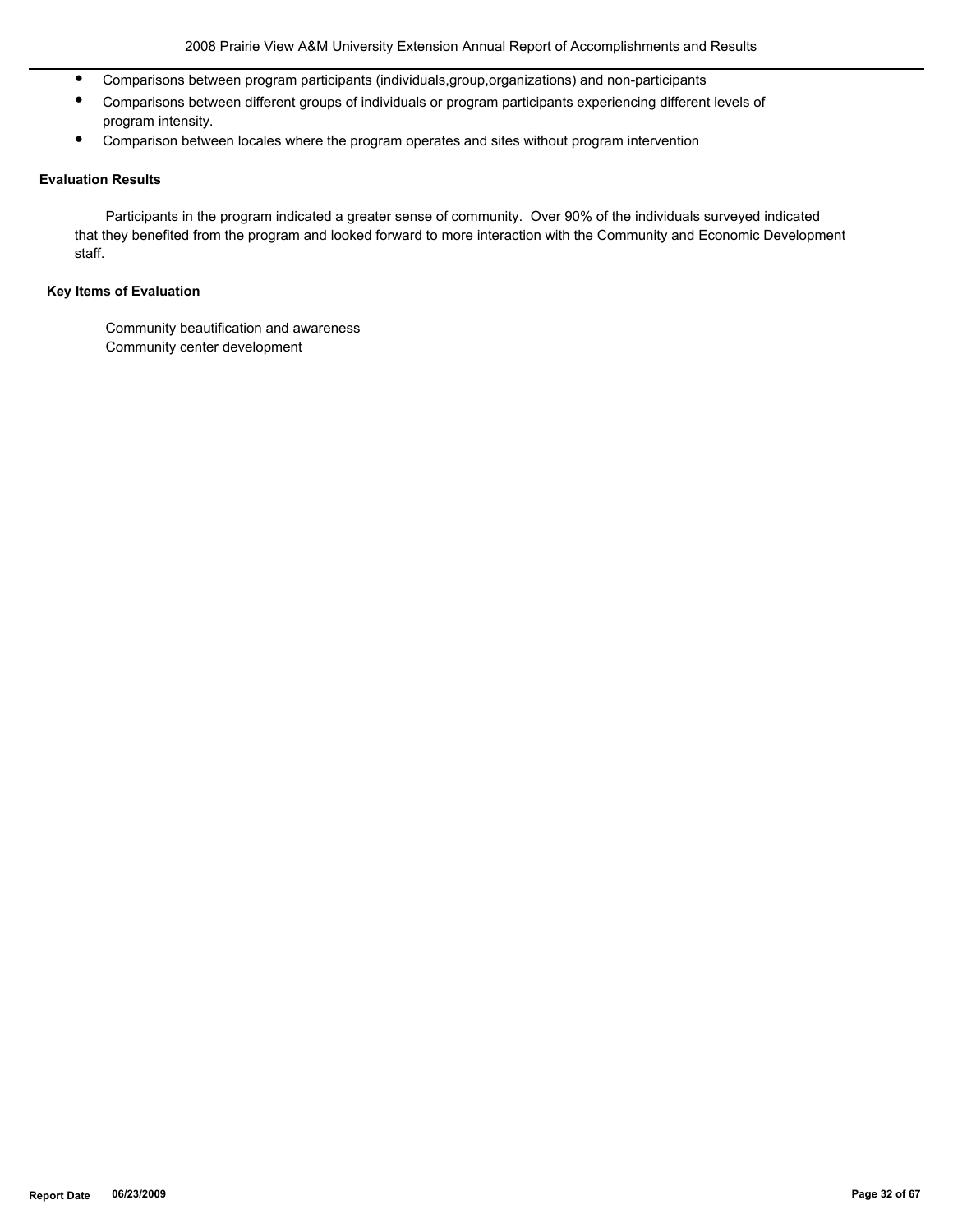# **Program #7**

# **V(A). Planned Program (Summary)**

# **1. Name of the Planned Program**

Sustainable Agriculture Production Systems

# **V(B). Program Knowledge Area(s)**

# **1. Program Knowledge Areas and Percentage**

| KA<br>Code | <b>Knowledge Area</b>                                 | %1862<br><b>Extension</b> | %1890<br><b>Extension</b> | %1862<br>Research | %1890<br>Research |
|------------|-------------------------------------------------------|---------------------------|---------------------------|-------------------|-------------------|
| 102        | Soil, Plant, Water, Nutrient Relationships            |                           | 20%                       |                   |                   |
| 205        | <b>Plant Management Systems</b>                       |                           | 20%                       |                   |                   |
| 211        | Insects, Mites, and Other Arthropods Affecting Plants |                           | 20%                       |                   |                   |
| 301        | Reproductive Performance of Animals                   |                           | 20%                       |                   |                   |
| 303        | Improvement of Animals<br>Genetic                     |                           | 20%                       |                   |                   |
|            | Total                                                 |                           | 100%                      |                   |                   |

# **V(C). Planned Program (Inputs)**

# **1. Actual amount of professional FTE/SYs expended this Program**

| 2008<br>Year: | <b>Extension</b> |      | Research |      |  |
|---------------|------------------|------|----------|------|--|
|               | 1862             | 1890 | 1862     | 1890 |  |
| Plan          | 0.0              | 6.8  | 0.0      | 0.0  |  |
| <b>Actual</b> | 0.0              | 5.7  | 0.0      | 0.0  |  |

# **2. Actual dollars expended in this Program (includes Carryover Funds from previous years)**

| <b>Extension</b>    |                | <b>Research</b> |                |
|---------------------|----------------|-----------------|----------------|
| Smith-Lever 3b & 3c | 1890 Extension | Hatch           | Evans-Allen    |
| 0                   | 282372         | $\Omega$        | 0              |
| 1862 Matching       | 1890 Matching  | 1862 Matching   | 1890 Matching  |
| 0                   | 134678         | 0               | 0              |
| 1862 All Other      | 1890 All Other | 1862 All Other  | 1890 All Other |
| 0                   | 17166          | 0               | 0              |

# **V(D). Planned Program (Activity)**

# **1. Brief description of the Activity**

 Cooperative Extension will: Conduct educational programs Conduct subject matter workshops / field days / tours Provide one-on-one technical assistance / consultations Conduct training programs Assist clients with development of farm plans Hold On Farm Demonstrations

#### **2. Brief description of the target audience**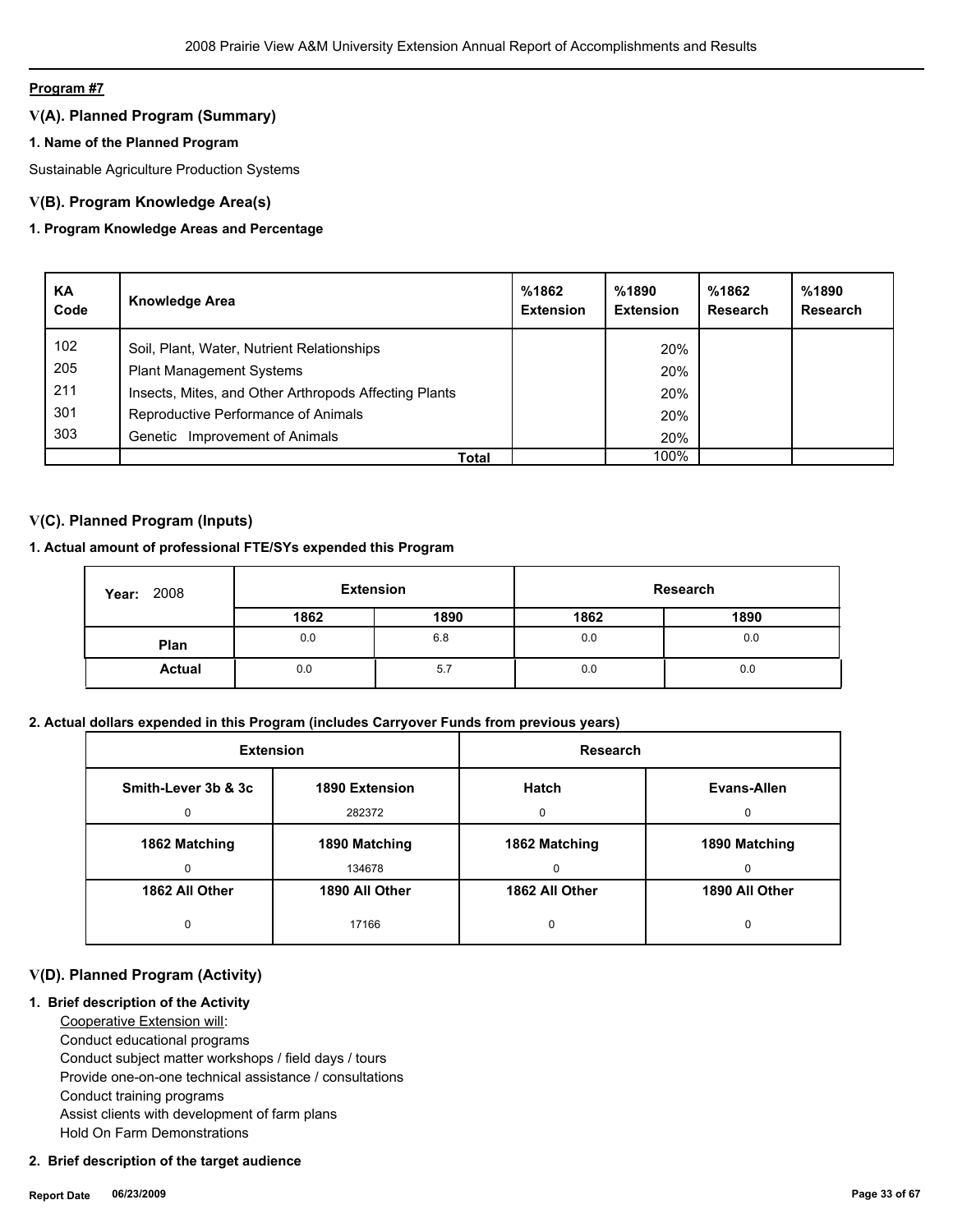Small farmers; limited resource farmers; family farmers and socially disadvantaged farmers.

# **V(E). Planned Program (Outputs)**

# **1. Standard output measures**

| Target for the number of persons (contacts) reached through direct and indirect contact methods |  |  |  |  |  |  |
|-------------------------------------------------------------------------------------------------|--|--|--|--|--|--|
|-------------------------------------------------------------------------------------------------|--|--|--|--|--|--|

|      | <b>Direct Contacts</b><br><b>Adults</b> | <b>Indirect Contacts</b><br><b>Adults</b> | <b>Direct Contacts</b><br>Youth | <b>Indirect Contacts</b><br>Youth |
|------|-----------------------------------------|-------------------------------------------|---------------------------------|-----------------------------------|
| Year | Target                                  | Target                                    | Target                          | <b>Target</b>                     |
| Plan | 275                                     | 3200                                      | 110                             | 275                               |
| 2008 | 300                                     | 3641                                      | 123                             | 281                               |

# **2. Number of Patent Applications Submitted (Standard Research Output)**

# **Patent Applications Submitted**

**Plan:** 0 **Year Target**  $2008:0$ 

#### **Patents listed**

# **3. Publications (Standard General Output Measure)**

|      | Number of Peer Reviewed Publications |                 |       |
|------|--------------------------------------|-----------------|-------|
|      | Extension                            | <b>Research</b> | Total |
| Plan |                                      | $\mathbf{0}$    |       |
| 2008 |                                      | $\mathbf{I}$    |       |

# **V(F). State Defined Outputs**

# **Output #1 Output Target**

# **Output Measure**

● Conduct educational programs focusing on sustainable production practices in crops and livestock. Provide one-on-one technical assistance/consultations. Assist small scale and socially disadvantaged farmers with alternative marketing plans.

| Year | <b>Target</b> | <b>Actual</b> |
|------|---------------|---------------|
| 2008 | 250           | 412           |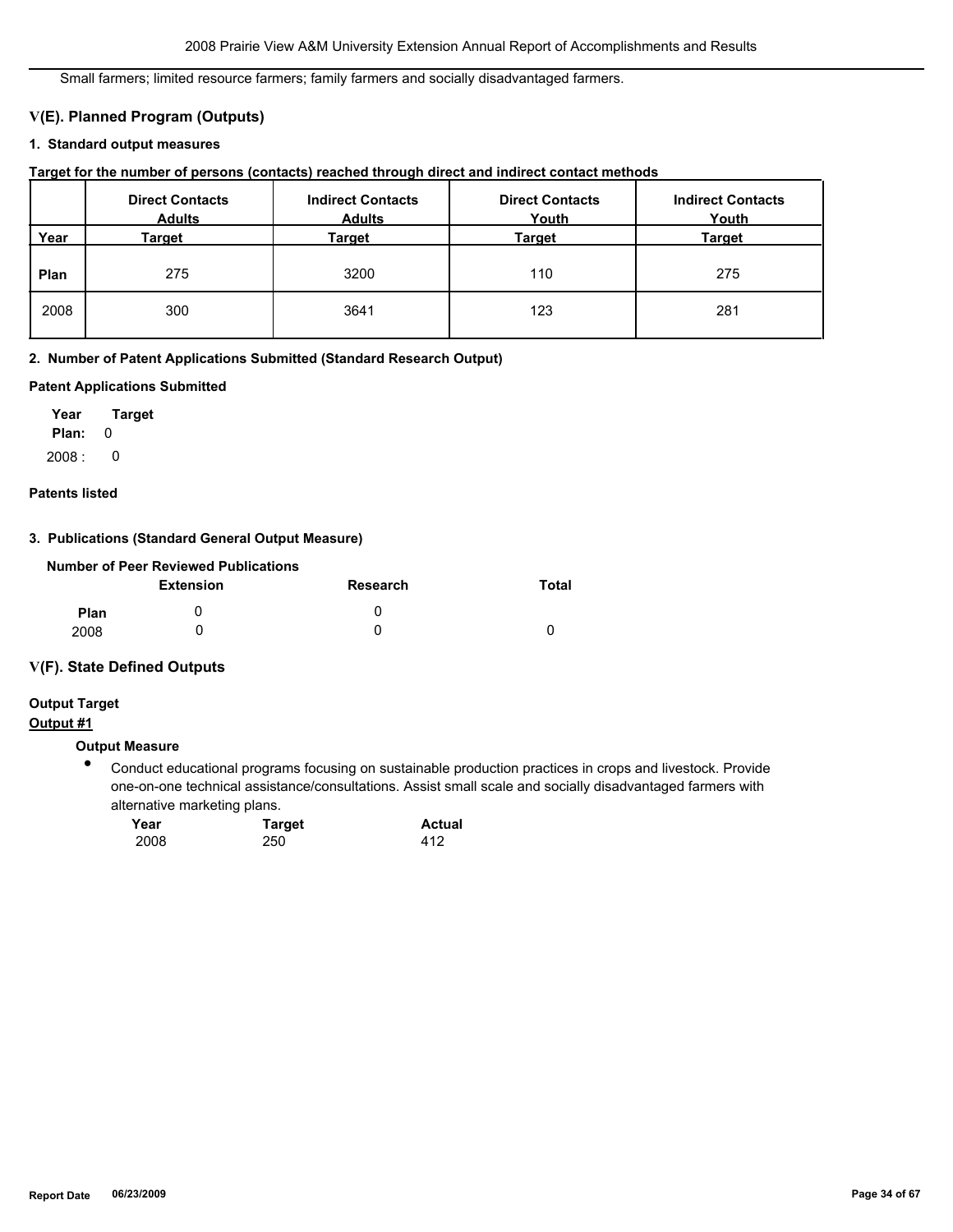# **V(G). State Defined Outcomes**

# **V. State Defined Outcomes Table of Content**

| O No. | <b>Outcome Name</b>                                                                                                                                                                                                                                                                                                                                                                                                                                                             |
|-------|---------------------------------------------------------------------------------------------------------------------------------------------------------------------------------------------------------------------------------------------------------------------------------------------------------------------------------------------------------------------------------------------------------------------------------------------------------------------------------|
|       | Program participants are expected to benefit from the educational training programs, workshops and technical<br>assistance offered by extension service personnel. This will be measured by: Number of farms adapting sustainable<br>techniques for agricultural production Number of farms producing alternative crops Number of farms adopting new,<br>sustainable management practices Number of farms participating in on-farm demonstrations in sustainable<br>agriculture |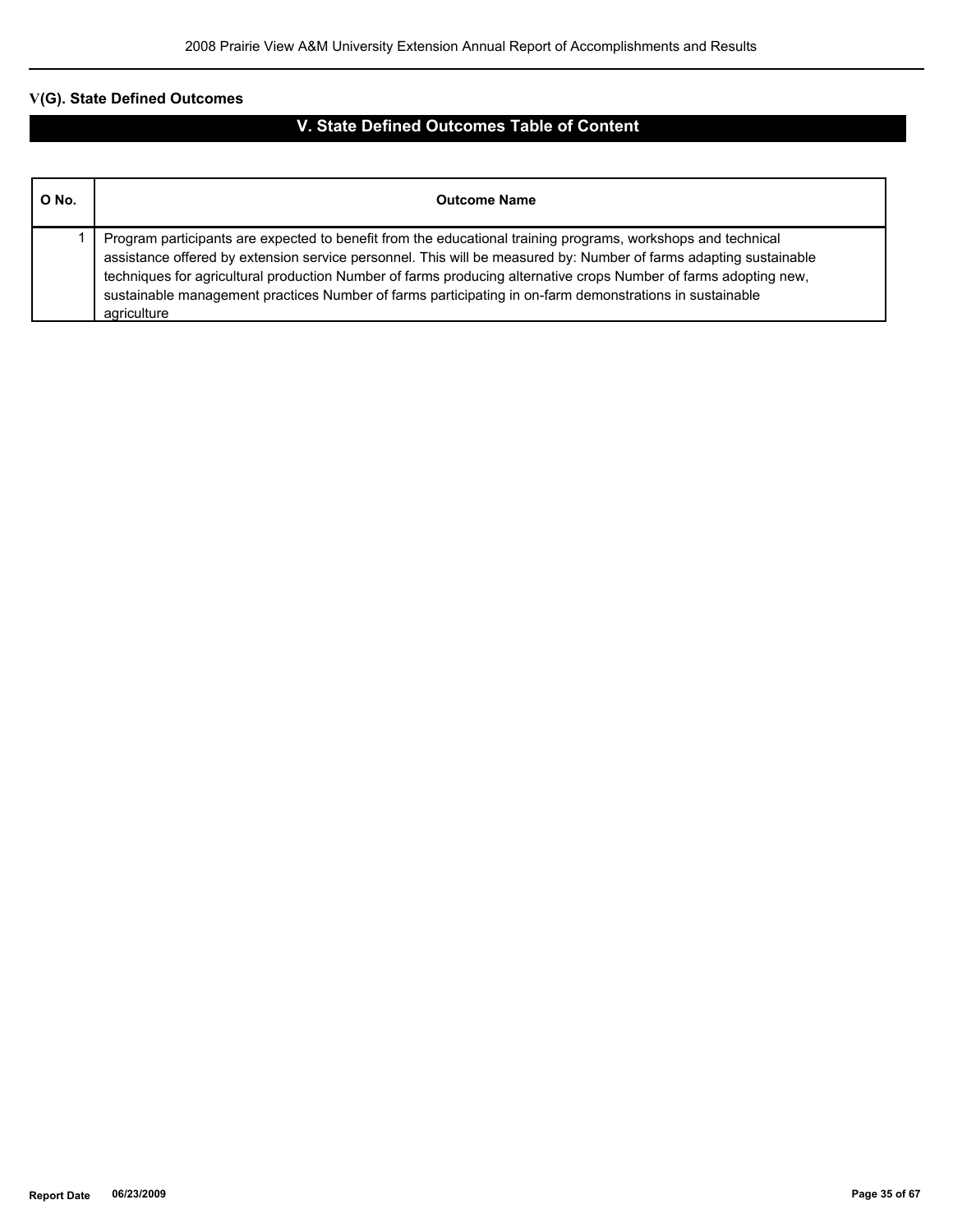# **Outcome #1**

#### **1. Outcome Measures**

Program participants are expected to benefit from the educational training programs, workshops and technical assistance offered by extension service personnel. This will be measured by: Number of farms adapting sustainable techniques for agricultural production Number of farms producing alternative crops Number of farms adopting new, sustainable management practices Number of farms participating in on-farm demonstrations in sustainable agriculture

#### **2. Associated Institution Types**

•1890 Extension

#### **3a. Outcome Type:**

Change in Knowledge Outcome Measure

#### **3b. Quantitative Outcome**

| Year | <b>Quantitative Target</b> | Actual |
|------|----------------------------|--------|
| 2008 | 150                        | 138    |

#### **3c. Qualitative Outcome or Impact Statement**

#### **Issue (Who cares and Why)**

Sustainability of the small family farm is important to the local communities. Seeing that they are environmentally friendly, socially acceptable and economically feasible is the cornerstone of keeping these operations viable.

#### **What has been done**

Extension agents and specialist work one on one in an intensive manner with small farmers and landowners to ensure that their operations remain sustainable.

#### **Results**

Small farmers and landowners have improved their skills and their operations are now sustainable. Their operations are economically viable, socially accepted and environmentally friendly.

#### **4. Associated Knowledge Areas**

| <b>KA Code</b> | <b>Knowledge Area</b>                                 |
|----------------|-------------------------------------------------------|
| 102            | Soil, Plant, Water, Nutrient Relationships            |
| 205            | <b>Plant Management Systems</b>                       |
| 303            | Genetic Improvement of Animals                        |
| 301            | Reproductive Performance of Animals                   |
| 211            | Insects, Mites, and Other Arthropods Affecting Plants |

# **V(H). Planned Program (External Factors)**

#### **External factors which affected outcomes**

- Natural Disasters (drought,weather extremes,etc.)
- Economy
- Public Policy changes

#### **Brief Explanation**

 Extreme weather conditions (droughts and floods) in some parts of the state had an adverse effect on parts of the farming community. Likewise, economic factors like the rising cost of fuel also affected many farming operations.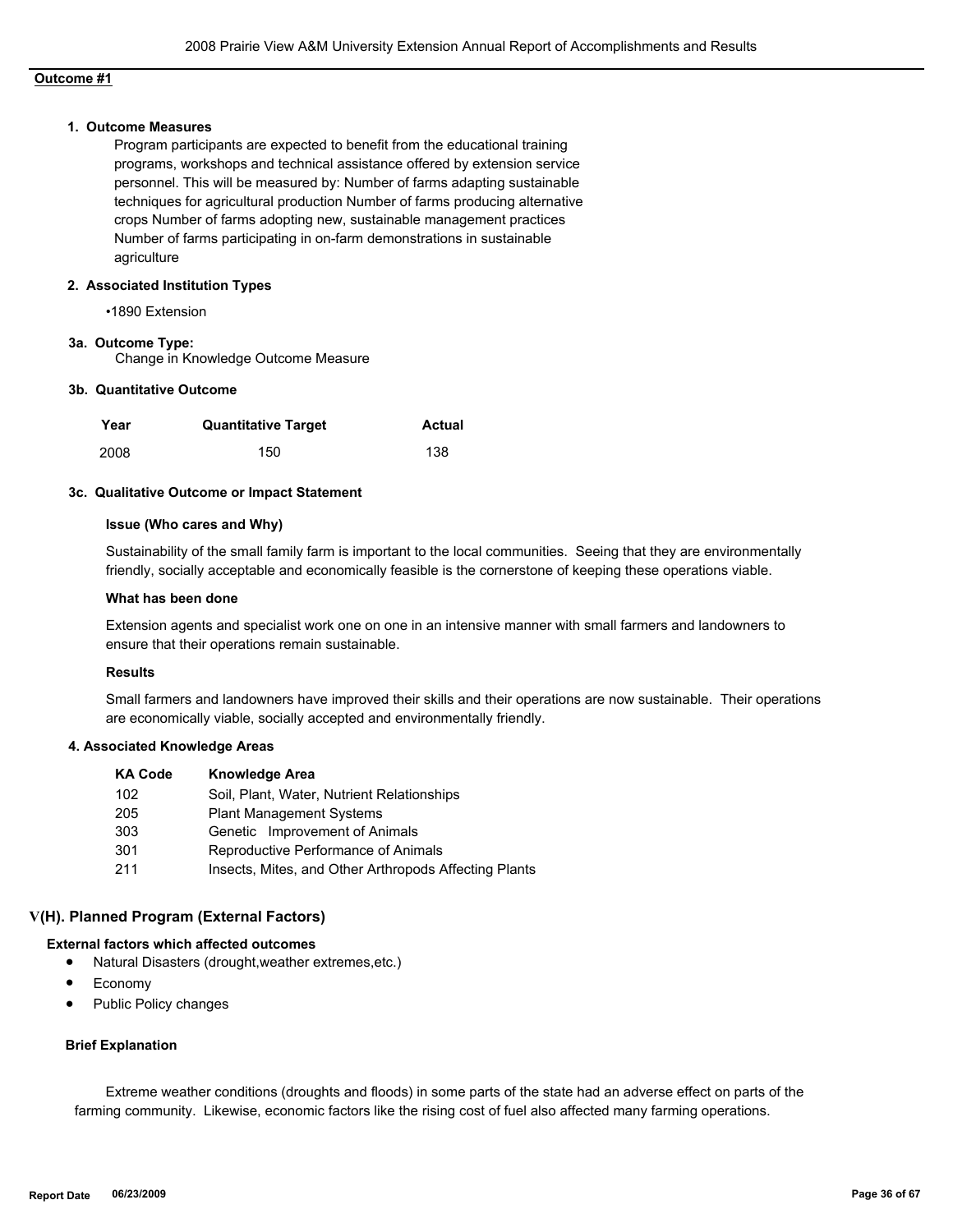# **V(I). Planned Program (Evaluation Studies and Data Collection)**

# **1. Evaluation Studies Planned**

- After Only (post program)
- During (during program)

# **Evaluation Results**

 Eightythree percent of the participants surveyed indicated that they had benefited from the program. Eithty percent of the participants indicated that they would or have adopted at least two of the sustainable agriculture practices taught by the Extension staff.

# **Key Items of Evaluation**

 Sustainable practices adopted. Participants benefiting from the program.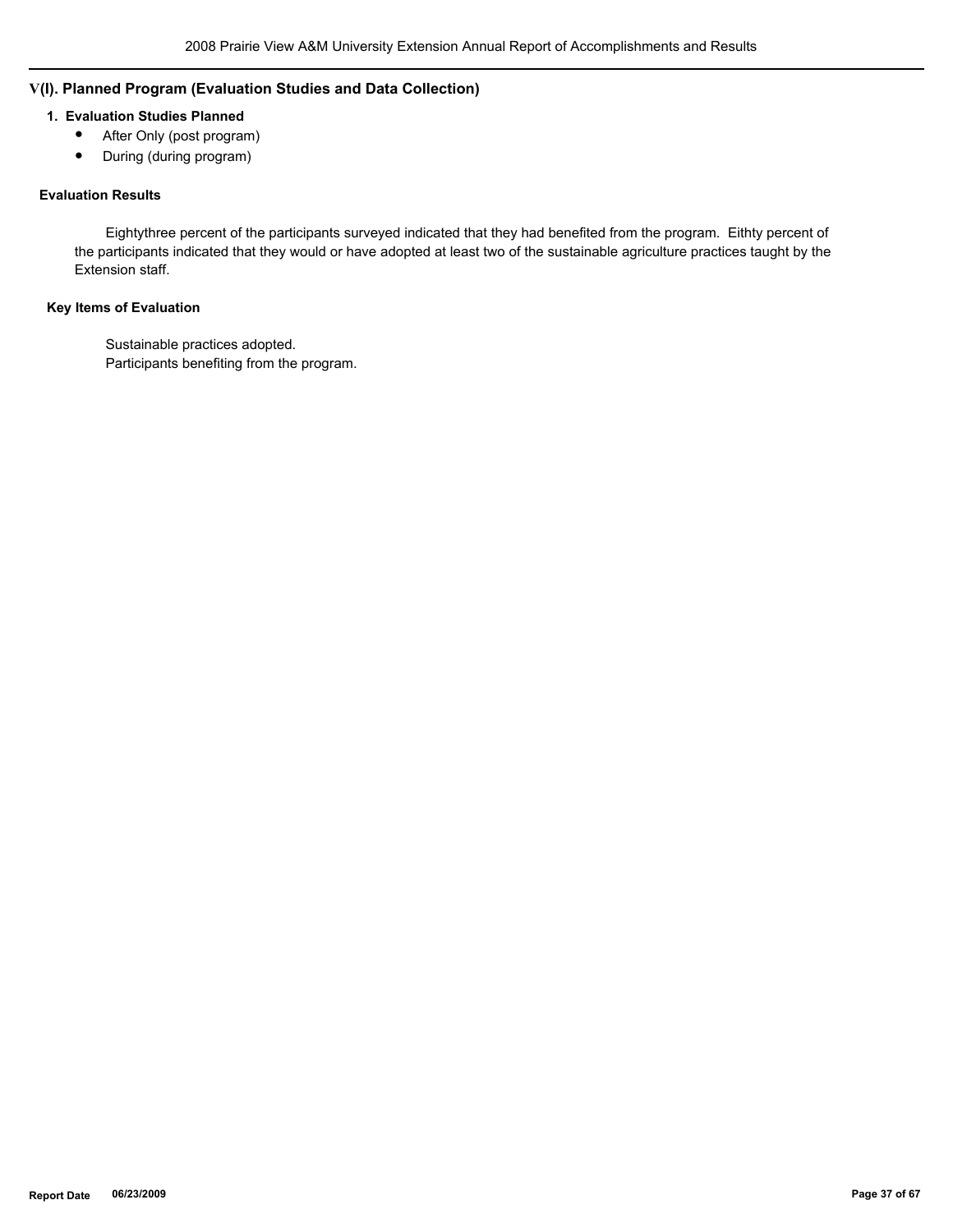### **Program #8**

# **V(A). Planned Program (Summary)**

# **1. Name of the Planned Program**

Small Farm Financial Management and Marketing

# **V(B). Program Knowledge Area(s)**

# **1. Program Knowledge Areas and Percentage**

| KA<br>Code | <b>Knowledge Area</b>                                       | %1862<br><b>Extension</b> | %1890<br><b>Extension</b> | %1862<br>Research | %1890<br><b>Research</b> |
|------------|-------------------------------------------------------------|---------------------------|---------------------------|-------------------|--------------------------|
| 601        | Economics of Agricultural Production and Farm<br>Management |                           | 50%                       |                   |                          |
| 602        | Business Management, Finance, and Taxation                  |                           | 25%                       |                   |                          |
| 604        | Marketing and Distribution Practices                        |                           | 25%                       |                   |                          |
|            | Total                                                       |                           | 100%                      |                   |                          |

# **V(C). Planned Program (Inputs)**

# **1. Actual amount of professional FTE/SYs expended this Program**

| 2008<br>Year: | <b>Extension</b> |      |      | Research |
|---------------|------------------|------|------|----------|
|               | 1862             | 1890 | 1862 | 1890     |
| Plan          | 0.0              | 7.2  | 0.0  | 0.0      |
| <b>Actual</b> | 0.0              | 3.1  | 0.0  | 0.0      |

# **2. Actual dollars expended in this Program (includes Carryover Funds from previous years)**

|                                       | <b>Extension</b> | <b>Research</b> |                |  |
|---------------------------------------|------------------|-----------------|----------------|--|
| Smith-Lever 3b & 3c<br>1890 Extension |                  | <b>Hatch</b>    | Evans-Allen    |  |
| 154337<br>0                           |                  | O               | <sup>0</sup>   |  |
| 1862 Matching                         | 1890 Matching    | 1862 Matching   | 1890 Matching  |  |
| <sup>0</sup>                          | 73612            | $\Omega$        | U              |  |
| 1862 All Other                        | 1890 All Other   | 1862 All Other  | 1890 All Other |  |
| 0                                     | 9382             | 0               | 0              |  |

# **V(D). Planned Program (Activity)**

# **1. Brief description of the Activity**

 Cooperative Extension will: Conduct educational programs Conduct subject matter workshops / field days / tours Provide one-on-one technical assistance / consultations Conduct training programs Assist clients with development of farm plans

#### **2. Brief description of the target audience**

Small farmers; limited resource farmers; family farmers and socially disadvantaged farmers.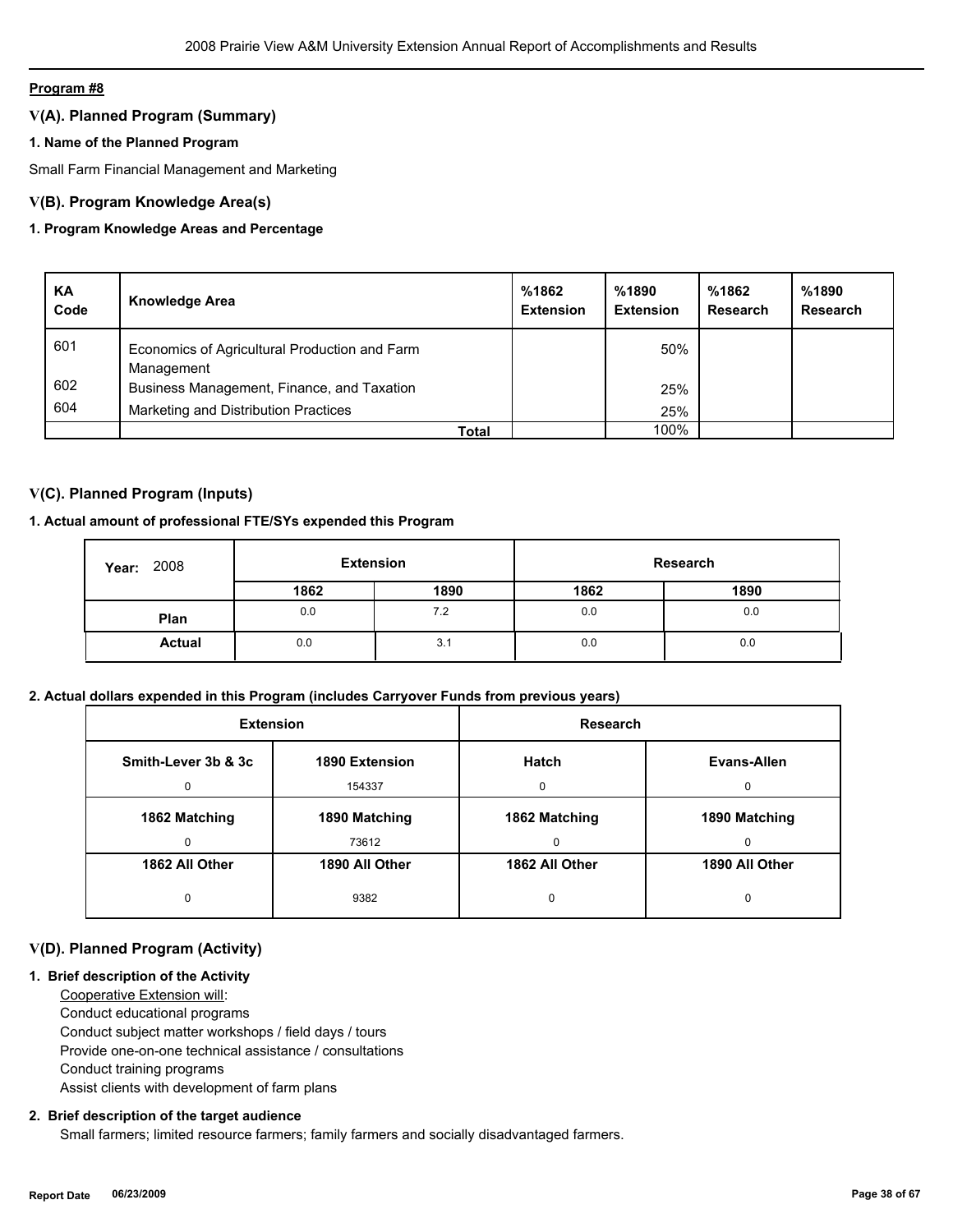# **V(E). Planned Program (Outputs)**

#### **1. Standard output measures**

**Target for the number of persons (contacts) reached through direct and indirect contact methods**

|      | <b>Direct Contacts</b><br><b>Adults</b> | <b>Indirect Contacts</b><br><b>Adults</b> | <b>Direct Contacts</b><br>Youth | <b>Indirect Contacts</b><br>Youth |
|------|-----------------------------------------|-------------------------------------------|---------------------------------|-----------------------------------|
| Year | Target                                  | Target                                    | Target                          | <b>Target</b>                     |
| Plan | 275                                     | 1850                                      | 50                              | 100                               |
| 2008 | 274                                     | 1857                                      | 58                              | 102                               |

#### **2. Number of Patent Applications Submitted (Standard Research Output)**

#### **Patent Applications Submitted**

**Plan:** 0 **Year Target**  $2008: 0$ 

#### **Patents listed**

#### **3. Publications (Standard General Output Measure)**

|             | Number of Peer Reviewed Publications |              |       |
|-------------|--------------------------------------|--------------|-------|
|             | <b>Extension</b>                     | Research     | Total |
| <b>Plan</b> |                                      | $\mathbf{U}$ |       |
| 2008        |                                      |              |       |

#### **V(F). State Defined Outputs**

# **Output Target**

# **Output #1**

# **Output Measure**

● Conduct educational programs focusing on farm financial management, production and marketing. Provide one-on-one technical assistance/consultations. Assist small scale and socially disadvantaged farmers with farm plans.

| Year | <b>Target</b> | <b>Actual</b> |
|------|---------------|---------------|
| 2008 | 500           | 616           |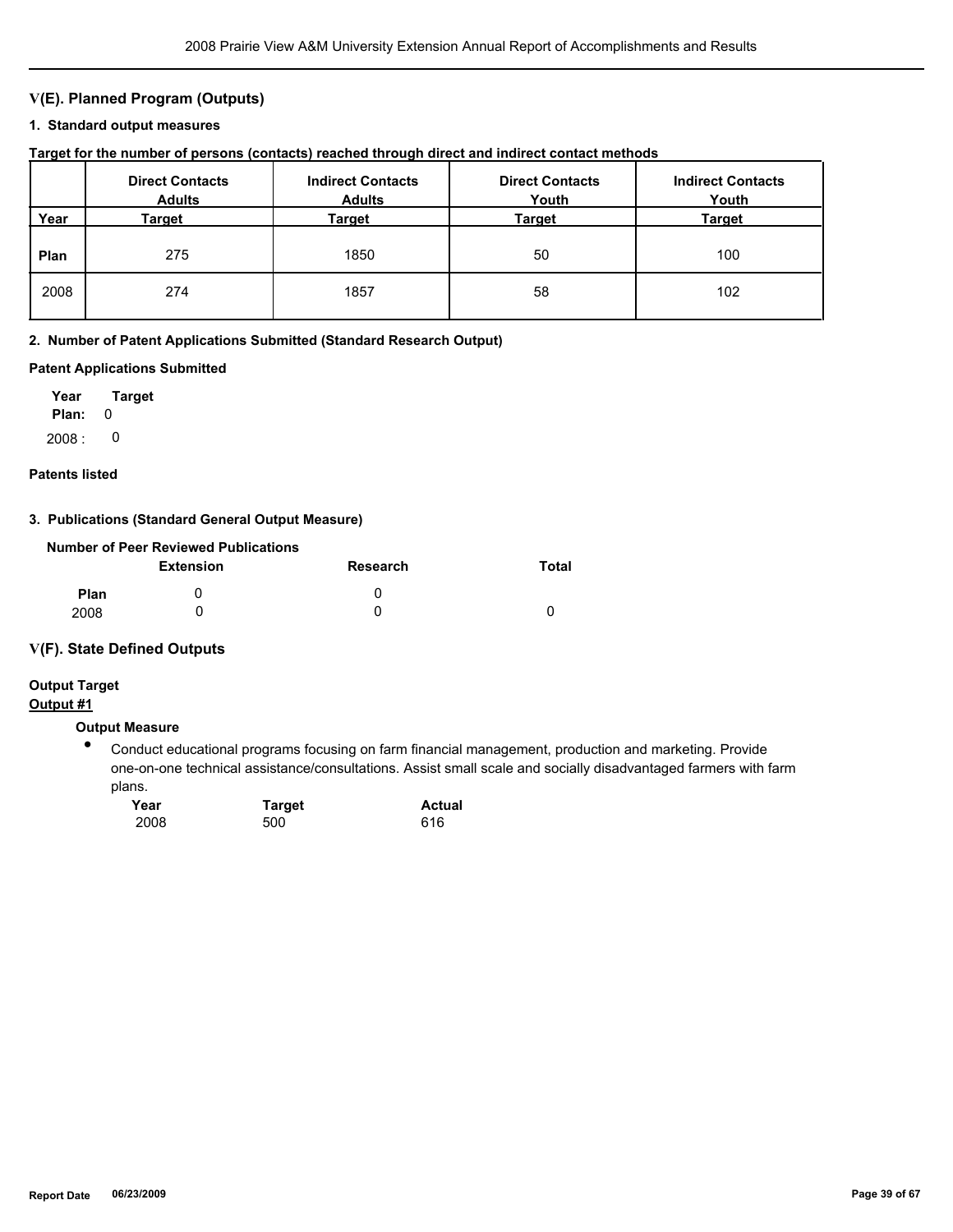# **V(G). State Defined Outcomes**

# **V. State Defined Outcomes Table of Content**

| O No. | <b>Outcome Name</b>                                                                                                                                                                                                                                                                                                                                                                                                                              |
|-------|--------------------------------------------------------------------------------------------------------------------------------------------------------------------------------------------------------------------------------------------------------------------------------------------------------------------------------------------------------------------------------------------------------------------------------------------------|
|       | Program participants are expected to benefit from the educational training programs, workshops and technical<br>assistance offered by extension service personnel. This will be measured by: Number of farms adapting a record<br>keeping system Number of farm plans developed Number of farms with increase in income Number of farms adopting<br>new management practices Number of farm loans received as a result of farm business planning |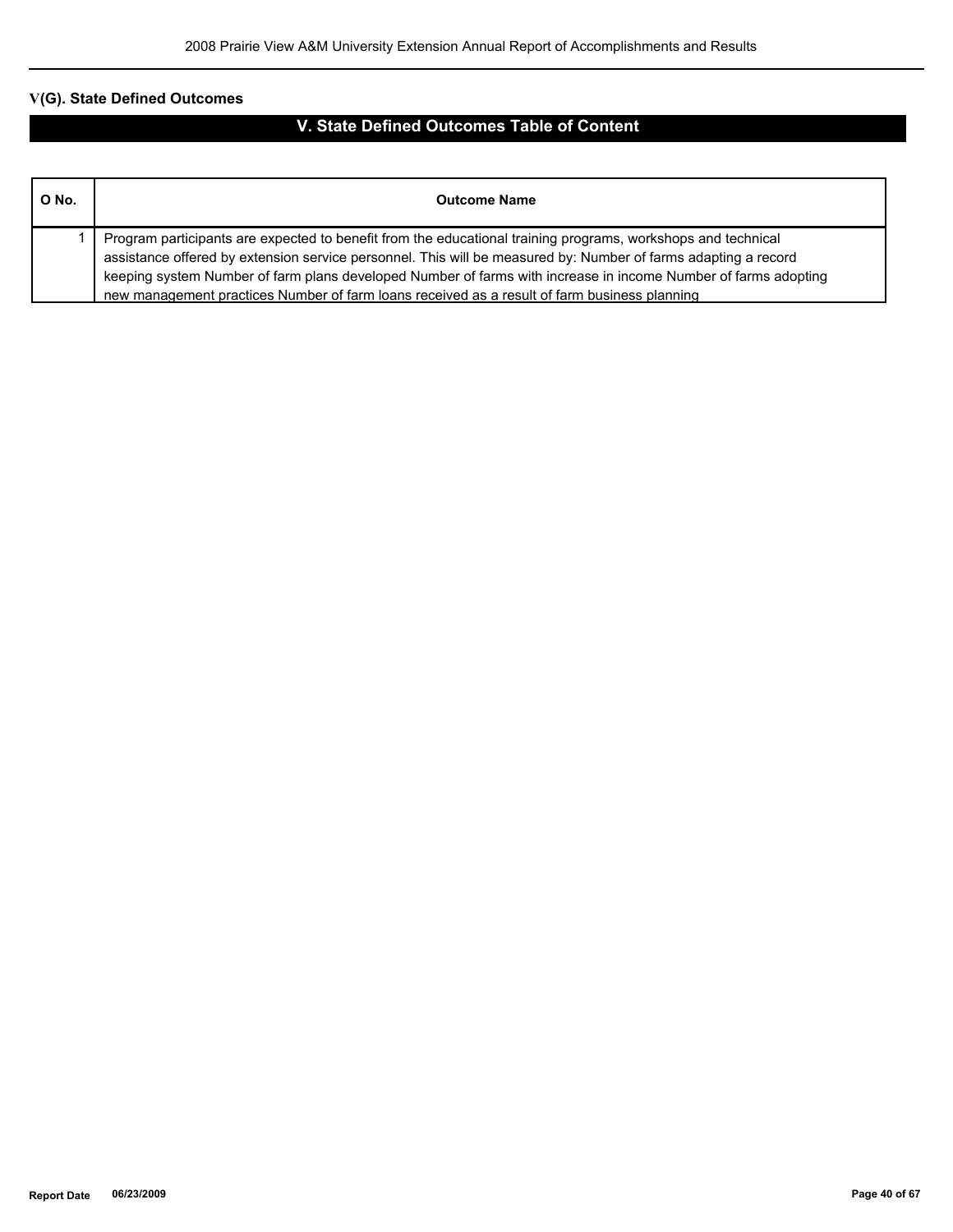# **Outcome #1**

#### **1. Outcome Measures**

Program participants are expected to benefit from the educational training programs, workshops and technical assistance offered by extension service personnel. This will be measured by: Number of farms adapting a record keeping system Number of farm plans developed Number of farms with increase in income Number of farms adopting new management practices Number of farm loans received as a result of farm business planning

#### **2. Associated Institution Types**

•1890 Extension

#### **3a. Outcome Type:**

Change in Knowledge Outcome Measure

#### **3b. Quantitative Outcome**

| Year | <b>Quantitative Target</b> | Actual |
|------|----------------------------|--------|
| 2008 | 200                        | 204    |

#### **3c. Qualitative Outcome or Impact Statement**

#### **Issue (Who cares and Why)**

Many farmers lack the skills necessary to grow and prosper. Because small farmers are such an important economic factor in rural communities, it is imperative that they thrive.

#### **What has been done**

Extension staff members work one on one with small farmers to improve their recordkeeping and business management skills. Also, workshops were developed to assist small farmers to improve their management skills. A total of 204 small farmers were training in the area of farm financial management.

### **Results**

Approximately 200 small farmers participated in farm financial management workshops. Many others were helped one on one. Because of these newly developed skills, some 57 producers were able to obtain loans to improve their operations. The total for loans request was approximately \$5,000,000.

#### **4. Associated Knowledge Areas**

| <b>KA Code</b> | <b>Knowledge Area</b>                                    |
|----------------|----------------------------------------------------------|
| -601           | Economics of Agricultural Production and Farm Management |
| 604            | Marketing and Distribution Practices                     |
| 602            | Business Management, Finance, and Taxation               |

#### **V(H). Planned Program (External Factors)**

#### **External factors which affected outcomes**

- Natural Disasters (drought,weather extremes,etc.)
- Economy
- Public Policy changes

# **Brief Explanation**

 Conduct educational programs Conduct subject matter workshops/field days/tours Provide one□on□one technical assistance/consultations Conduct training programs Assist clients with development of farm plans Assist clients with loan packaging for farm operating and ownership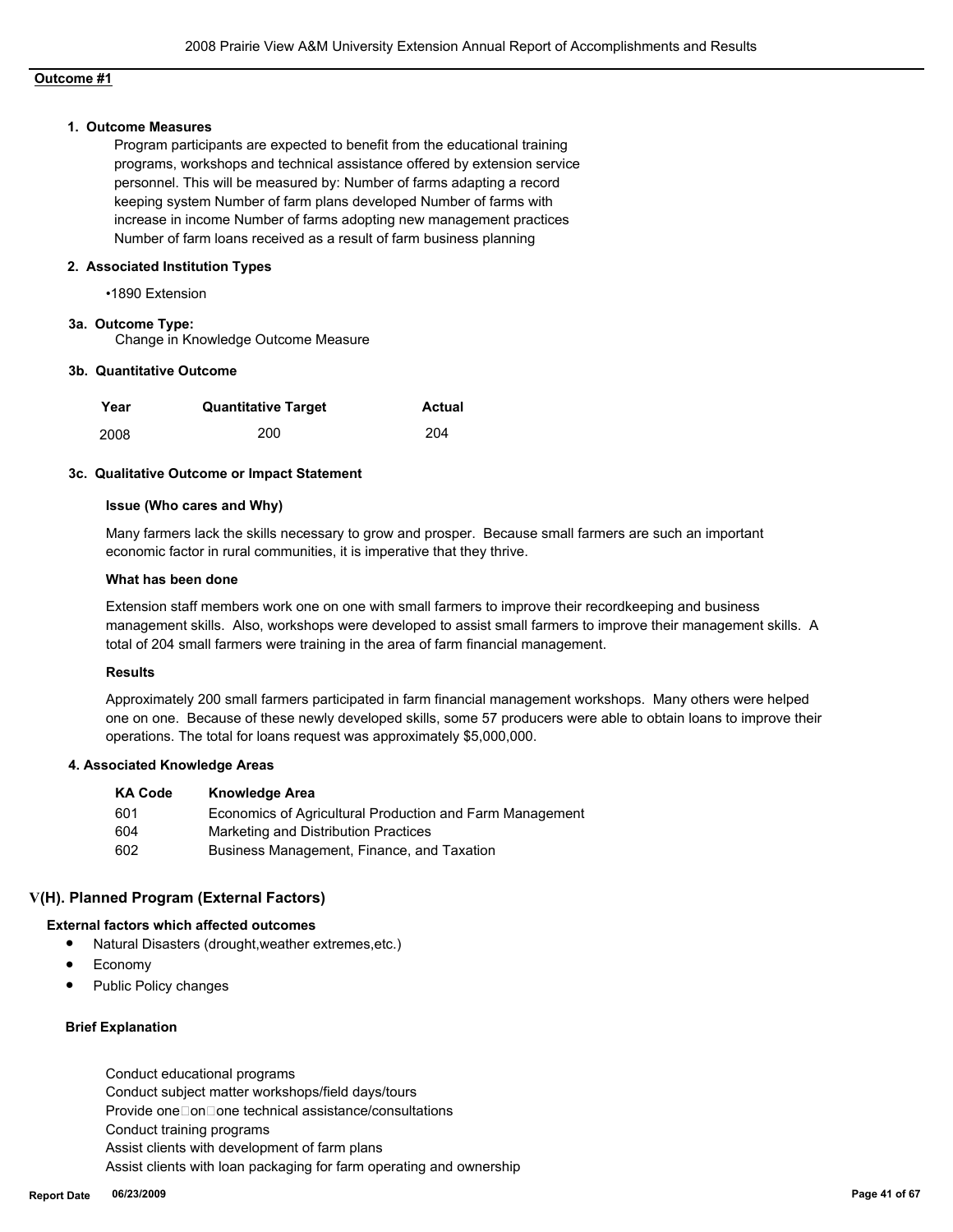# **V(I). Planned Program (Evaluation Studies and Data Collection)**

# **1. Evaluation Studies Planned**

- After Only (post program)
- Before-After (before and after program)
- During (during program)

# **Evaluation Results**

Ninety-one percent of the producers surveyed indicated an increased knowledge of farm financial management.

# **Key Items of Evaluation**

Increased knowledge of farm management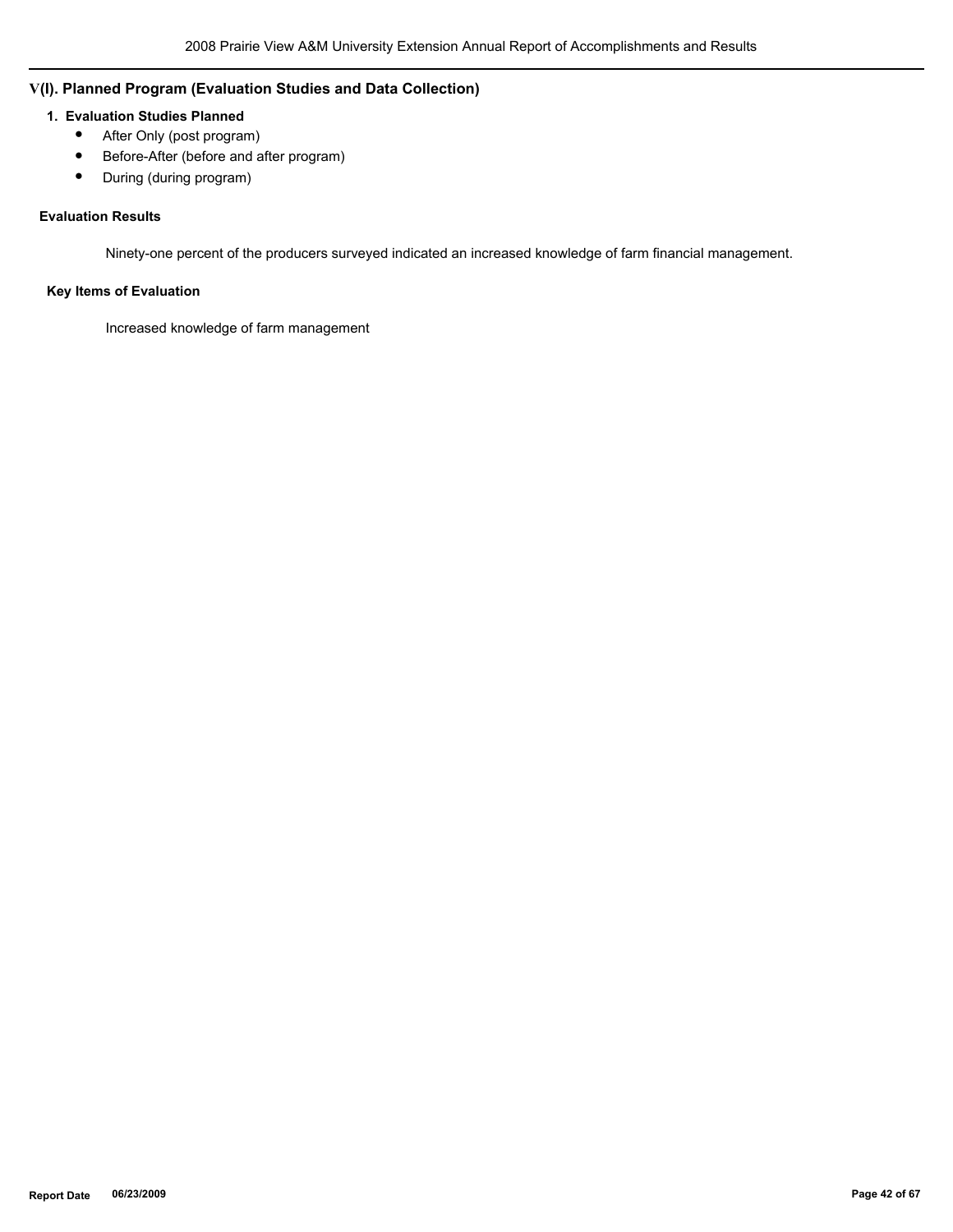#### **Program #9**

# **V(A). Planned Program (Summary)**

# **1. Name of the Planned Program**

Natural Resources, Water and the Environment

# **V(B). Program Knowledge Area(s)**

# **1. Program Knowledge Areas and Percentage**

| KA<br>Code | <b>Knowledge Area</b>                             | %1862<br><b>Extension</b> | %1890<br><b>Extension</b> | %1862<br>Research | %1890<br>Research |
|------------|---------------------------------------------------|---------------------------|---------------------------|-------------------|-------------------|
| 102        | Soil, Plant, Water, Nutrient Relationships        |                           | 60%                       |                   |                   |
| 111        | Conservation and Efficient Use of Water           |                           | 20%                       |                   |                   |
| 123        | Management and Sustainability of Forest Resources |                           | 20%                       |                   |                   |
|            | Total                                             |                           | 100%                      |                   |                   |

# **V(C). Planned Program (Inputs)**

# **1. Actual amount of professional FTE/SYs expended this Program**

| 2008<br>Year: | <b>Extension</b> |      |      | Research |
|---------------|------------------|------|------|----------|
|               | 1862             | 1890 | 1862 | 1890     |
| Plan          | 0.0              | 4.2  | 0.0  | 0.0      |
| <b>Actual</b> | 0.0              | 5.2  | 0.0  | 0.0      |

# **2. Actual dollars expended in this Program (includes Carryover Funds from previous years)**

| <b>Extension</b>                      |                | Research       |                |  |
|---------------------------------------|----------------|----------------|----------------|--|
| Smith-Lever 3b & 3c<br>1890 Extension |                | <b>Hatch</b>   | Evans-Allen    |  |
| 257063                                |                | $\Omega$       |                |  |
| 1862 Matching<br>1890 Matching        |                | 1862 Matching  | 1890 Matching  |  |
| 122606                                |                | $\Omega$       | 0              |  |
| 1862 All Other                        | 1890 All Other | 1862 All Other | 1890 All Other |  |
| 0                                     | 15626          | 0              |                |  |

# **V(D). Planned Program (Activity)**

# **1. Brief description of the Activity**

 Cooperative Extension will: Conduct educational programs Conduct subject matter workshops/field days/tours Provide one-on-one technical assistance/consultations Conduct training programs Assist clients with development of farm plans

# **2. Brief description of the target audience**

Small scale, limited resource, traditionally underserved farmers and landowners.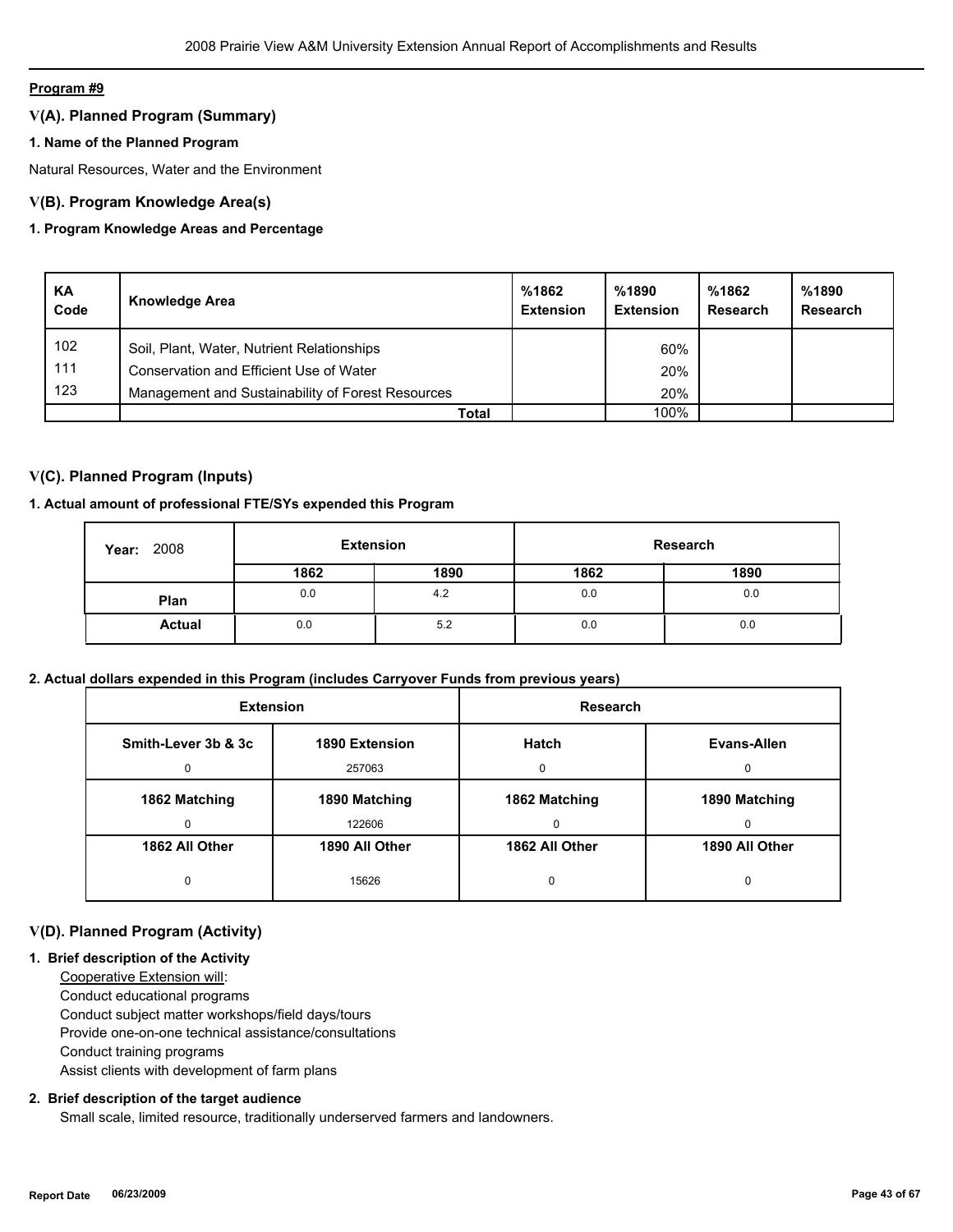# **V(E). Planned Program (Outputs)**

#### **1. Standard output measures**

| Target for the number of persons (contacts) reached through direct and indirect contact methods |  |  |  |  |  |  |
|-------------------------------------------------------------------------------------------------|--|--|--|--|--|--|
|-------------------------------------------------------------------------------------------------|--|--|--|--|--|--|

|      | <b>Direct Contacts</b><br><b>Adults</b> | <b>Indirect Contacts</b><br><b>Adults</b> | <b>Direct Contacts</b><br>Youth | <b>Indirect Contacts</b><br>Youth |
|------|-----------------------------------------|-------------------------------------------|---------------------------------|-----------------------------------|
| Year | Target                                  | Target                                    | Target                          | <b>Target</b>                     |
| Plan | 350                                     | 3000                                      | 100                             | 225                               |
| 2008 | 402                                     | 3109                                      | 134                             | 251                               |

#### **2. Number of Patent Applications Submitted (Standard Research Output)**

#### **Patent Applications Submitted**

**Plan:** 0 **Year Target**  $2008: 0$ 

#### **Patents listed**

#### **3. Publications (Standard General Output Measure)**

|             | Number of Peer Reviewed Publications |          |       |
|-------------|--------------------------------------|----------|-------|
|             | <b>Extension</b>                     | Research | Total |
| <b>Plan</b> |                                      | O        |       |
| 2008        |                                      |          |       |

#### **V(F). State Defined Outputs**

# **Output Target**

# **Output #1**

# **Output Measure**

● Conduct educational programs focusing on natural resources, water and the environment Provide one-on-one technical assistance/consultations. Assist small scale and socially disadvantaged farmers and the Natural Resources Conservation Service to develop best management practices and/or conservation plans.

| Year | <b>Target</b> | <b>Actual</b> |
|------|---------------|---------------|
| 2008 | 575           | 590           |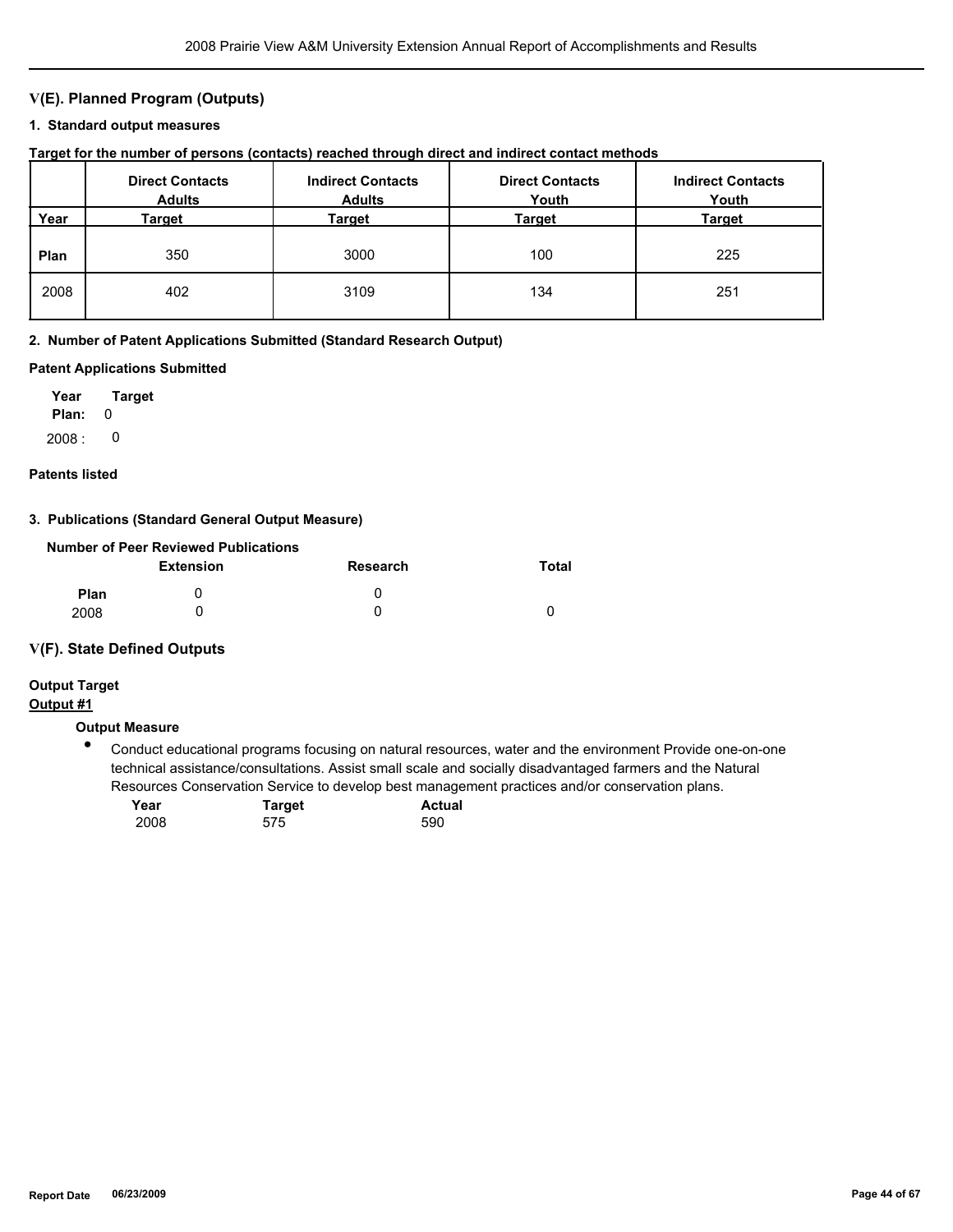# **V(G). State Defined Outcomes**

# **V. State Defined Outcomes Table of Content**

| O No. | <b>Outcome Name</b>                                                                                                                                                                                                                                                                                                                                                                           |
|-------|-----------------------------------------------------------------------------------------------------------------------------------------------------------------------------------------------------------------------------------------------------------------------------------------------------------------------------------------------------------------------------------------------|
|       | Program participants are expected to benefit from the educational training programs, workshops, and technical<br>assistance offered by extension service personnel. This will be measured by: Number of farms adopting best<br>management practices Number of conservation plans developed Number of farms with forest management plans<br>Number of farms adopting new management techniques |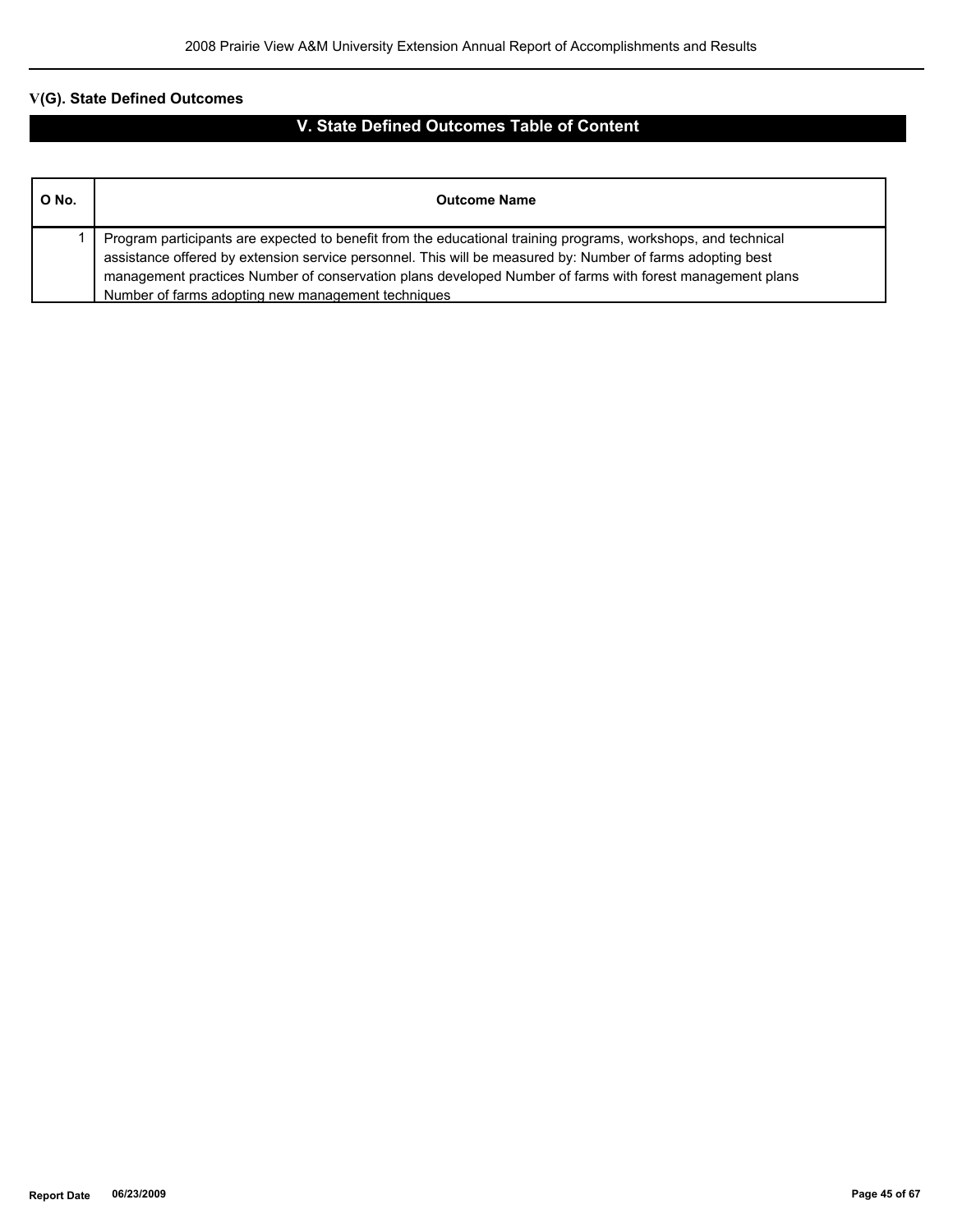# **Outcome #1**

#### **1. Outcome Measures**

Program participants are expected to benefit from the educational training programs, workshops, and technical assistance offered by extension service personnel. This will be measured by: Number of farms adopting best management practices Number of conservation plans developed Number of farms with forest management plans Number of farms adopting new management techniques

#### **2. Associated Institution Types**

•1890 Extension

#### **3a. Outcome Type:**

Change in Knowledge Outcome Measure

#### **3b. Quantitative Outcome**

| Year | <b>Quantitative Target</b> | Actual |
|------|----------------------------|--------|
| 2008 | 100                        | 103    |

#### **3c. Qualitative Outcome or Impact Statement**

#### **Issue (Who cares and Why)**

The conservation and management of land and other natural resources in rural communities is important to their survival.

#### **What has been done**

Extension developed a series of workshops designed to assist landowners in rural communities to conserve their surroundings and help the environment.

#### **Results**

Over one hundred participants adopted best management practices that helped to improve the environment and conserve the natural resources in their rural communities.

#### **4. Associated Knowledge Areas**

| <b>KA Code</b> | <b>Knowledge Area</b>                             |
|----------------|---------------------------------------------------|
| 111            | Conservation and Efficient Use of Water           |
| 102            | Soil, Plant, Water, Nutrient Relationships        |
| 123            | Management and Sustainability of Forest Resources |

#### **V(H). Planned Program (External Factors)**

#### **External factors which affected outcomes**

- Natural Disasters (drought,weather extremes,etc.)
- Economy
- Public Policy changes
- Government Regulations

#### **Brief Explanation**

 Extreme weather played a factor in carrying out some of the plans for this program. There were extreme moisture conditions in parts of the state and drought like conditions in other parts of the state.

#### **V(I). Planned Program (Evaluation Studies and Data Collection)**

**1. Evaluation Studies Planned**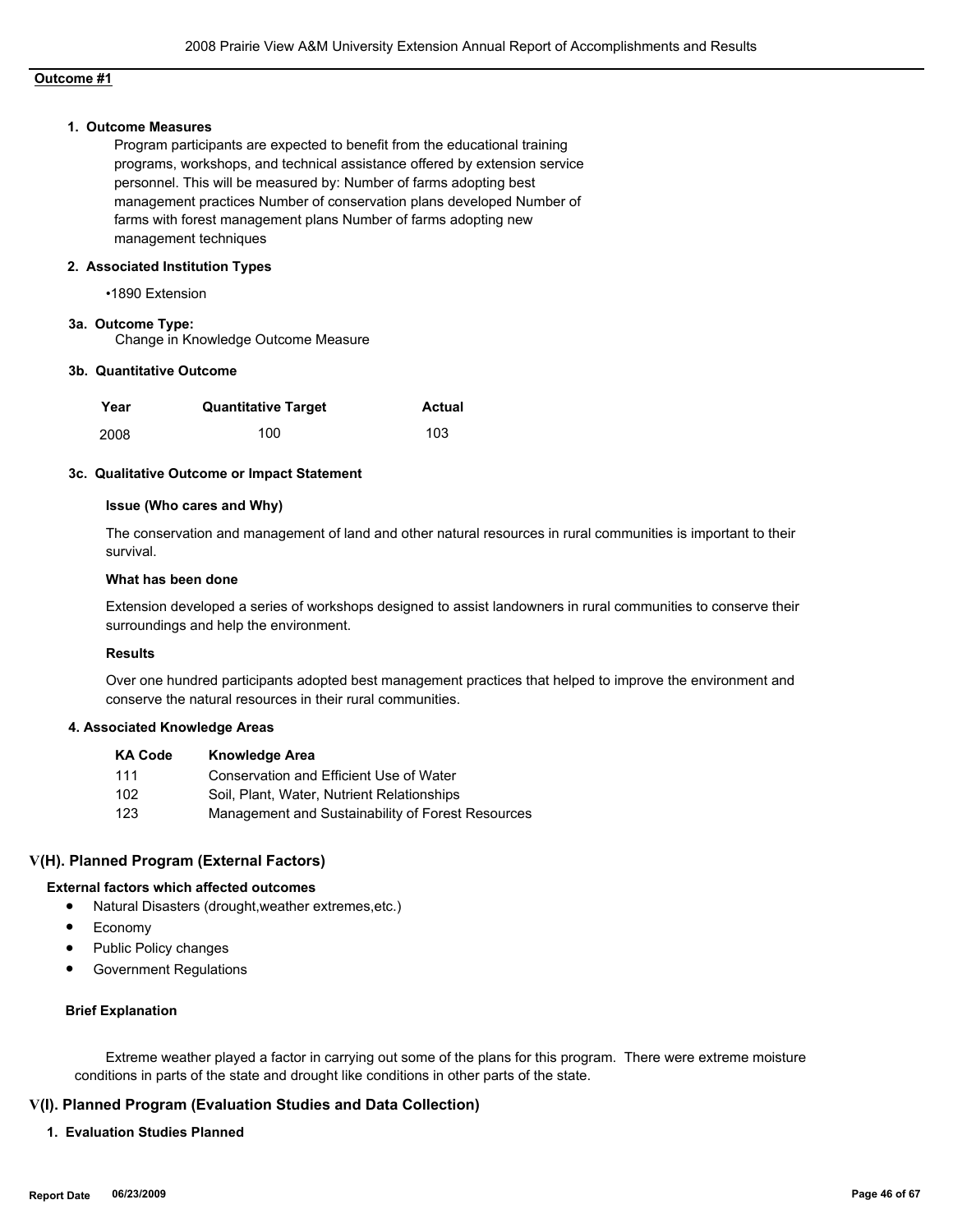- After Only (post program)
- Before-After (before and after program)
- During (during program)

# **Evaluation Results**

 A majority of the individuals surveyed indicated that they enjoyed the programs presented. Approximately 80% indicated that they would adopt at least one of the Best Management Practices (BMP's) on which they were trained. Seventy□five percent have or will have conservation plans.

# **Key Items of Evaluation**

Adoption of Best Management Practices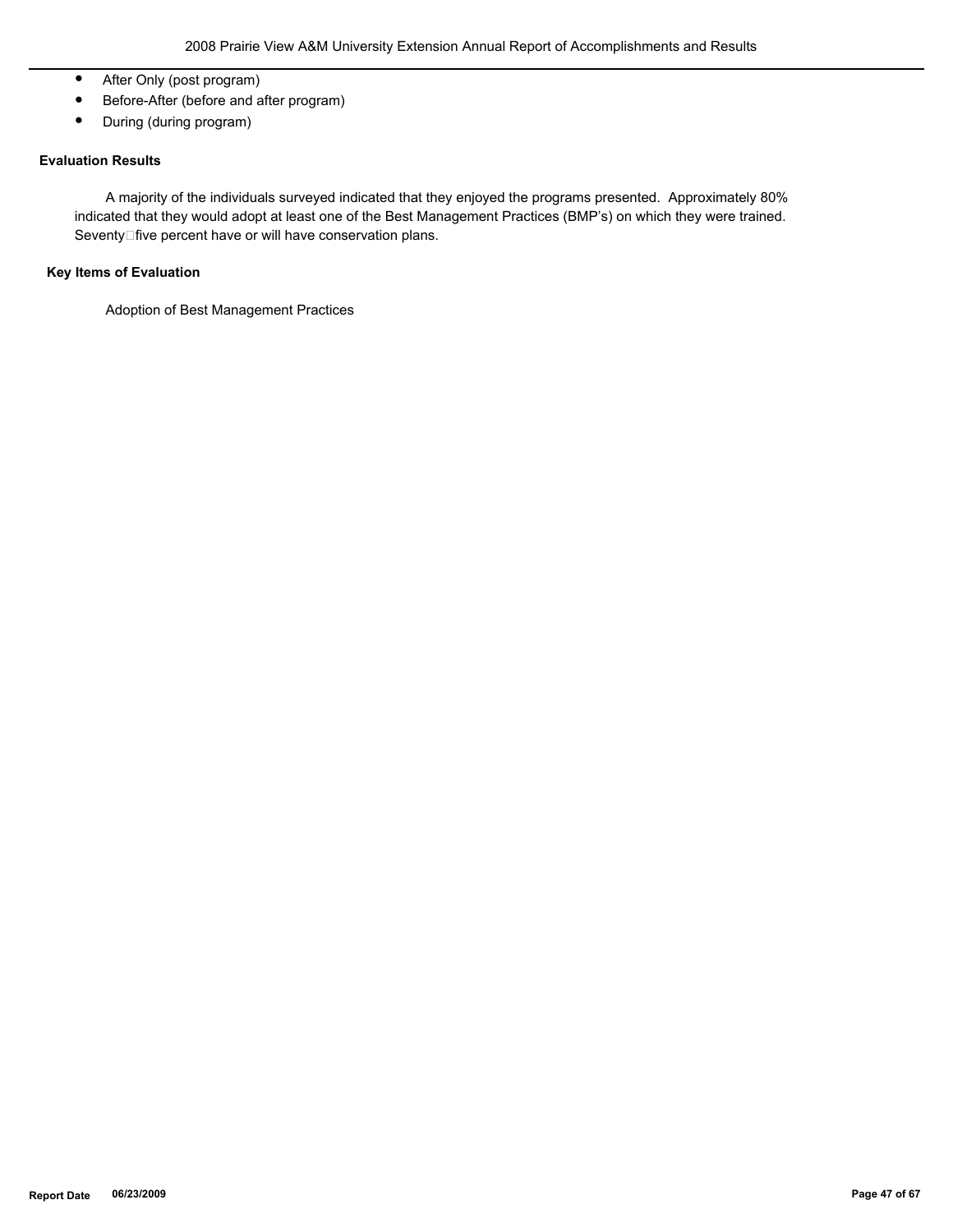# **Program #10**

# **V(A). Planned Program (Summary)**

### **1. Name of the Planned Program**

Families, Youth and Communities - 1

# **V(B). Program Knowledge Area(s)**

# **1. Program Knowledge Areas and Percentage**

| KA<br>Code | Knowledge Area                            | %1862<br><b>Extension</b> | %1890<br><b>Extension</b> | %1862<br><b>Research</b> | %1890<br><b>Research</b> |
|------------|-------------------------------------------|---------------------------|---------------------------|--------------------------|--------------------------|
| 801        | Individual and Family Resource Management |                           | 100%                      |                          |                          |
|            | <b>Total</b>                              |                           | 100%                      |                          |                          |

# **V(C). Planned Program (Inputs)**

#### **1. Actual amount of professional FTE/SYs expended this Program**

| 2008<br>Year: | <b>Extension</b> |      |      | Research |
|---------------|------------------|------|------|----------|
|               | 1862             | 1890 | 1862 | 1890     |
| Plan          | 0.0              | 3.1  | 0.0  | 0.0      |
| <b>Actual</b> | 0.0              | 3.2  | 0.0  | 0.0      |

# **2. Actual dollars expended in this Program (includes Carryover Funds from previous years)**

| <b>Extension</b>    |                | Research       |                |  |
|---------------------|----------------|----------------|----------------|--|
| Smith-Lever 3b & 3c | 1890 Extension | <b>Hatch</b>   | Evans-Allen    |  |
| 0                   | 359292         | $\Omega$       | 0              |  |
| 1862 Matching       | 1890 Matching  | 1862 Matching  | 1890 Matching  |  |
| 0                   | 171365         | 0              | 0              |  |
| 1862 All Other      | 1890 All Other | 1862 All Other | 1890 All Other |  |
| 0                   | 21842          | 0              | 0              |  |

# **V(D). Planned Program (Activity)**

#### **1. Brief description of the Activity**

Individuals and families will learn to take control of their finances through experiential learning activities.

#### **2. Brief description of the target audience**

Low Income families, Single Parents, College Students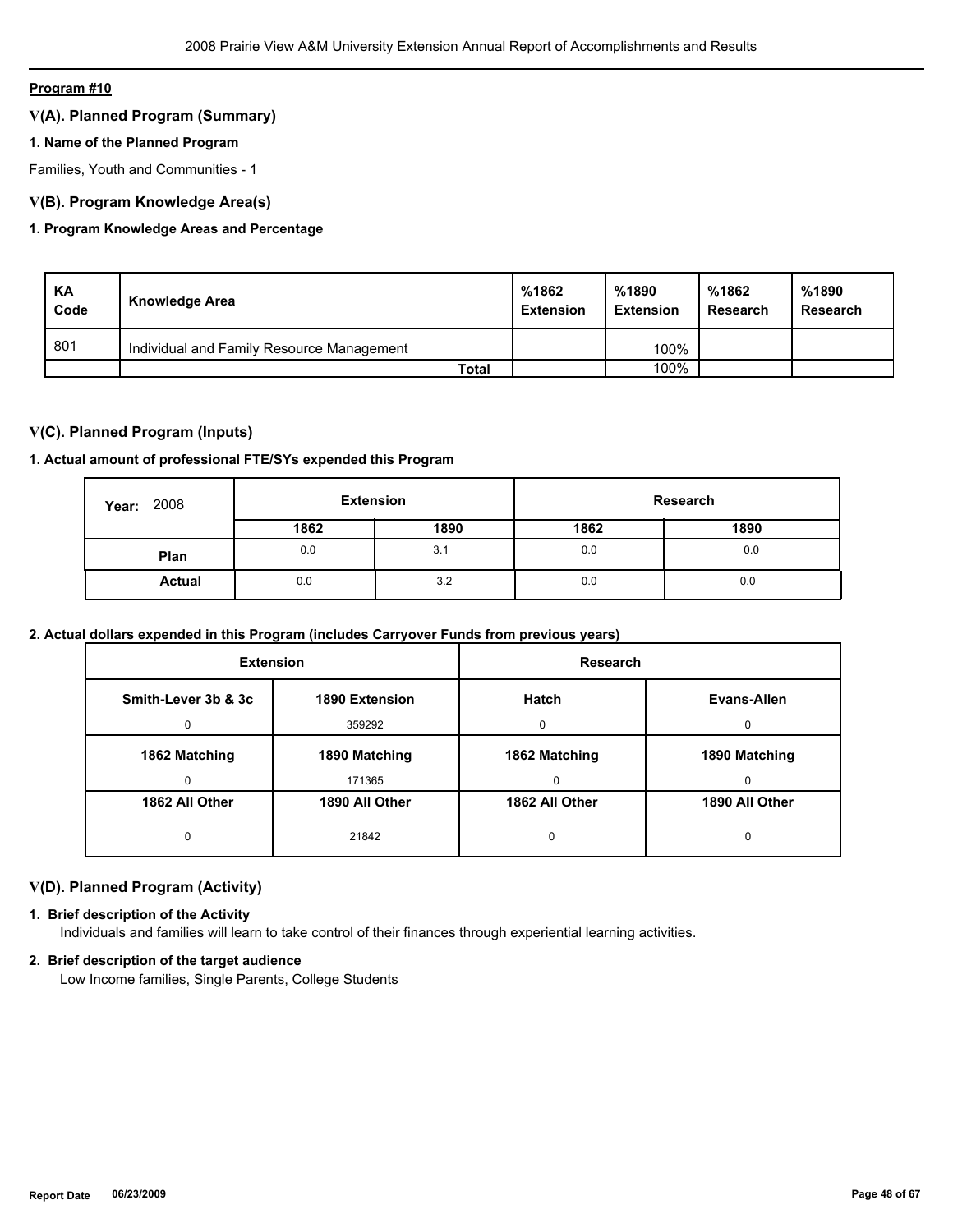# **V(E). Planned Program (Outputs)**

### **1. Standard output measures**

| Target for the number of persons (contacts) reached through direct and indirect contact methods |  |  |  |  |  |  |
|-------------------------------------------------------------------------------------------------|--|--|--|--|--|--|
|-------------------------------------------------------------------------------------------------|--|--|--|--|--|--|

|      | <b>Direct Contacts</b><br><b>Adults</b> | <b>Indirect Contacts</b><br><b>Adults</b> | <b>Direct Contacts</b><br>Youth | <b>Indirect Contacts</b><br>Youth |
|------|-----------------------------------------|-------------------------------------------|---------------------------------|-----------------------------------|
| Year | Target                                  | <b>Target</b>                             | Target                          | <b>Target</b>                     |
| Plan | 250                                     | 300                                       | 500                             | 125                               |
| 2008 | 260                                     | 309                                       | 521                             | 123                               |

#### **2. Number of Patent Applications Submitted (Standard Research Output)**

#### **Patent Applications Submitted**

**Plan:** 0 **Year Target**  $2008: 0$ 

#### **Patents listed**

# **3. Publications (Standard General Output Measure)**

|             | Number of Peer Reviewed Publications |          |       |
|-------------|--------------------------------------|----------|-------|
|             | <b>Extension</b>                     | Research | Total |
| <b>Plan</b> |                                      | O        |       |
| 2008        |                                      |          |       |

# **V(F). State Defined Outputs**

# **Output Target**

# **Output #1**

# **Output Measure**

● Conduct educational programs on family resource management, budgeting and credit management. Provide one-on-one consultations for individuals and families. Number of participants attending conferences/seminars and train-the-trainer sessions

| Year | <b>Target</b> | <b>Actual</b> |
|------|---------------|---------------|
| 2008 | 375           | 419           |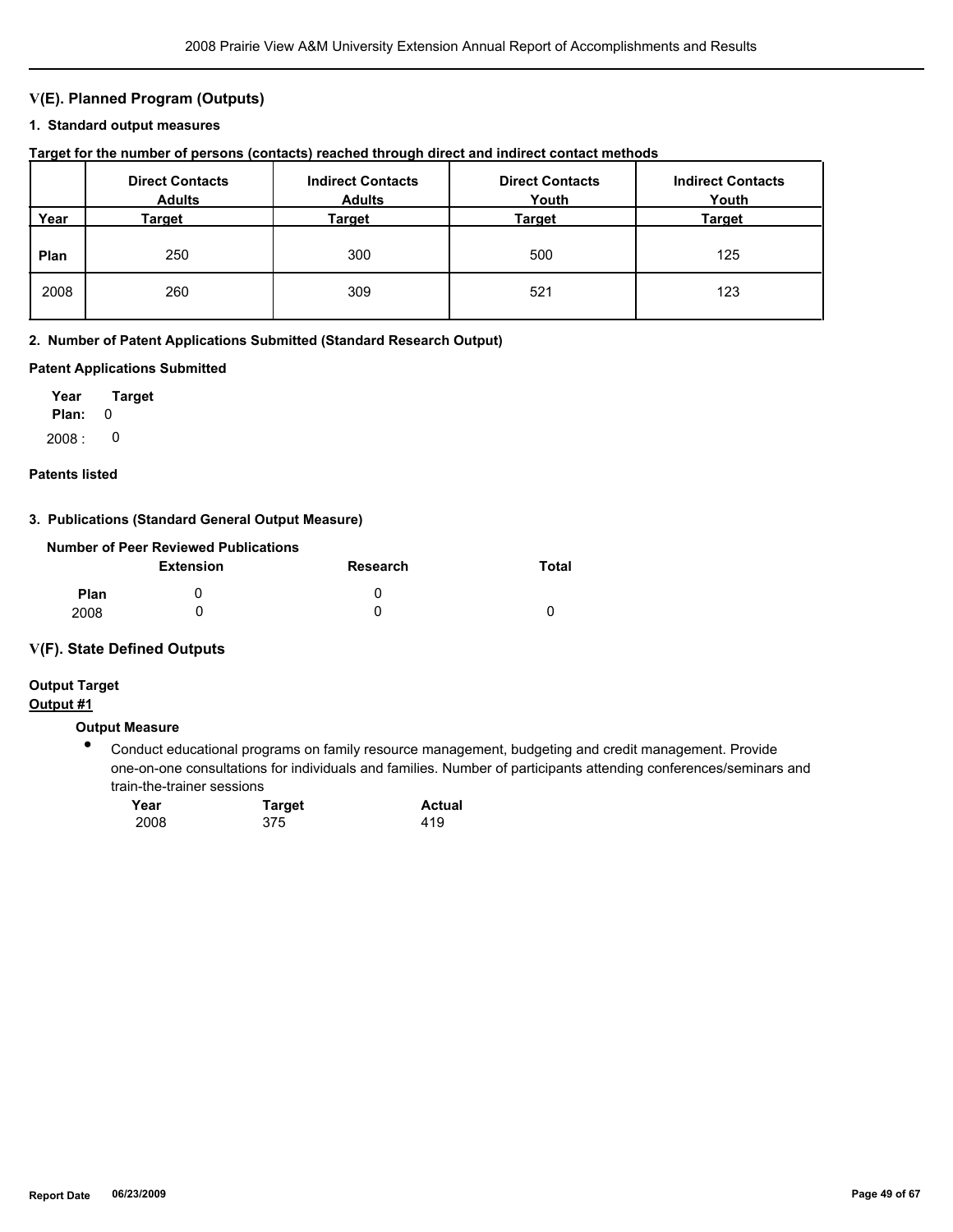# **V(G). State Defined Outcomes**

# **V. State Defined Outcomes Table of Content**

| O No. | <b>Outcome Name</b>                                                                                        |
|-------|------------------------------------------------------------------------------------------------------------|
|       | Improved credit scores Number of savings account Number of clientele developing a budgeting plan Number of |
|       | individuals and families setting goals Number of individuals and families investing                        |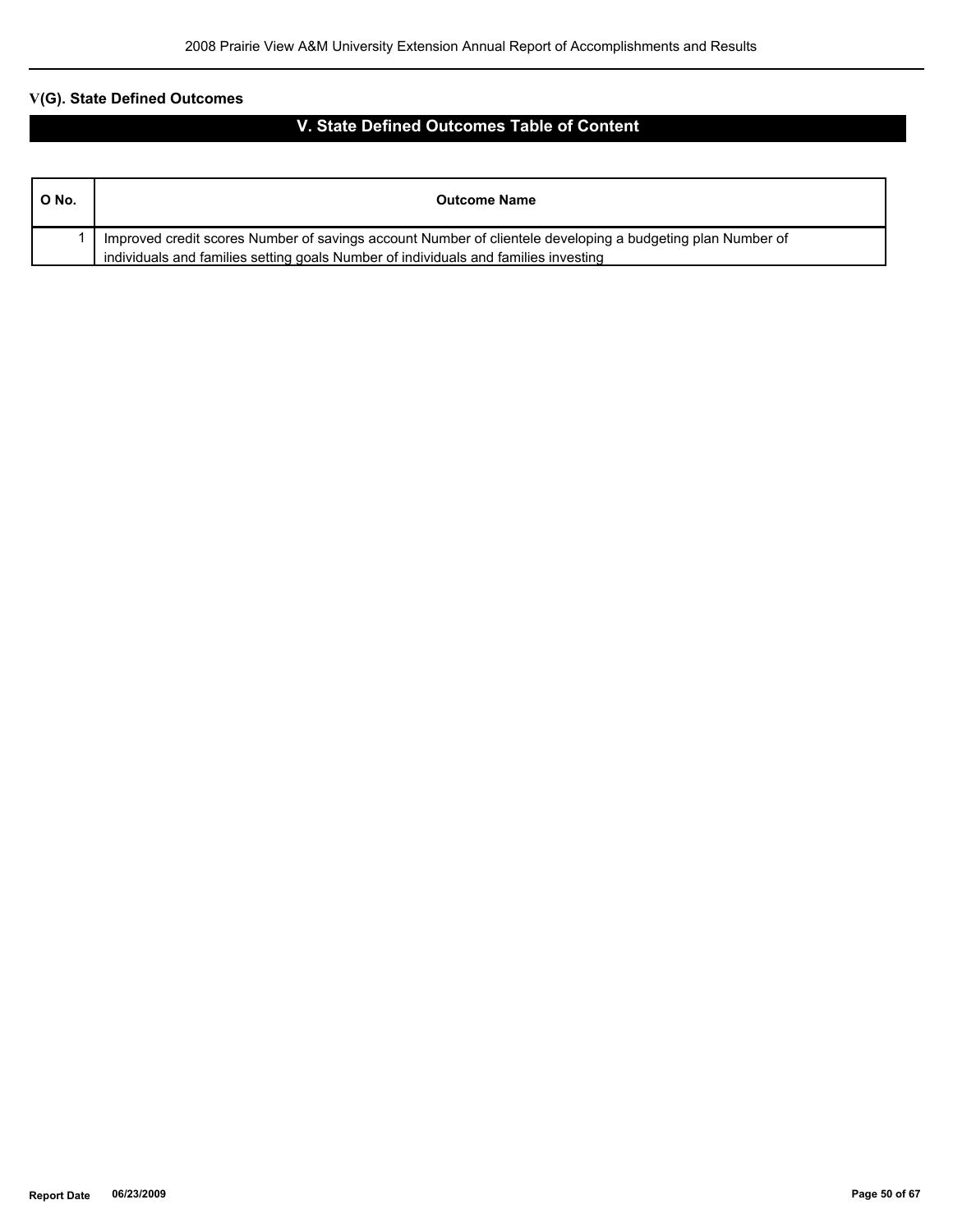# **Outcome #1**

#### **1. Outcome Measures**

Improved credit scores Number of savings account Number of clientele developing a budgeting plan Number of individuals and families setting goals Number of individuals and families investing

#### **2. Associated Institution Types**

•1890 Extension

#### **3a. Outcome Type:**

Change in Action Outcome Measure

#### **3b. Quantitative Outcome**

| Year | <b>Quantitative Target</b> | Actual |
|------|----------------------------|--------|
| 2008 | 475                        | 487    |

#### **3c. Qualitative Outcome or Impact Statement**

#### **Issue (Who cares and Why)**

Home budgeting and financial planning are the keys for helping families with limited resources find their way out of poverty.

#### **What has been done**

Educational programs designed to train families how to budget and to save were developed by the Cooperative Extension Program.

#### **Results**

Numerous families developed a family budget and follow it as a way to stay financially secure. Several of the participants have opened savings accounts and are now saving on a monthly basis.

#### **4. Associated Knowledge Areas**

| <b>KA Code</b> | <b>Knowledge Area</b>                     |
|----------------|-------------------------------------------|
| 801            | Individual and Family Resource Management |

#### **V(H). Planned Program (External Factors)**

# **External factors which affected outcomes**

● Economy

#### **Brief Explanation**

 Changes in the economy and the rising costs of fuel and food have affected the clientele and their budgeting/savings patterns.

# **V(I). Planned Program (Evaluation Studies and Data Collection)**

#### **1. Evaluation Studies Planned**

- Before-After (before and after program)
- During (during program)

### **Evaluation Results**

 Approximately 90% of the clients indicated that they had improved their financial management skills. Approximately 65% indicated that they attempted to save on a monthly basis.

# **Key Items of Evaluation**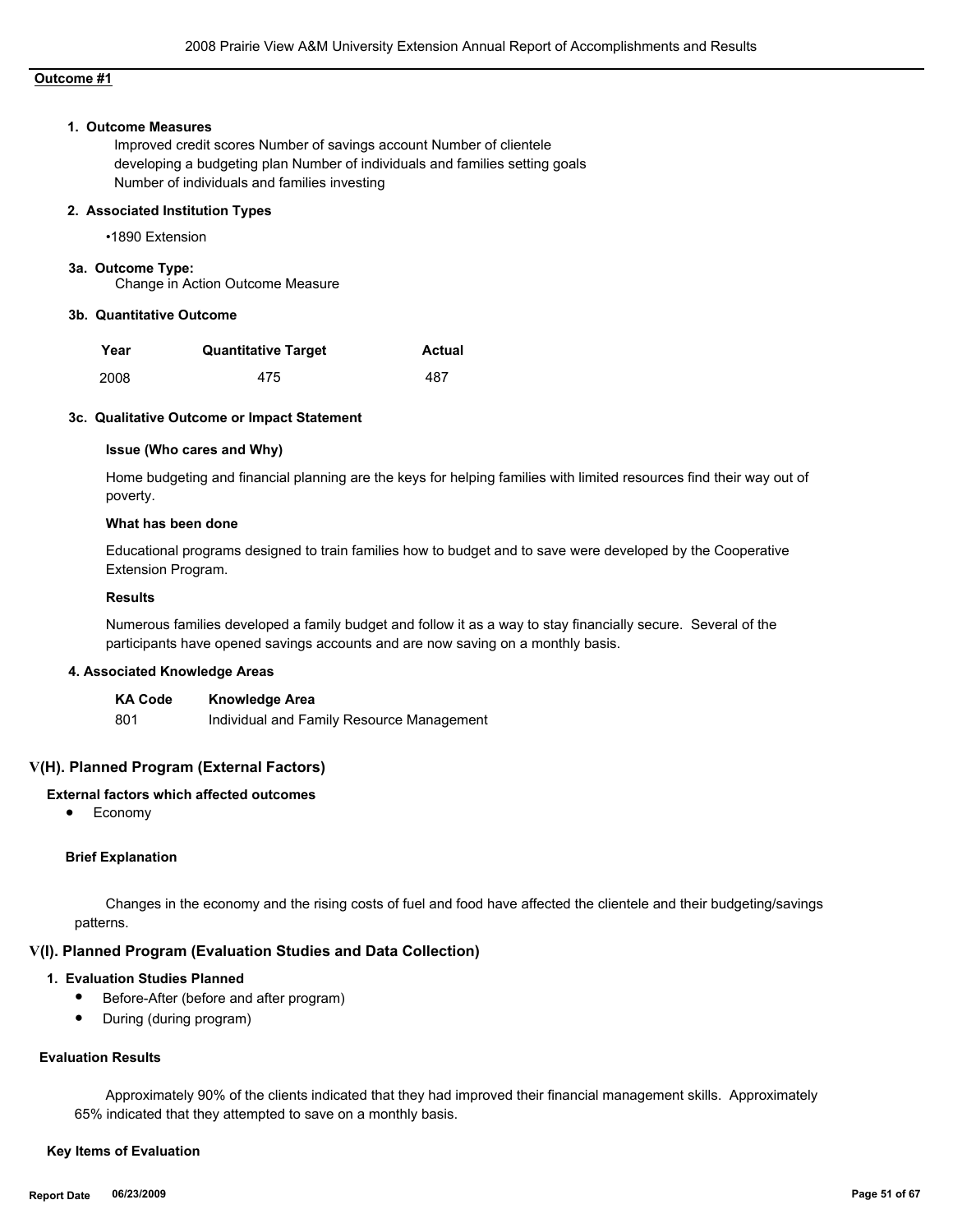Increased financial management skills Saving plans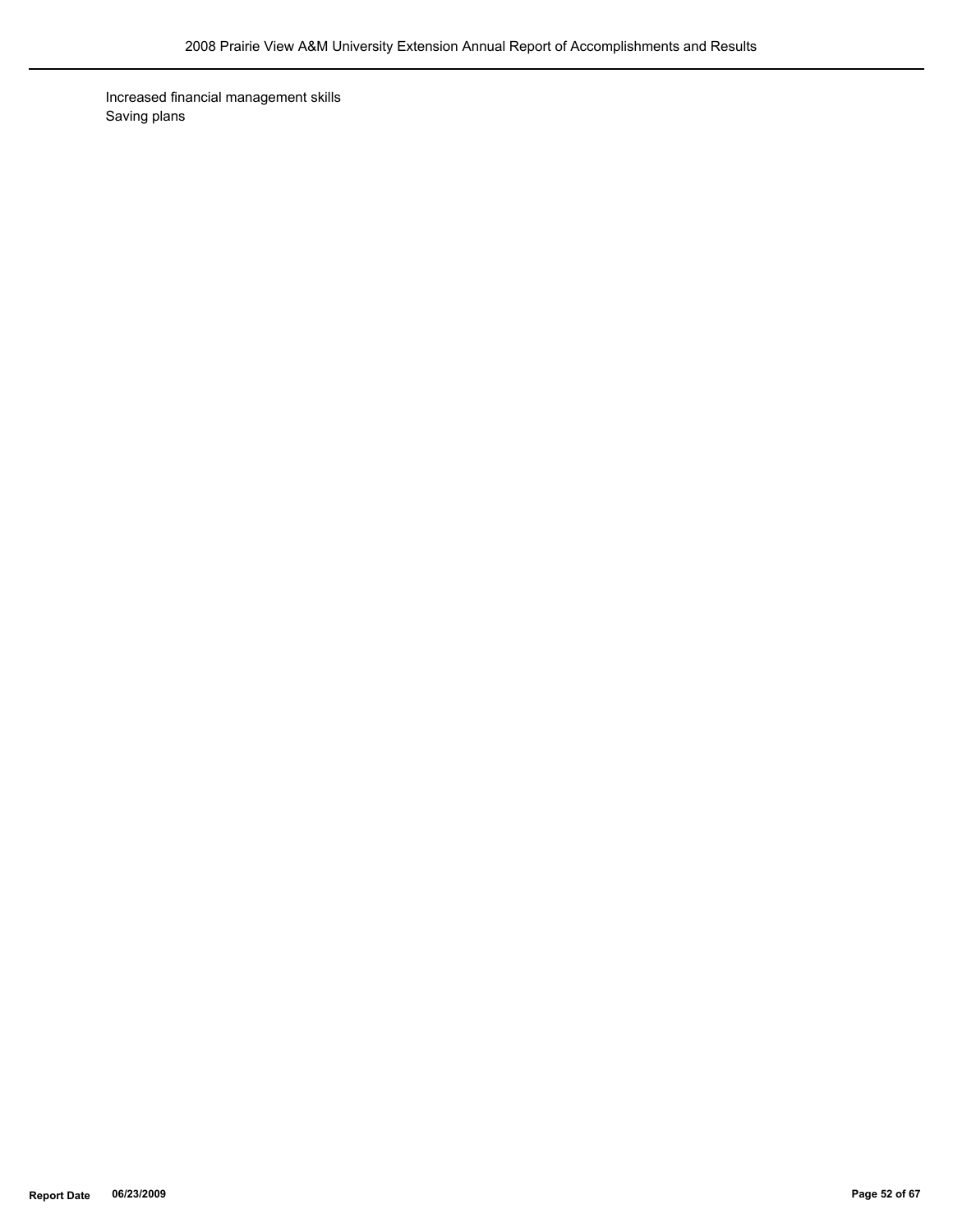# **Program #11**

# **V(A). Planned Program (Summary)**

# **1. Name of the Planned Program**

Human Nutrition

# **V(B). Program Knowledge Area(s)**

# **1. Program Knowledge Areas and Percentage**

| KA<br>Code | Knowledge Area                   | %1862<br><b>Extension</b> | %1890<br><b>Extension</b> | %1862<br>Research | %1890<br><b>Research</b> |
|------------|----------------------------------|---------------------------|---------------------------|-------------------|--------------------------|
| 703        | Nutrition Education and Behavior |                           | 100%                      |                   |                          |
|            | Total                            |                           | 100%                      |                   |                          |

# **V(C). Planned Program (Inputs)**

#### **1. Actual amount of professional FTE/SYs expended this Program**

| 2008<br>Year: | <b>Extension</b><br>Research |      |      |      |
|---------------|------------------------------|------|------|------|
|               | 1862                         | 1890 | 1862 | 1890 |
| Plan          | 0.0                          | 7.0  | 0.0  | 0.0  |
| <b>Actual</b> | 0.0                          | 3.1  | 0.0  | 0.0  |

# **2. Actual dollars expended in this Program (includes Carryover Funds from previous years)**

| <b>Extension</b>    |                | <b>Research</b> |                |
|---------------------|----------------|-----------------|----------------|
| Smith-Lever 3b & 3c | 1890 Extension | <b>Hatch</b>    | Evans-Allen    |
| 0                   | 154337         | $\Omega$        | 0              |
| 1862 Matching       | 1890 Matching  | 1862 Matching   | 1890 Matching  |
| 0                   | 73612          | $\Omega$        |                |
| 1862 All Other      | 1890 All Other | 1862 All Other  | 1890 All Other |
| 0                   | 9382           | 0               | 0              |

# **V(D). Planned Program (Activity)**

# **1. Brief description of the Activity**

 Provide one-on-one consultations Conduct on-site food demonstrations Provide train the trainer opportunities

 Conduct educational programs and classes Teach a series of nutrition classes to special interest groups Exhibit educational displays at various sites

#### **2. Brief description of the target audience**

 Minority families and individuals Senior adults Single parents Persons coping with chronic illnesses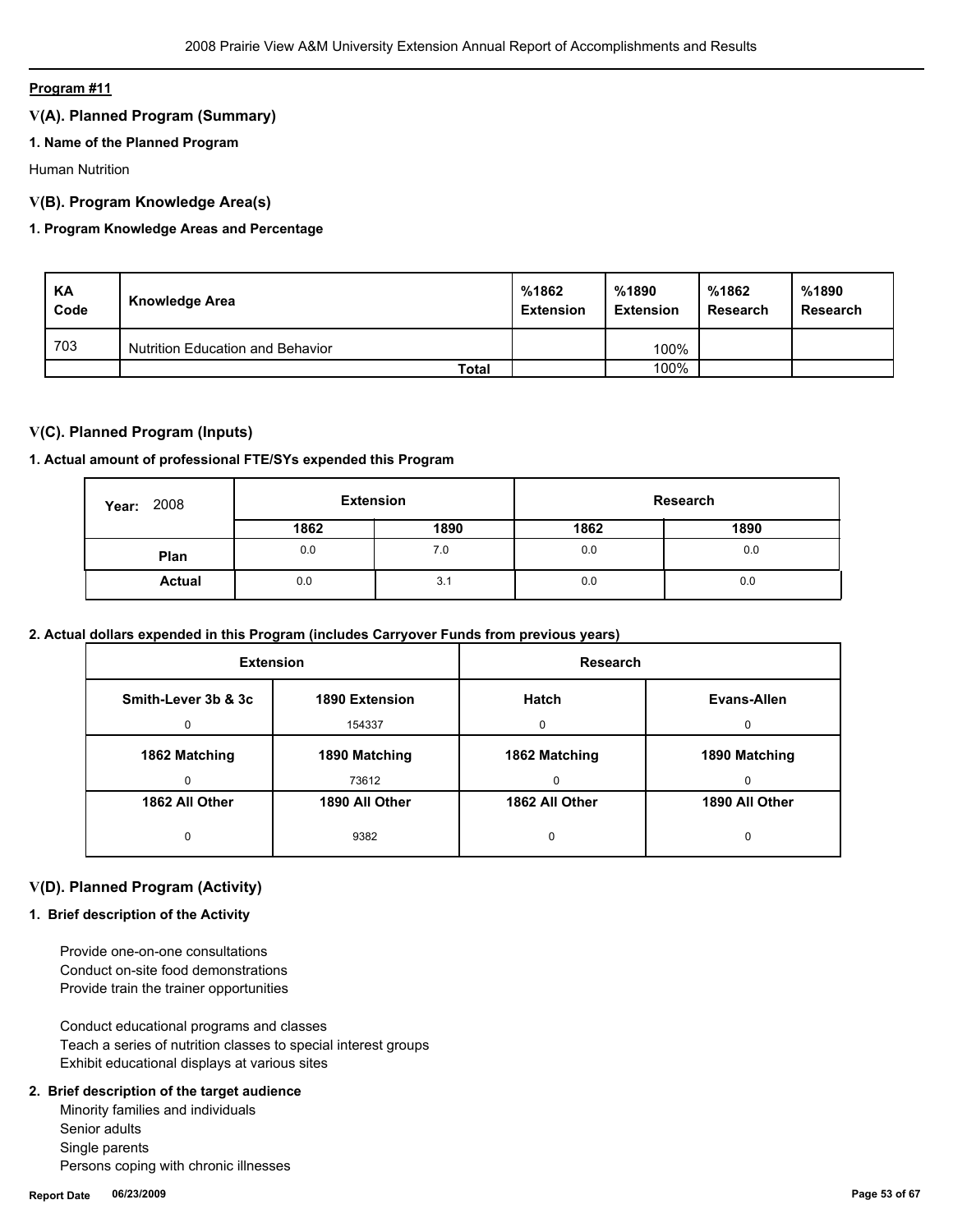# **V(E). Planned Program (Outputs)**

#### **1. Standard output measures**

### **Target for the number of persons (contacts) reached through direct and indirect contact methods**

|      | <b>Direct Contacts</b><br><b>Adults</b> | <b>Indirect Contacts</b><br><b>Adults</b> | <b>Direct Contacts</b><br>Youth | <b>Indirect Contacts</b><br>Youth |
|------|-----------------------------------------|-------------------------------------------|---------------------------------|-----------------------------------|
| Year | Target                                  | Target                                    | Target                          | Target                            |
| Plan | 10025                                   | 12025                                     | 860                             | 2660                              |
| 2008 | 90993                                   | 11979                                     | 866                             | 2599                              |

#### **2. Number of Patent Applications Submitted (Standard Research Output)**

#### **Patent Applications Submitted**

**Plan:** 0 **Year Target**  $2008: 0$ 

#### **Patents listed**

#### **3. Publications (Standard General Output Measure)**

|             | Number of Peer Reviewed Publications |                 |       |
|-------------|--------------------------------------|-----------------|-------|
|             | <b>Extension</b>                     | <b>Research</b> | Total |
| <b>Plan</b> |                                      | O               |       |
| 2008        |                                      |                 |       |

# **V(F). State Defined Outputs**

# **Output Target**

# **Output #1**

# **Output Measure**

● Conduct educational programs on basic nutrition Enroll participants in a series of nutrition educational classes Conduct nutrition workshops and seminars on new dietary guidelines and MyPyramid Disseminate information letters addressing nutrition and health Conduct on site food demonstrations for senior adults and parents

| Year | <b>Target</b> | Actual |
|------|---------------|--------|
| 2008 | 750           | 776    |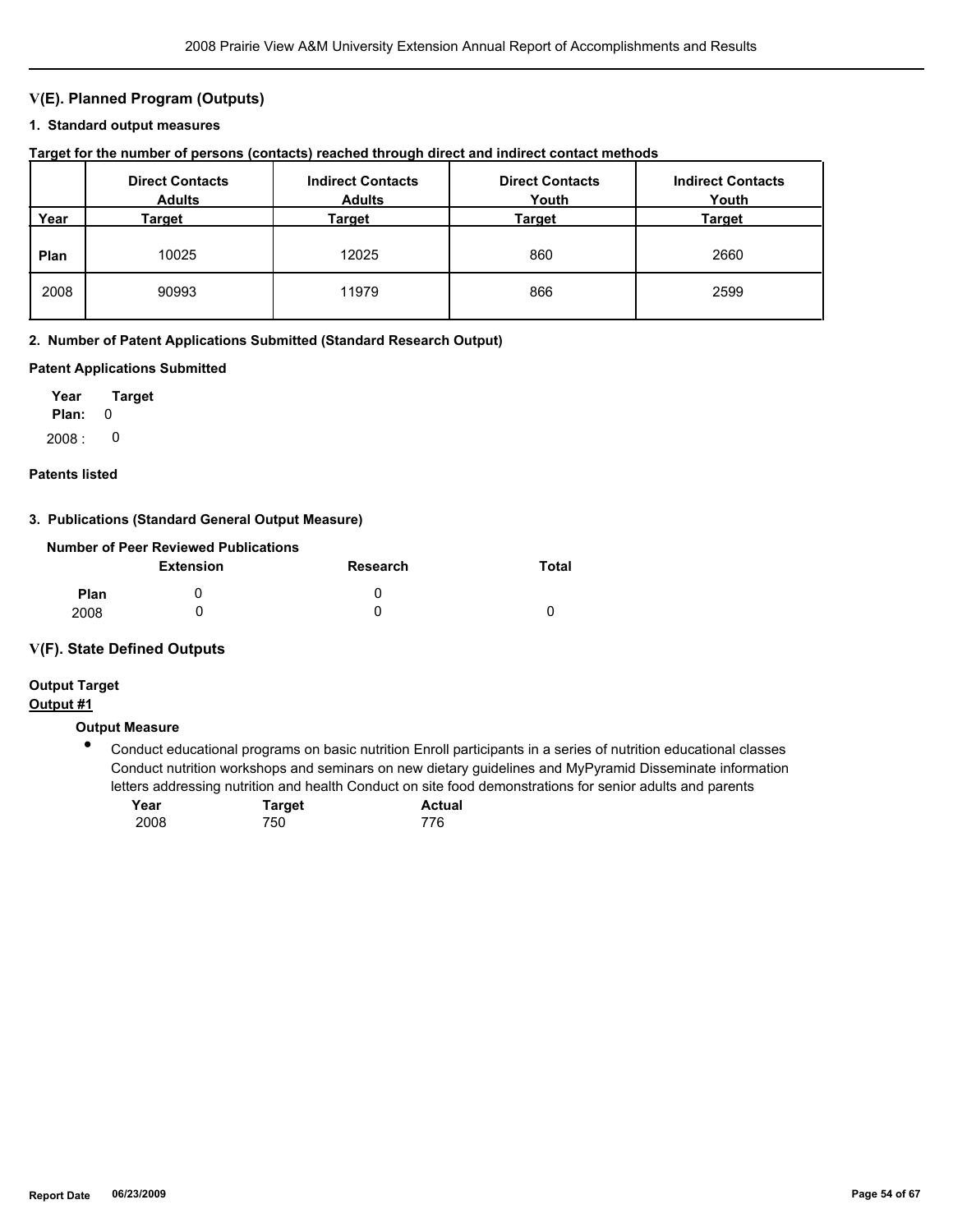# **V(G). State Defined Outcomes**

# **V. State Defined Outcomes Table of Content**

| O No. | <b>Outcome Name</b>                                                                                                                                                                                                                                                                                                                                                            |
|-------|--------------------------------------------------------------------------------------------------------------------------------------------------------------------------------------------------------------------------------------------------------------------------------------------------------------------------------------------------------------------------------|
|       | Participants understand and use MyPyramid in meal buying and preparation Participants become aware of diet<br>related diseases Participants understand the connection between diet and exercise Participants increase<br>consumption of fruits and vegetables Expectant teen mothers adopt healthy eating habits Participants modify<br>recipes to decrease amount of calories |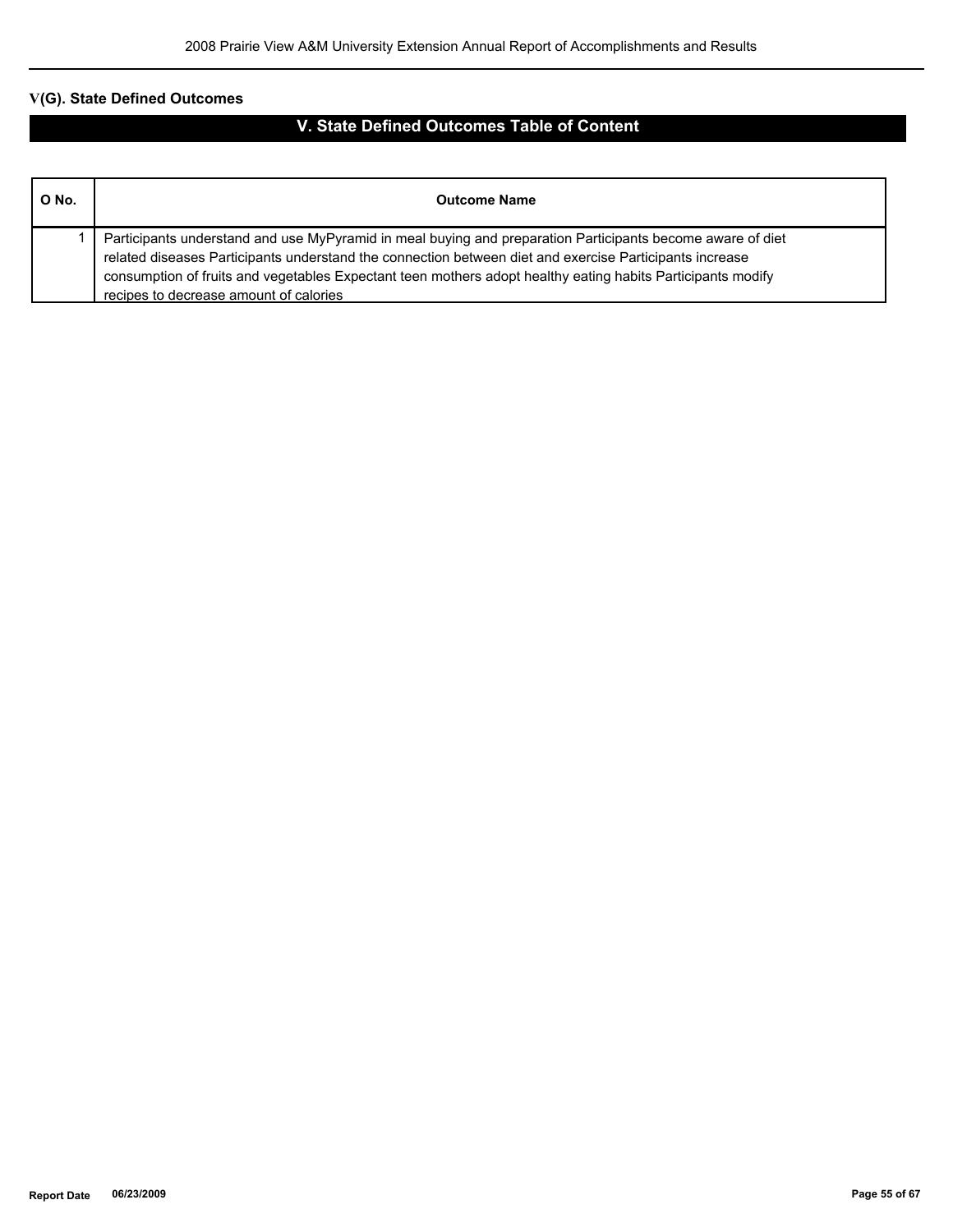# **Outcome #1**

#### **1. Outcome Measures**

Participants understand and use MyPyramid in meal buying and preparation Participants become aware of diet related diseases Participants understand the connection between diet and exercise Participants increase consumption of fruits and vegetables Expectant teen mothers adopt healthy eating habits Participants modify recipes to decrease amount of calories

### **2. Associated Institution Types**

•1890 Extension

# **3a. Outcome Type:**

Change in Condition Outcome Measure

#### **3b. Quantitative Outcome**

| Year | <b>Quantitative Target</b> | Actual |
|------|----------------------------|--------|
| 2008 | 2075                       | 2091   |

#### **3c. Qualitative Outcome or Impact Statement**

#### **Issue (Who cares and Why)**

Proper nutrition is a concern for people who live at or below poverty levels. They often do not have access to and/or consume the proper amounts of fruits and vegetables. Also, many do not get the proper amount of exercise to maintain a healthy lifestyle.

#### **What has been done**

Educational programs focusing on human nutrition and health were developed. These programs target socially disadvantaged communities.

#### **Results**

Participants gained a greater knowledge of MyPyramid and they are using it to make healthier choices in their diets. They have also adopted healthier habits such as portion control and exercise.

#### **4. Associated Knowledge Areas**

**KA Code Knowledge Area** 703 Nutrition Education and Behavior

### **V(H). Planned Program (External Factors)**

#### **External factors which affected outcomes**

- Natural Disasters (drought,weather extremes,etc.)
- Economy
- Competing Programatic Challenges
- Other (CEP staff changes)

#### **Brief Explanation**

 Economic conditions including the increased costs associated with food have made human nutrition more difficult for socially disadvantaged families.

#### **V(I). Planned Program (Evaluation Studies and Data Collection)**

### **1. Evaluation Studies Planned**

- Before-After (before and after program)
- During (during program)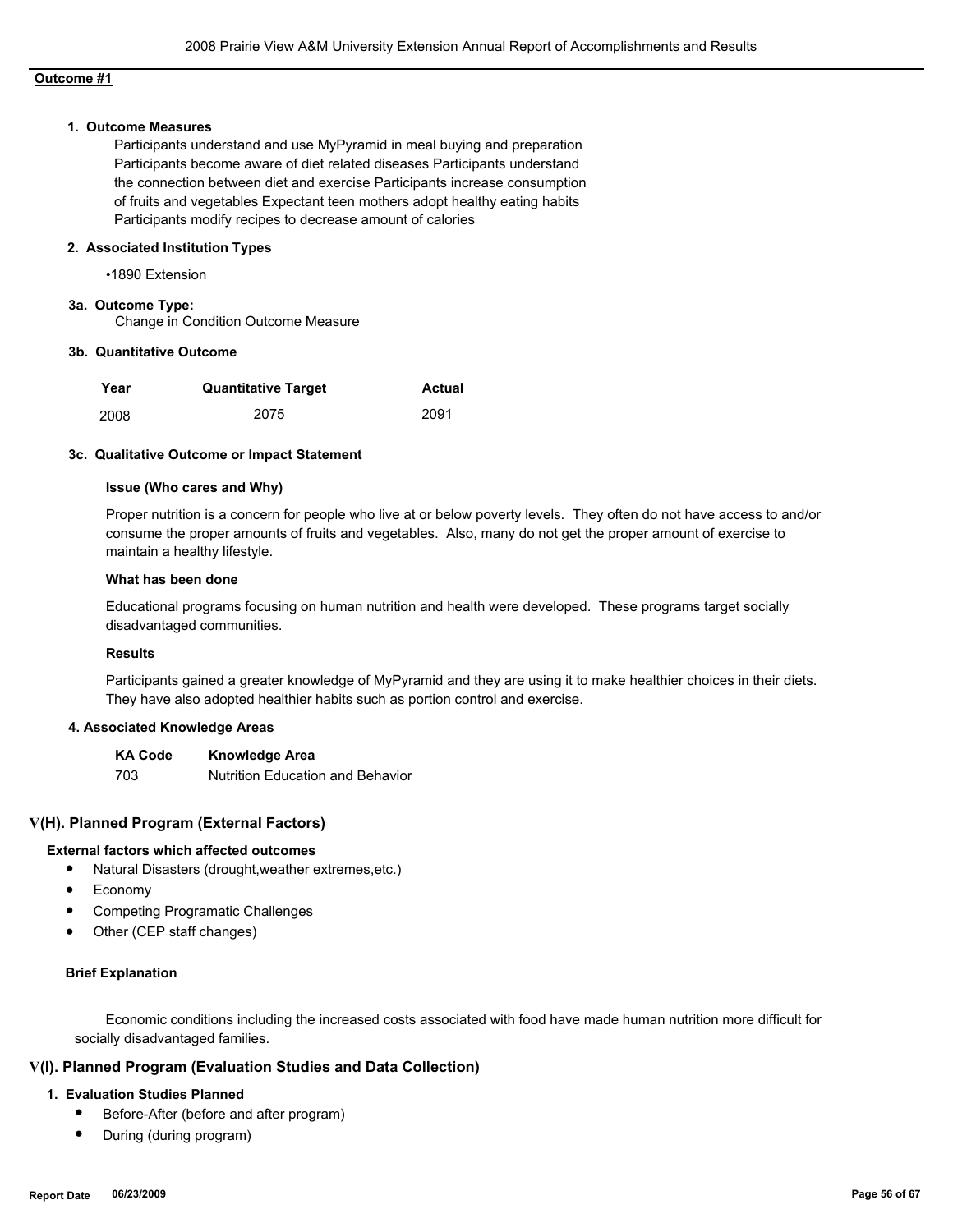#### **Evaluation Results**

Surveys indicate that:

 over 65% increased knowledge of the essentials of human nutrition over 80% increased the ability to select low□cost, nutritious foods over 90% mproved practices in food preparation and safety

# **Key Items of Evaluation**

Increased knowledge and adoption of human nutrition training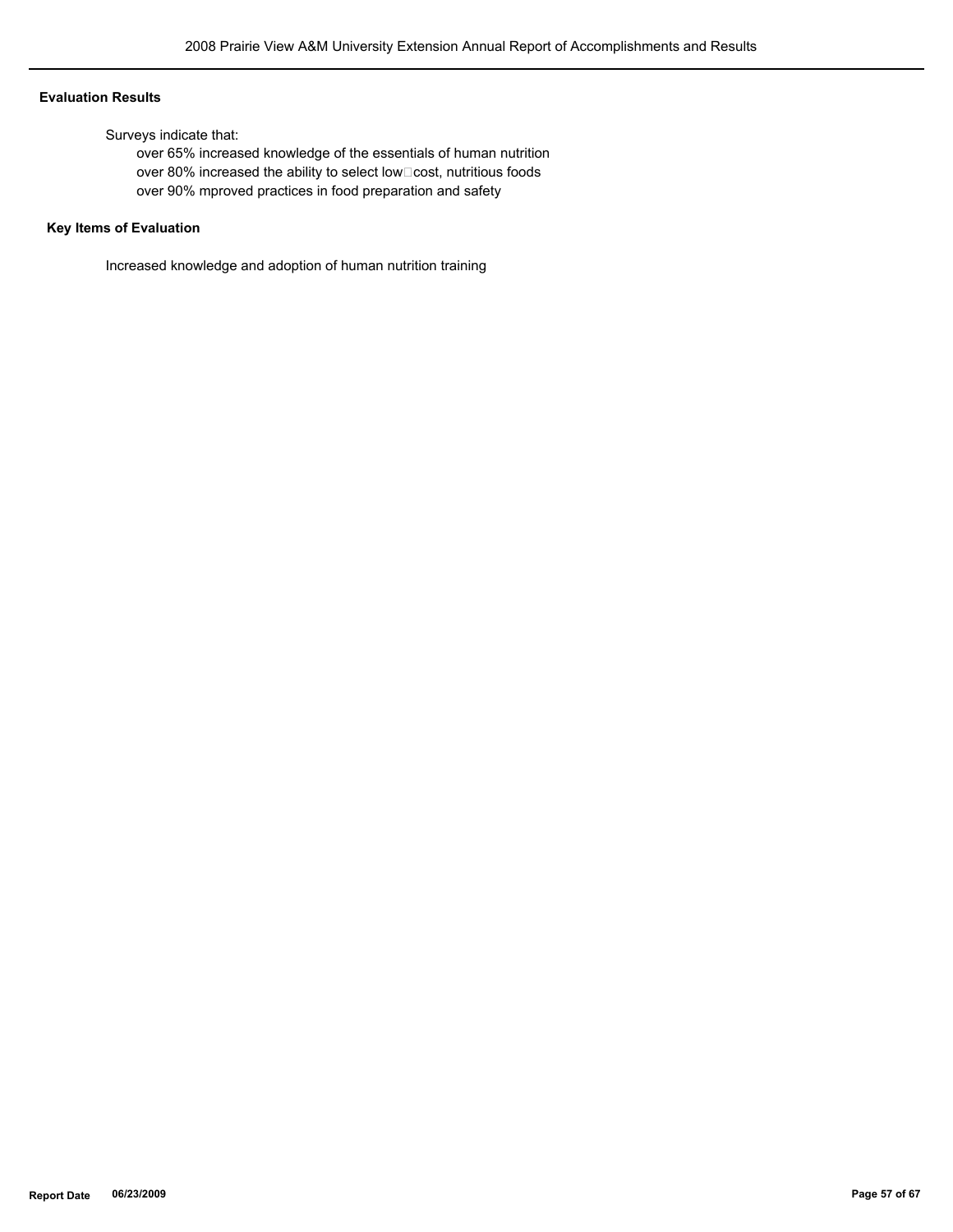# **Program #12**

# **V(A). Planned Program (Summary)**

# **1. Name of the Planned Program**

Families, Youth and Communities - 2

# **V(B). Program Knowledge Area(s)**

# **1. Program Knowledge Areas and Percentage**

| KA<br>Code | Knowledge Area                          | %1862<br><b>Extension</b> | %1890<br><b>Extension</b> | %1862<br>Research | %1890<br>Research |
|------------|-----------------------------------------|---------------------------|---------------------------|-------------------|-------------------|
| 802        | Human Development and Family Well-Being |                           | 100%                      |                   |                   |
|            | Total                                   |                           | 100%                      |                   |                   |

# **V(C). Planned Program (Inputs)**

#### **1. Actual amount of professional FTE/SYs expended this Program**

| 2008<br>Year: | <b>Extension</b> |      | Research |      |
|---------------|------------------|------|----------|------|
|               | 1862             | 1890 | 1862     | 1890 |
| Plan          | 0.0              | 5.4  | 0.0      | 0.0  |
| <b>Actual</b> | 0.0              | 6.8  | 0.0      | 0.0  |

# **2. Actual dollars expended in this Program (includes Carryover Funds from previous years)**

| <b>Extension</b>    |                | Research       |                |
|---------------------|----------------|----------------|----------------|
| Smith-Lever 3b & 3c | 1890 Extension | <b>Hatch</b>   | Evans-Allen    |
| 0                   | 337953         | $\Omega$       | 0              |
| 1862 Matching       | 1890 Matching  | 1862 Matching  | 1890 Matching  |
| 0                   | 161189         | 0              | 0              |
| 1862 All Other      | 1890 All Other | 1862 All Other | 1890 All Other |
| 0                   | 20545          | 0              | 0              |

# **V(D). Planned Program (Activity)**

# **1. Brief description of the Activity**

 Conduct educational programs on parenting, grandparents as parents, improving communications and listening skills, discipline, building self esteem, and bullying.

#### **2. Brief description of the target audience**

 Single parents Grandparents as parents Teen parents Parents with children, birth to age five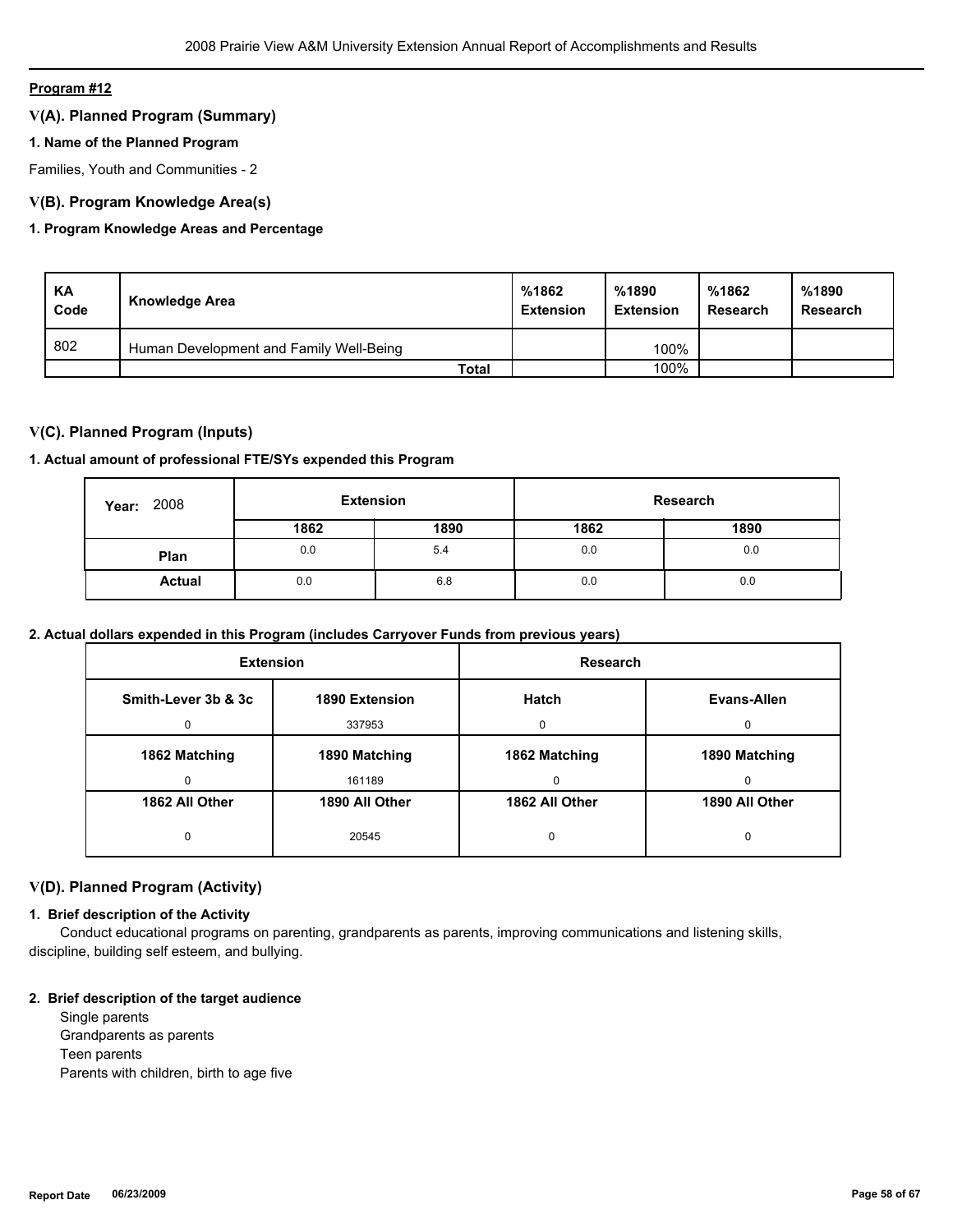# **V(E). Planned Program (Outputs)**

### **1. Standard output measures**

| Target for the number of persons (contacts) reached through direct and indirect contact methods |  |  |  |  |  |  |
|-------------------------------------------------------------------------------------------------|--|--|--|--|--|--|
|-------------------------------------------------------------------------------------------------|--|--|--|--|--|--|

|      | <b>Direct Contacts</b><br><b>Adults</b> | <b>Indirect Contacts</b><br><b>Adults</b> | <b>Direct Contacts</b><br>Youth | <b>Indirect Contacts</b><br>Youth |
|------|-----------------------------------------|-------------------------------------------|---------------------------------|-----------------------------------|
| Year | Target                                  | Target                                    | Target                          | <b>Target</b>                     |
| Plan | 770                                     | 960                                       | 520                             | 450                               |
| 2008 | 809                                     | 992                                       | 532                             | 467                               |

#### **2. Number of Patent Applications Submitted (Standard Research Output)**

#### **Patent Applications Submitted**

**Plan:** 0 **Year Target**  $2008: 0$ 

# **Patents listed**

# **3. Publications (Standard General Output Measure)**

|             | Number of Peer Reviewed Publications |                 |       |
|-------------|--------------------------------------|-----------------|-------|
|             | <b>Extension</b>                     | <b>Research</b> | Total |
| <b>Plan</b> |                                      | $\mathbf{I}$    |       |
| 2008        |                                      |                 |       |

# **V(F). State Defined Outputs**

# **Output Target**

# **Output #1**

# **Output Measure**

 $\bullet$ Conduct educational programs on parenting Provide one-on-one consultations for parents/grandparents Participants attending conferences/seminars Students participating in classes on bullying

| Year | <b>Target</b> | <b>Actual</b> |
|------|---------------|---------------|
| 2008 | 650           | 710           |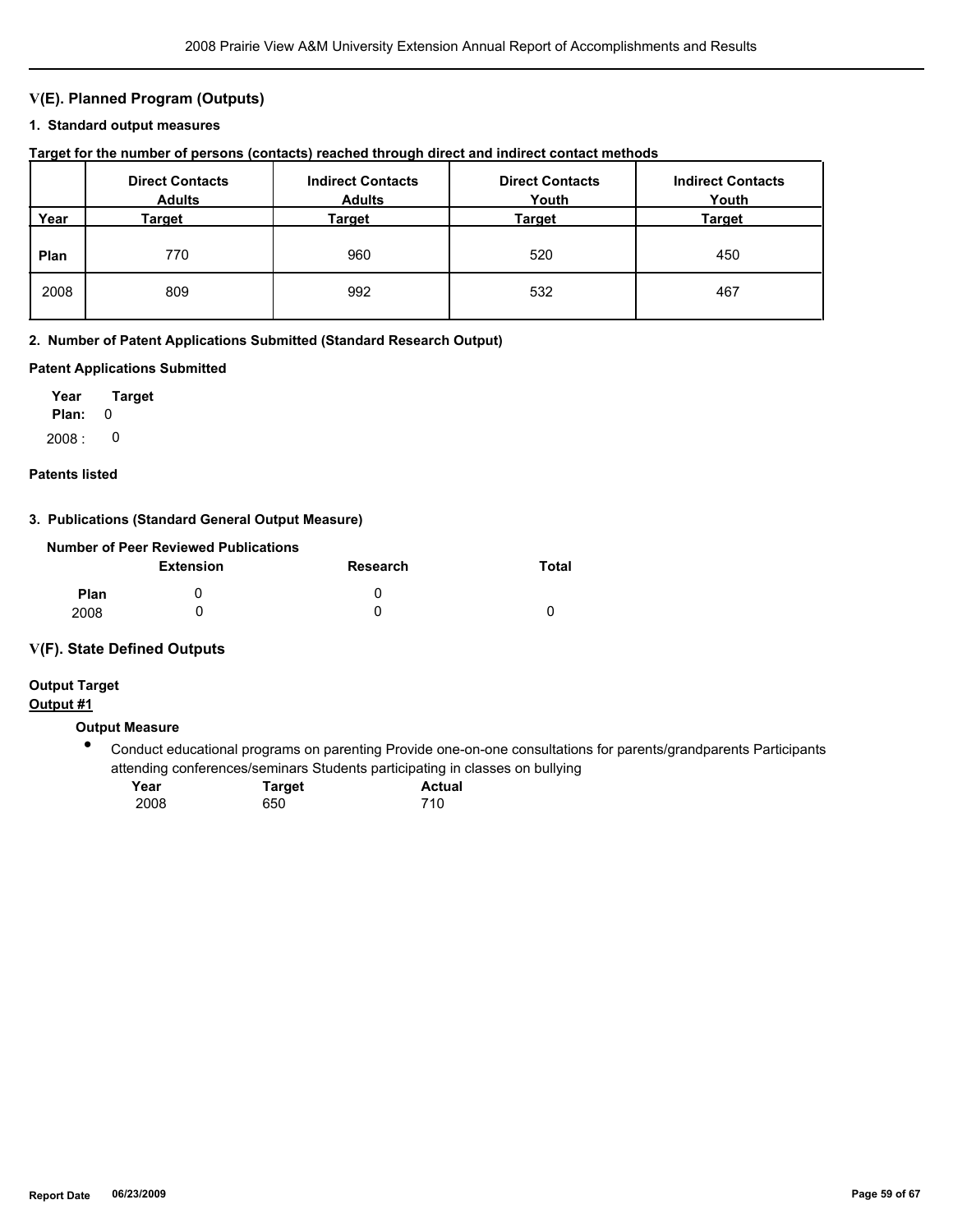# **V(G). State Defined Outcomes**

# **V. State Defined Outcomes Table of Content**

| O No. | <b>Outcome Name</b>                                                                                     |
|-------|---------------------------------------------------------------------------------------------------------|
|       | Improved communication skills Learned new ways to manage anger Learned how to cope with stress Identify |
|       | effective discipline strategies Increased awareness of dealing with bullies                             |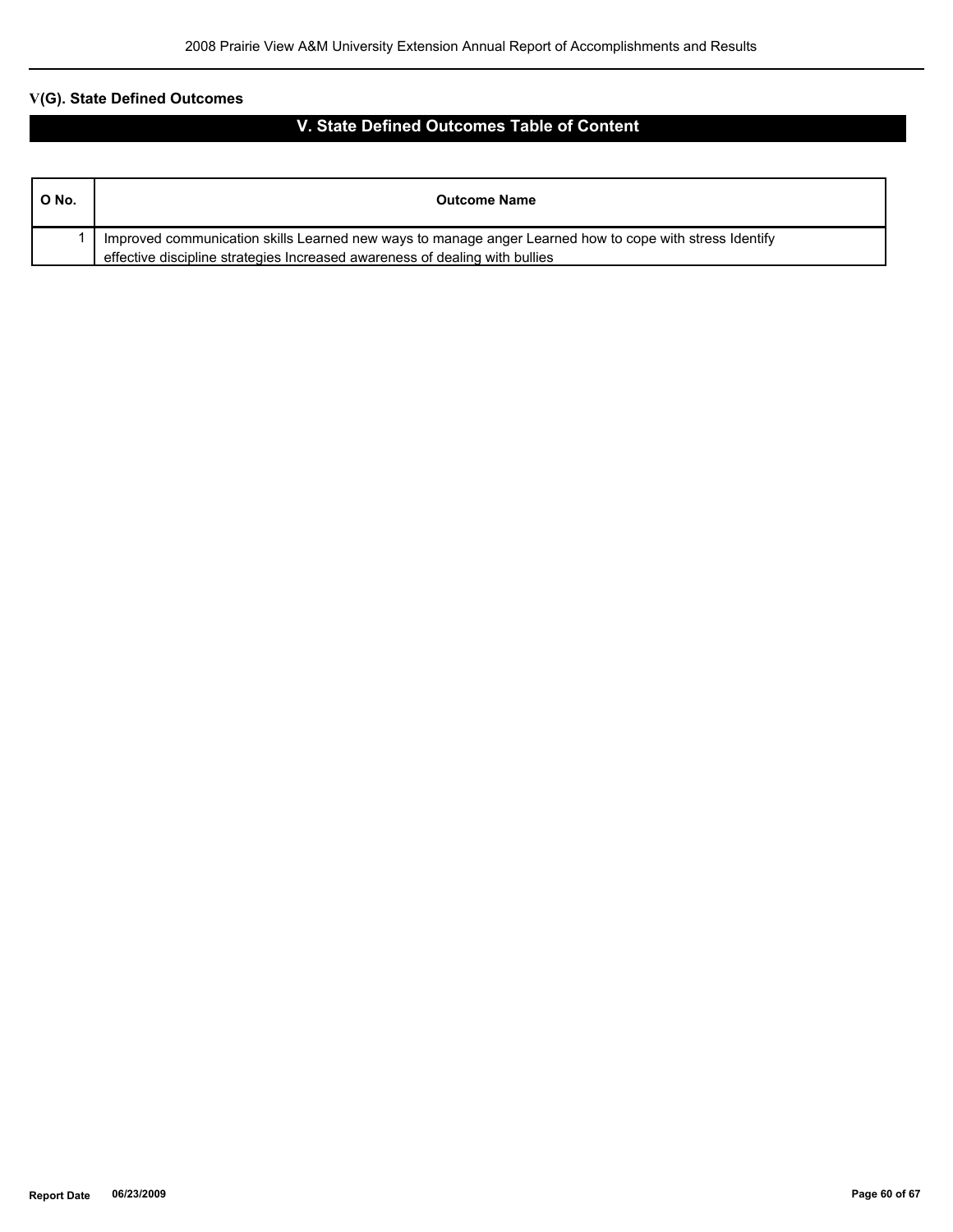# **Outcome #1**

#### **1. Outcome Measures**

Improved communication skills Learned new ways to manage anger Learned how to cope with stress Identify effective discipline strategies Increased awareness of dealing with bullies

#### **2. Associated Institution Types**

•1890 Extension

# **3a. Outcome Type:**

Change in Knowledge Outcome Measure

#### **3b. Quantitative Outcome**

| Year | <b>Quantitative Target</b> | <b>Actual</b> |
|------|----------------------------|---------------|
| 2008 | 550                        | 571           |

#### **3c. Qualitative Outcome or Impact Statement**

#### **Issue (Who cares and Why)**

Parenting skills are very important. This is true whether or not individual is a new parent, a seasoned parent grandparent or acting as a parent. In either case, these individuals are faced with stress and the need to communicate.

#### **What has been done**

A series of classes were held to assist persons raising youth. These classes focused on issues concerning parenting including coping with stress, overcoming anger and methods of disciplining youth.

#### **Results**

Over 80% parents indicated that they increased their knowledge of how to be better parents

#### **4. Associated Knowledge Areas**

| <b>KA Code</b> | <b>Knowledge Area</b>                   |
|----------------|-----------------------------------------|
| 802            | Human Development and Family Well-Being |

# **V(H). Planned Program (External Factors)**

# **External factors which affected outcomes**

- Natural Disasters (drought,weather extremes,etc.)
- **Economy**
- Competing Programatic Challenges
- Populations changes (immigration,new cultural groupings,etc.)
- Other (CEP staff changes)

#### **Brief Explanation**

While they have had little affect on the outcome of the program, competing programmatic challenges have made it more difficult. Changes in personnel have also had some affect.

#### **V(I). Planned Program (Evaluation Studies and Data Collection)**

#### **1. Evaluation Studies Planned**

- Before-After (before and after program)
- During (during program)

#### **Evaluation Results**

 Approximately 80% of the individuals indicated an increase in knowledge and skills concerning parenting. **Report Date 06/23/2009 Page 61 of 67**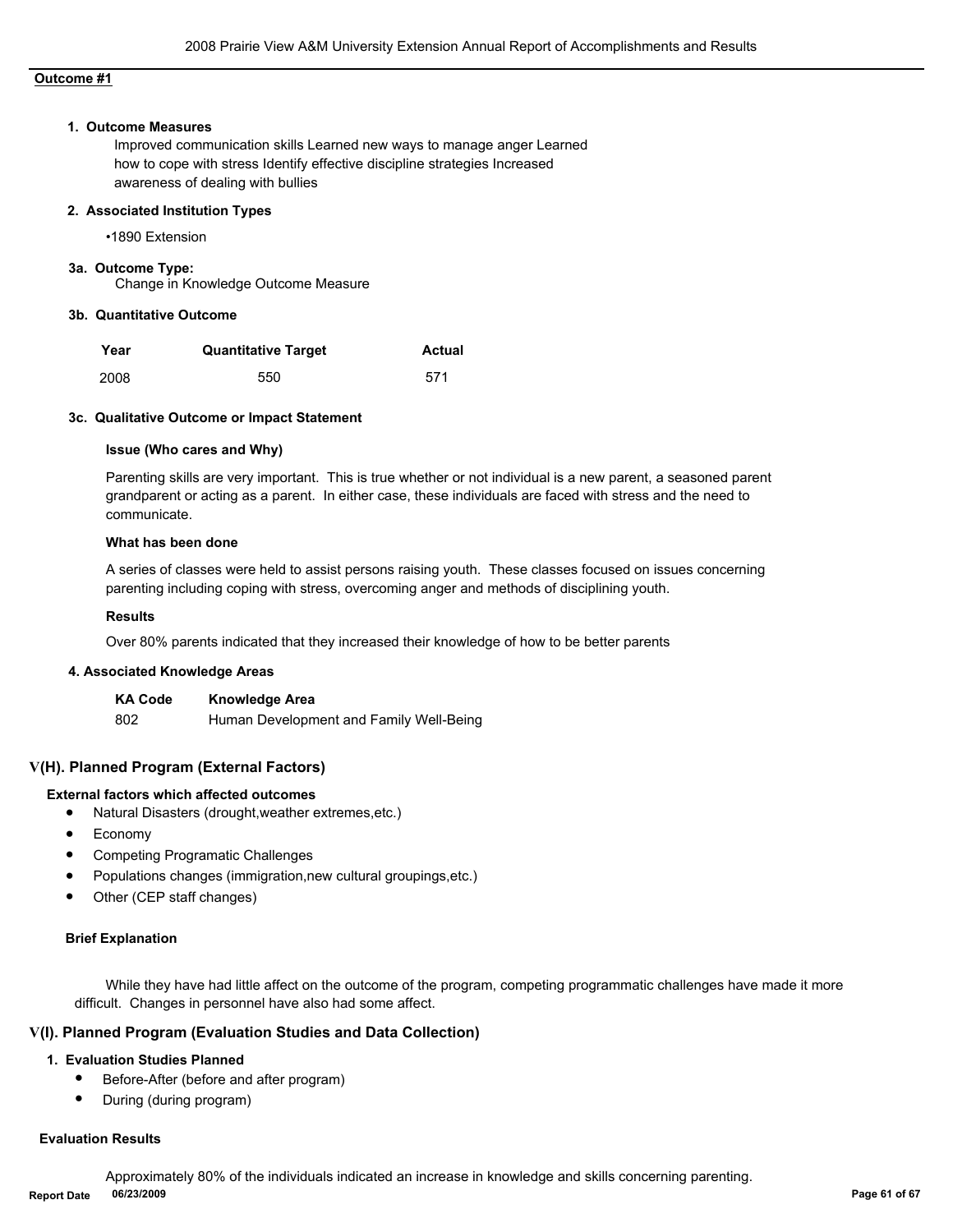# **Key Items of Evaluation**

Increased knowledge of parenting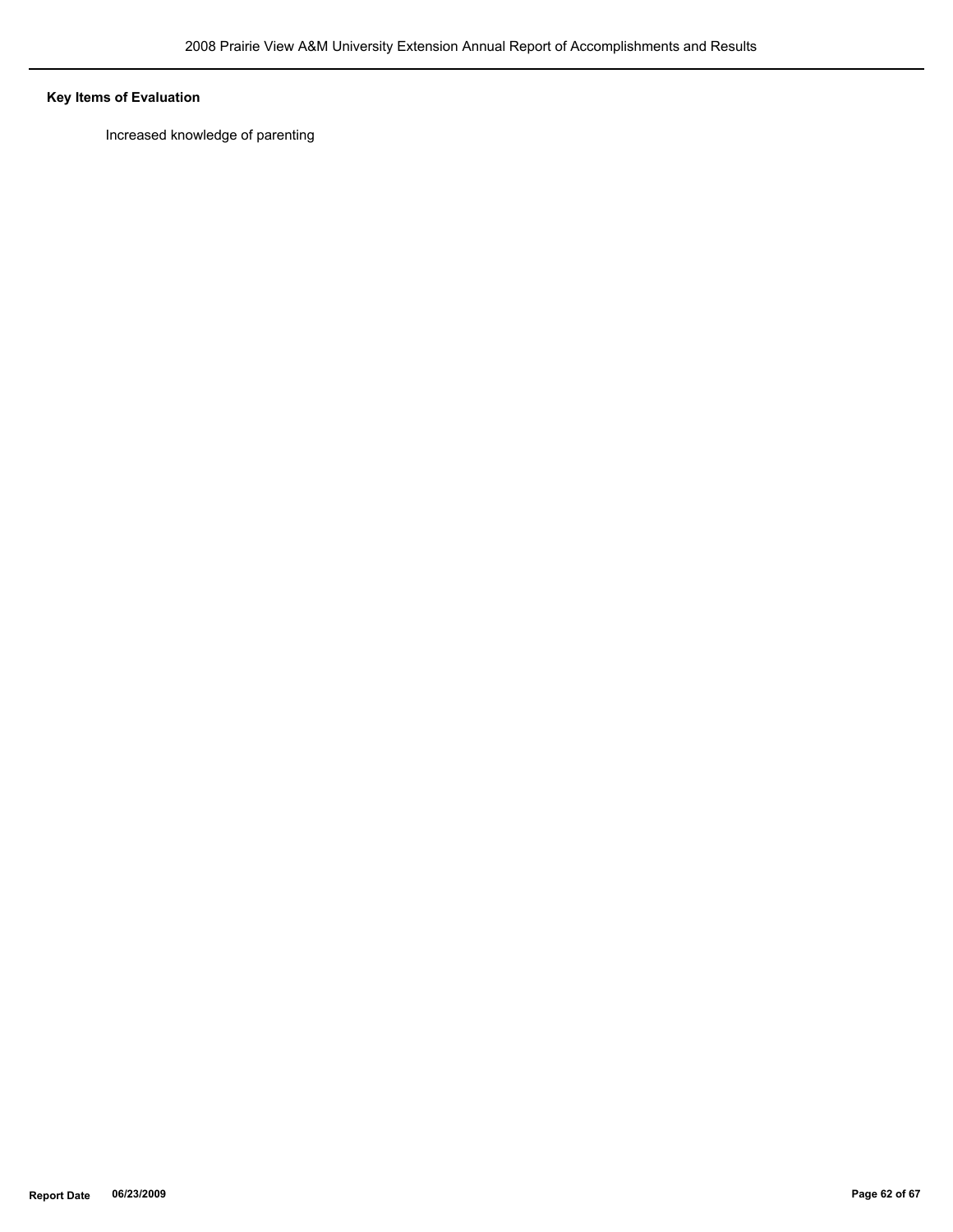# **Program #13**

# **V(A). Planned Program (Summary)**

# **1. Name of the Planned Program**

Human Health and Well-Being

# **V(B). Program Knowledge Area(s)**

# **1. Program Knowledge Areas and Percentage**

| KA<br>Code | <b>Knowledge Area</b>    | %1862<br><b>Extension</b> | %1890<br><b>Extension</b> | %1862<br><b>Research</b> | %1890<br><b>Research</b> |
|------------|--------------------------|---------------------------|---------------------------|--------------------------|--------------------------|
| 724        | <b>Healthy Lifestyle</b> |                           | 100%                      |                          |                          |
|            | <b>Total</b>             |                           | 100%                      |                          |                          |

# **V(C). Planned Program (Inputs)**

# **1. Actual amount of professional FTE/SYs expended this Program**

| 2008<br>Year: | <b>Extension</b> |      | Research |      |
|---------------|------------------|------|----------|------|
|               | 1862             | 1890 | 1862     | 1890 |
| Plan          | 0.0              | 6.0  | 0.0      | 0.0  |
| <b>Actual</b> | 0.0              | 6.6  | 0.0      | 0.0  |

# **2. Actual dollars expended in this Program (includes Carryover Funds from previous years)**

| <b>Extension</b>    |                | <b>Research</b> |                |  |
|---------------------|----------------|-----------------|----------------|--|
| Smith-Lever 3b & 3c | 1890 Extension | Hatch           | Evans-Allen    |  |
| 0                   | 329020         | $\Omega$        | 0              |  |
| 1862 Matching       | 1890 Matching  | 1862 Matching   | 1890 Matching  |  |
| 0                   | 156927         | 0               | 0              |  |
| 1862 All Other      | 1890 All Other | 1862 All Other  | 1890 All Other |  |
| 0                   | 20003          | 0               | 0              |  |

# **V(D). Planned Program (Activity)**

#### **1. Brief description of the Activity**

 Partner with local agencies to provide health screenings and health fairs. Recruit participants for educational classes focusing on chronic diseases Exhibit educational displays at various sites Conduct workshops and conferences in local communities.

#### **2. Brief description of the target audience**

 Faith-Based groups Families and individuals Senior groups Housing Residents Worksite employees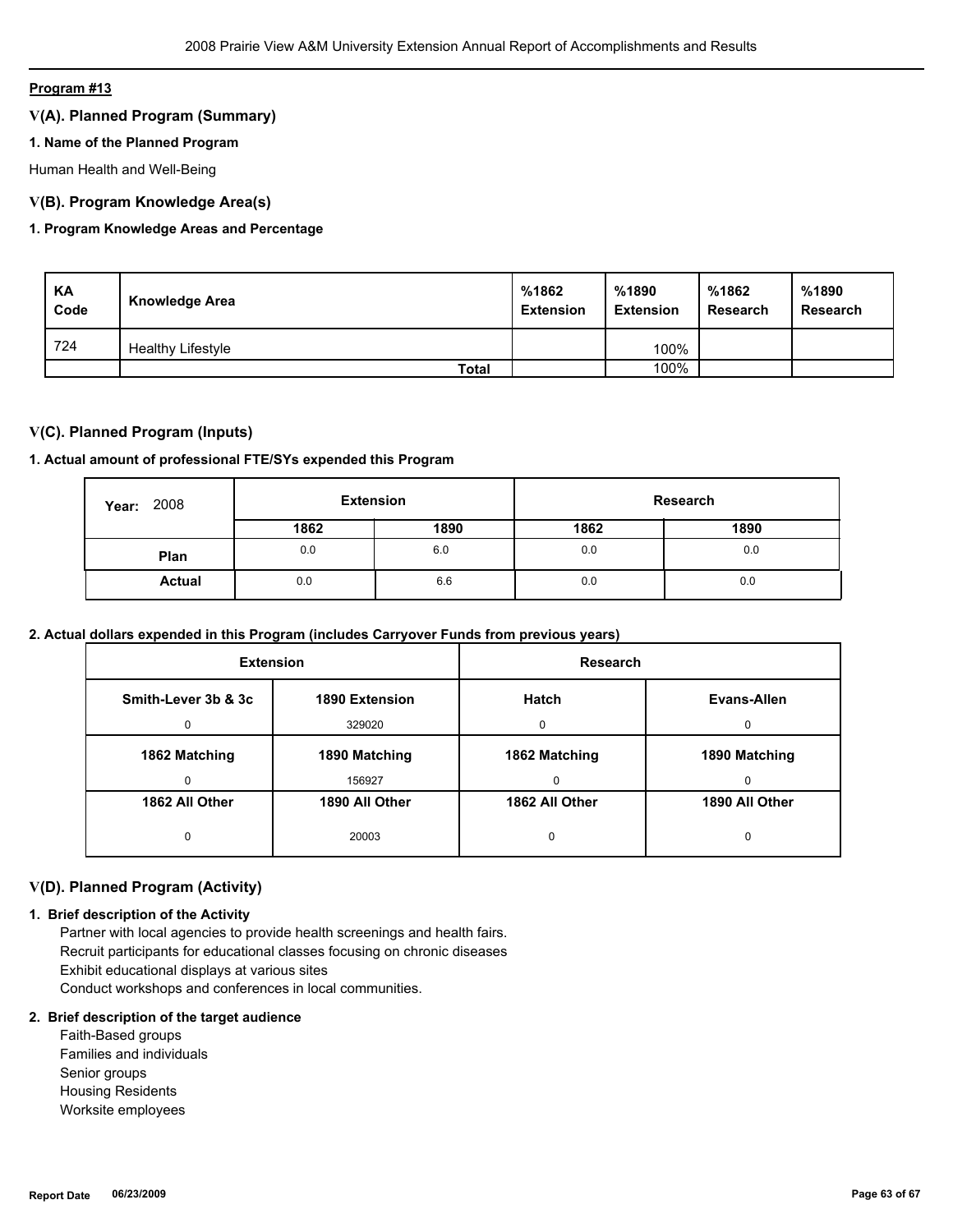# **V(E). Planned Program (Outputs)**

### **1. Standard output measures**

| Target for the number of persons (contacts) reached through direct and indirect contact methods |  |  |  |  |  |  |
|-------------------------------------------------------------------------------------------------|--|--|--|--|--|--|
|-------------------------------------------------------------------------------------------------|--|--|--|--|--|--|

|      | <b>Direct Contacts</b><br><b>Adults</b> | <b>Indirect Contacts</b><br><b>Adults</b> | <b>Direct Contacts</b><br>Youth | <b>Indirect Contacts</b><br>Youth |
|------|-----------------------------------------|-------------------------------------------|---------------------------------|-----------------------------------|
| Year | Target                                  | Target                                    | Target                          | <b>Target</b>                     |
| Plan | 700                                     | 1000                                      | 100                             | 150                               |
| 2008 | 815                                     | 1009                                      | 116                             | 152                               |

#### **2. Number of Patent Applications Submitted (Standard Research Output)**

#### **Patent Applications Submitted**

**Plan:** 0 **Year Target**  $2008: 0$ 

# **Patents listed**

# **3. Publications (Standard General Output Measure)**

|             | Number of Peer Reviewed Publications |                 |       |
|-------------|--------------------------------------|-----------------|-------|
|             | <b>Extension</b>                     | <b>Research</b> | Total |
| <b>Plan</b> |                                      | $\mathbf{I}$    |       |
| 2008        |                                      |                 |       |

# **V(F). State Defined Outputs**

# **Output Target**

# **Output #1**

# **Output Measure**

 $\bullet$ Conduct educational programs on chronic illnesses Participants attending conferences/seminars Individuals receiving free health screenings Disseminate newsletters via website

| Year | Target | <b>Actual</b> |
|------|--------|---------------|
| 2008 | 1200   | 1213          |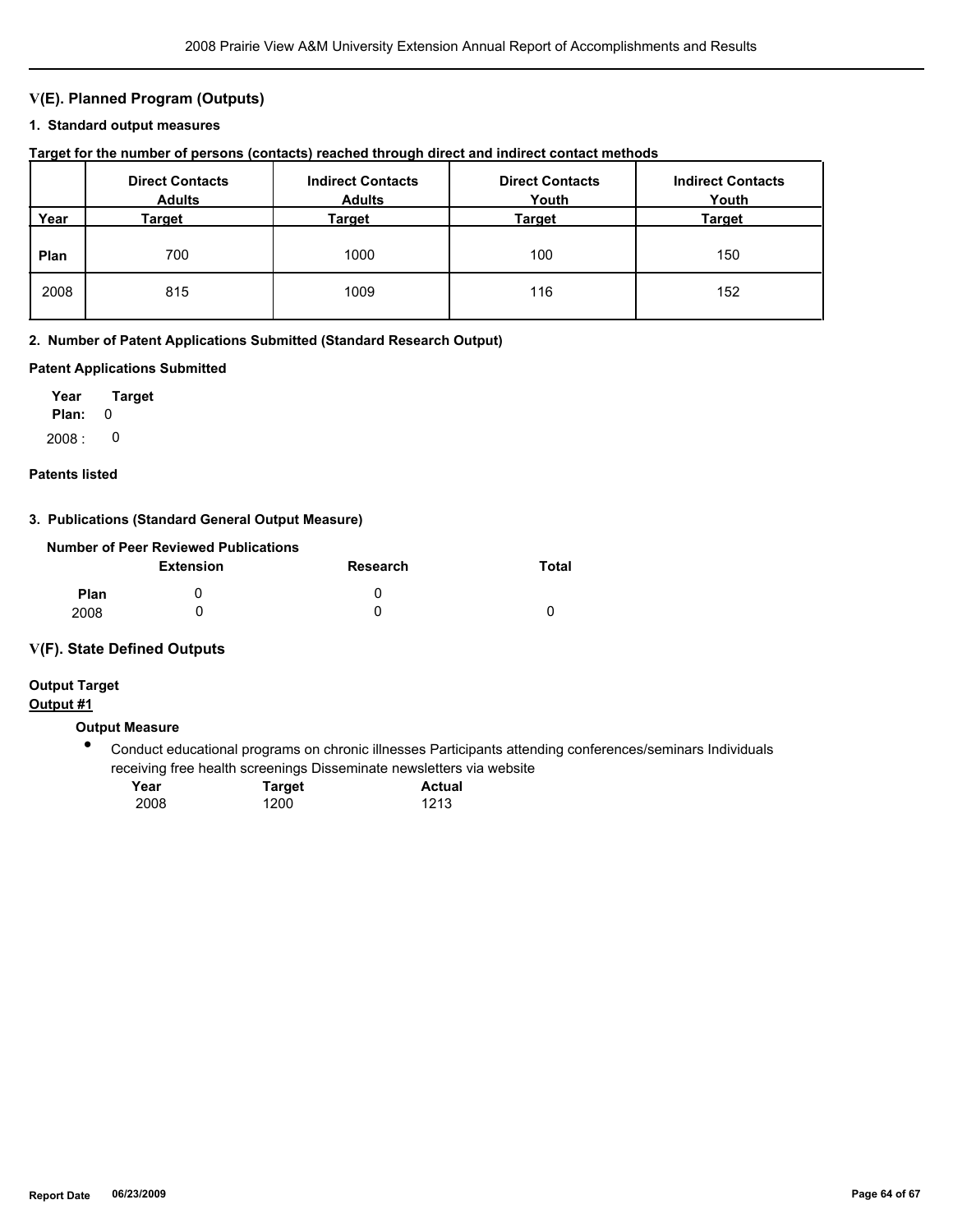# **V(G). State Defined Outcomes**

# **V. State Defined Outcomes Table of Content**

| O No. | <b>Outcome Name</b>                                                                                                 |
|-------|---------------------------------------------------------------------------------------------------------------------|
|       | Increased number of individuals participating in health screenings Participants become aware of diet related        |
|       | diseases and prevention strategies Participants understand the importance of early diagnoses for all family members |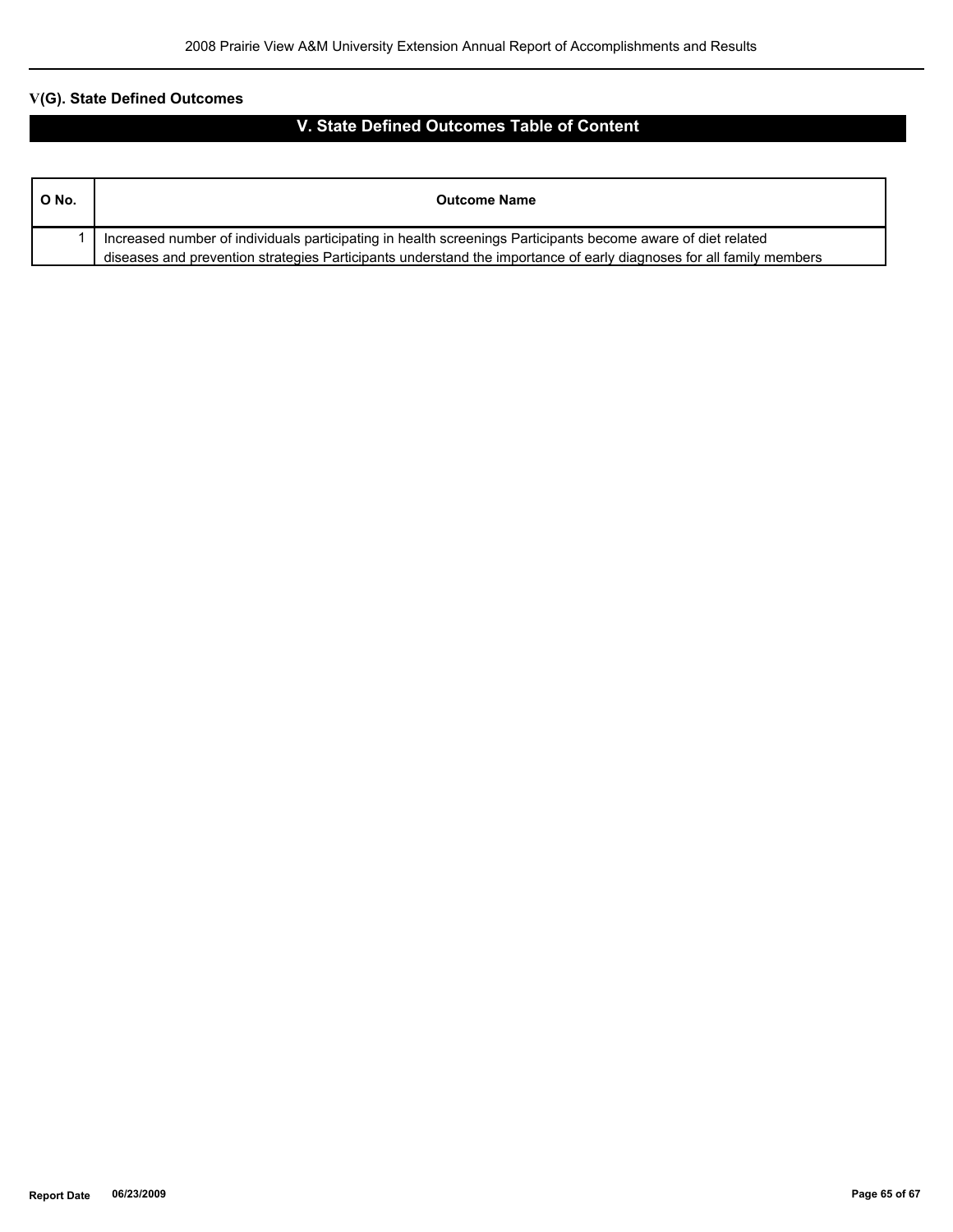# **Outcome #1**

#### **1. Outcome Measures**

Increased number of individuals participating in health screenings Participants become aware of diet related diseases and prevention strategies Participants understand the importance of early diagnoses for all family members

#### **2. Associated Institution Types**

•1890 Extension

# **3a. Outcome Type:**

Change in Action Outcome Measure

#### **3b. Quantitative Outcome**

| Year | <b>Quantitative Target</b> | Actual |
|------|----------------------------|--------|
| 2008 | 1700                       | 1722   |

#### **3c. Qualitative Outcome or Impact Statement**

#### **Issue (Who cares and Why)**

Chronic diseases hit socially disadvantaged groups at a rate much high than other groups.

#### **What has been done**

Cooperative Extension developed educational programs targeting disease reduction and/or prevention among these socially disadvantaged groups.

#### **Results**

Nearly 10,000 clients were exposed to educational materials focusing on cancer, diabetes and other chronic diseases. Many of the clients adopted health practices that can help them to manage and/or prevent these diseases.

#### **4. Associated Knowledge Areas**

| <b>KA Code</b> | <b>Knowledge Area</b>    |
|----------------|--------------------------|
| 724            | <b>Healthy Lifestyle</b> |

# **V(H). Planned Program (External Factors)**

# **External factors which affected outcomes**

- Populations changes (immigration,new cultural groupings,etc.)
- Other (CEP staff changes)

#### **Brief Explanation**

The changing population (language barriers) sometimes made the process of teaching about health and well□being more challenging.

#### **V(I). Planned Program (Evaluation Studies and Data Collection)**

### **1. Evaluation Studies Planned**

- Before-After (before and after program)
- During (during program)

# **Evaluation Results**

Over 80% indicated an increase in knowledge about the subject

Over 70% indicated that they planned to implement many of the healthy lifestyle choices that they had been taught.